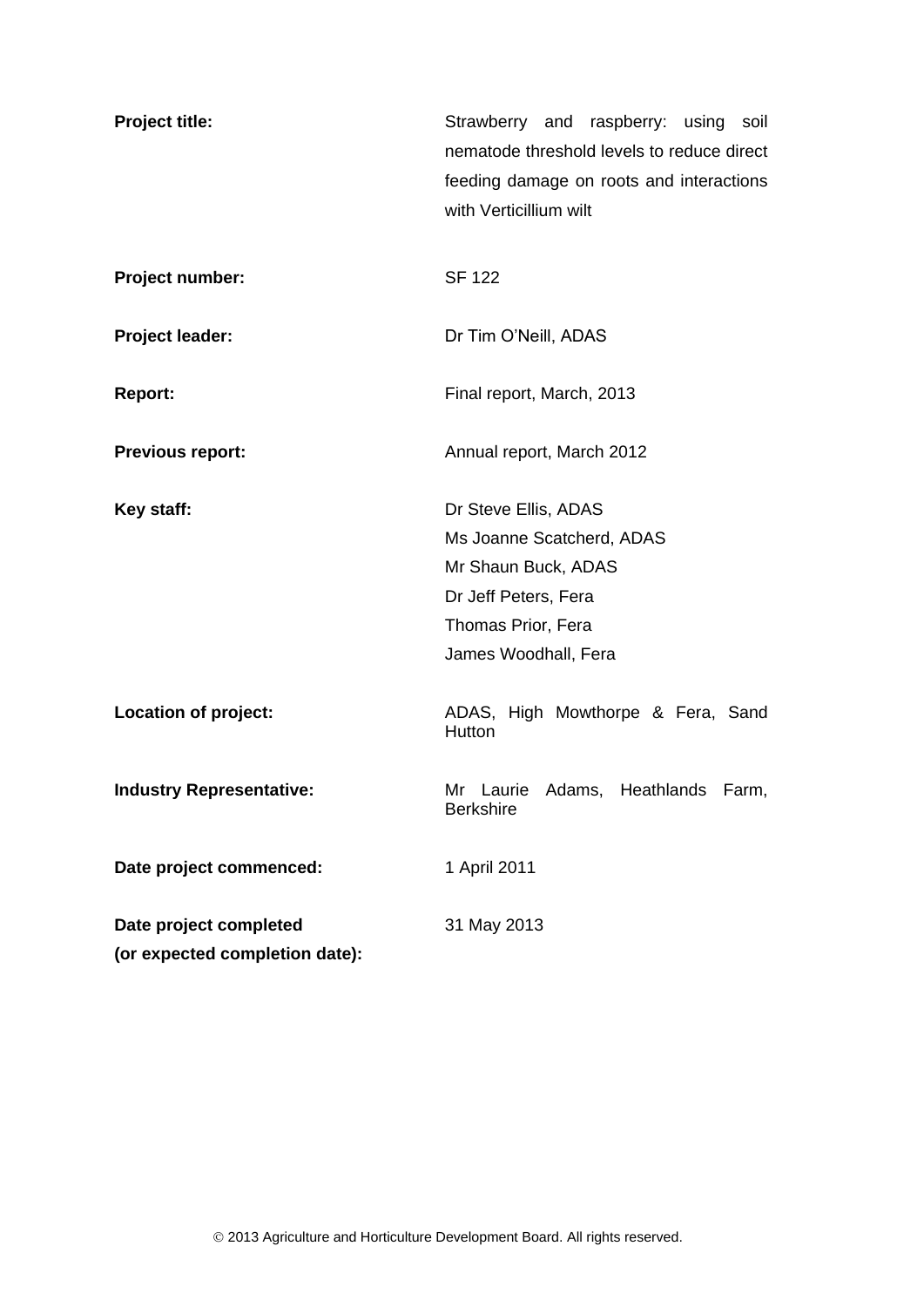## **DISCLAIMER**

*AHDB, operating through its HDC division seeks to ensure that the information contained within this document is accurate at the time of printing. No warranty is given in respect thereof and, to the maximum extent permitted by law the Agriculture and Horticulture Development Board accepts no liability for loss, damage or injury howsoever caused (including that caused by negligence) or suffered directly or indirectly in relation to information and opinions contained in or omitted from this document.* 

*Copyright, Agriculture and Horticulture Development Board 2013. All rights reserved.*

*No part of this publication may be reproduced in any material form (including by photocopy or storage in any medium by electronic means) or any copy or adaptation stored, published or distributed (by physical, electronic or other means) without the prior permission in writing of the Agriculture and Horticulture Development Board, other than by reproduction in an unmodified form for the sole purpose of use as an information resource when the Agriculture and Horticulture Development Board or HDC is clearly acknowledged as the source, or in accordance with the provisions of the Copyright, Designs and Patents Act 1988. All rights reserved.* 

*AHDB (logo) is a registered trademark of the Agriculture and Horticulture Development Board.*

*HDC is a registered trademark of the Agriculture and Horticulture Development Board, for use by its HDC division.*

*All other trademarks, logos and brand names contained in this publication are the trademarks of their respective holders. No rights are granted without the prior written permission of the relevant owners.*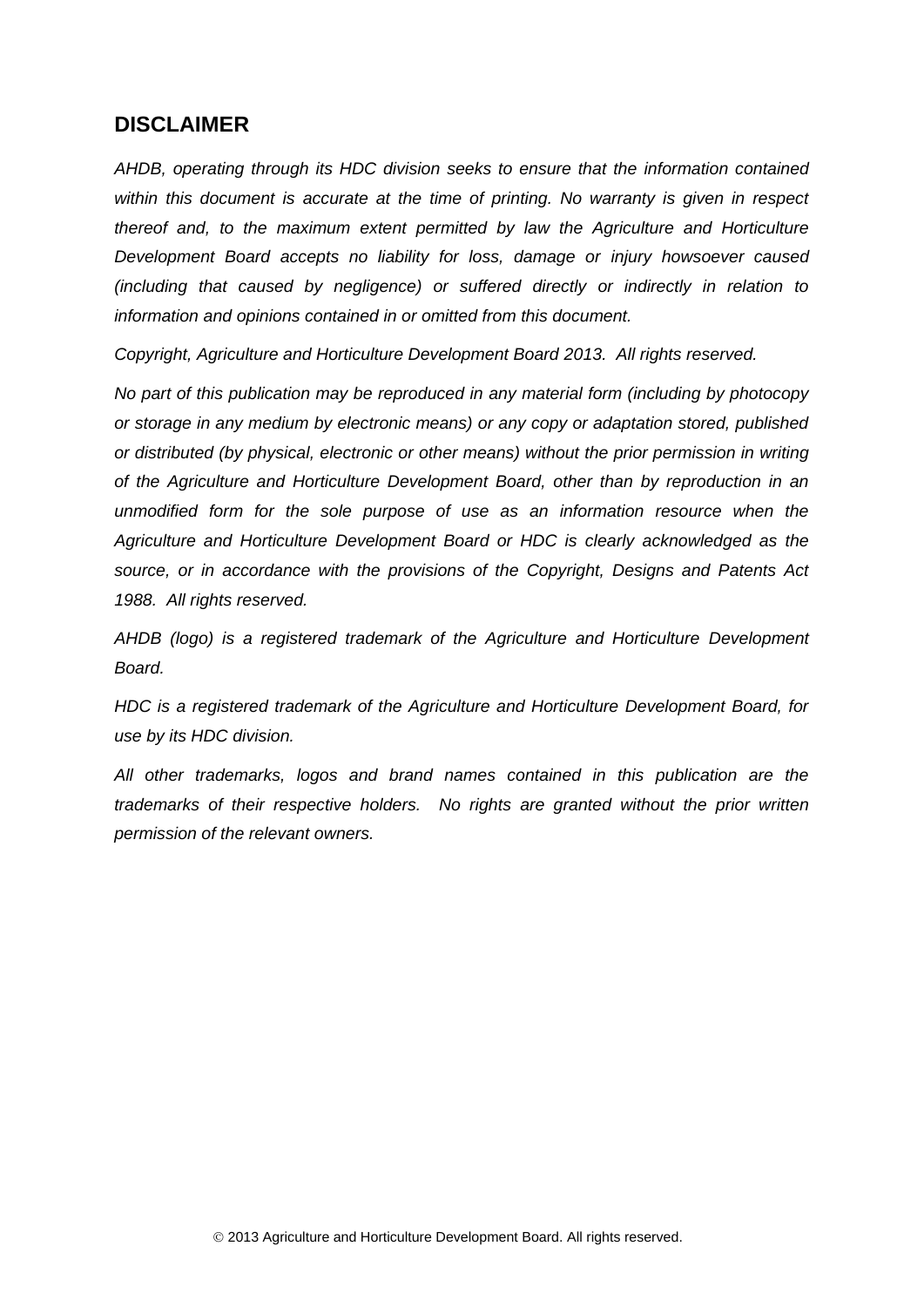#### **AUTHENTICATION**

We declare that this work was done under our supervision according to the procedures described herein and that the report represents a true and accurate record of the results obtained.

| <b>Steve Ellis</b><br>Entomologist<br><b>ADAS</b>                     |  |
|-----------------------------------------------------------------------|--|
|                                                                       |  |
| Tim O'Neill<br><b>Plant Pathologist</b><br><b>ADAS</b>                |  |
|                                                                       |  |
| <b>Jeff Peters</b><br>Molecular Plant Pathologist<br>Fera             |  |
|                                                                       |  |
| <b>Report authorised by:</b>                                          |  |
| <b>Barry Mulholland</b><br><b>Head of Horticulture</b><br><b>ADAS</b> |  |
|                                                                       |  |
| <b>Rick Mumford</b><br><b>Head of Science</b><br>Fera                 |  |
|                                                                       |  |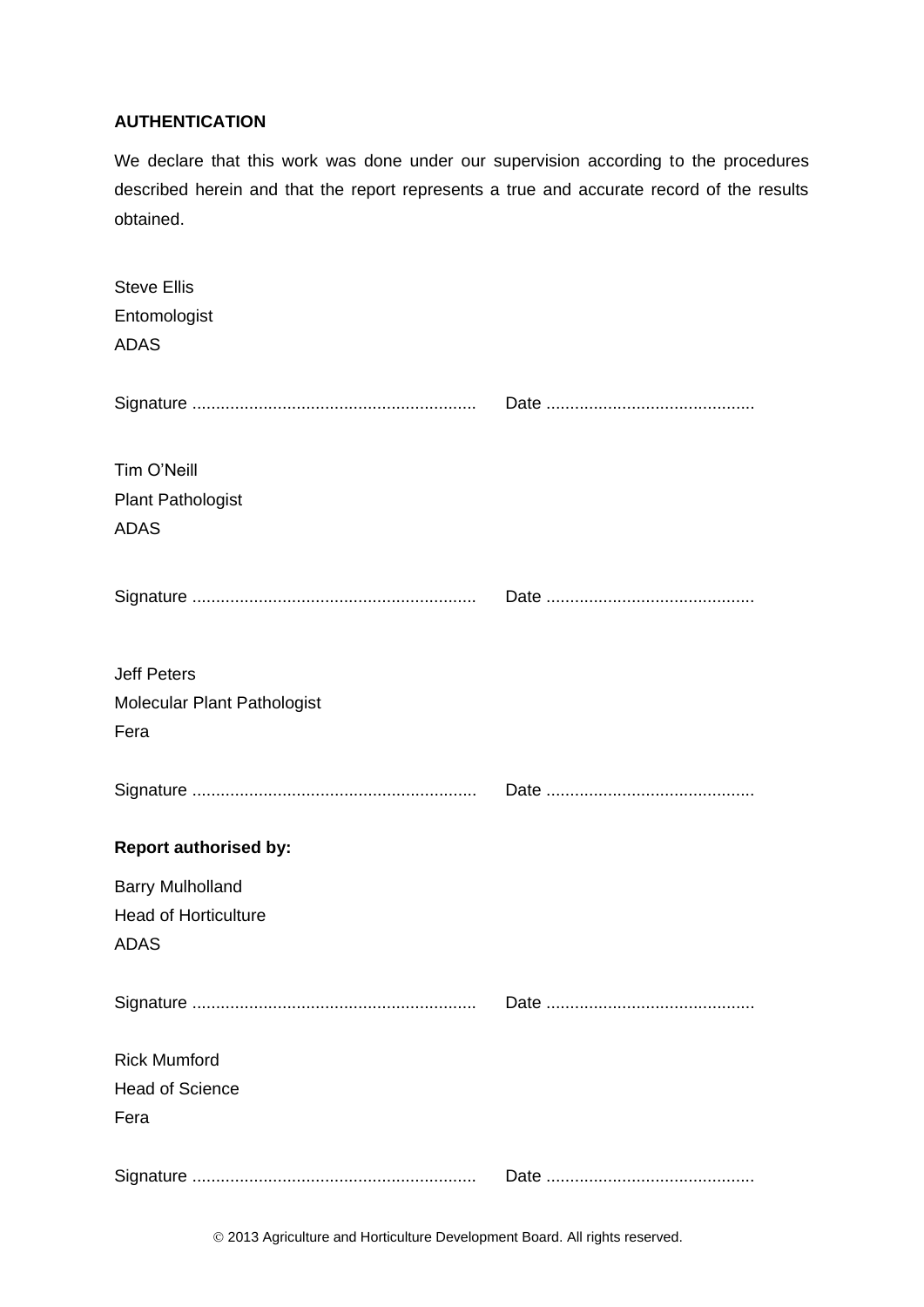# **CONTENTS**

| Objective 1: Occurrence of nematodes in UK soils used for soft fruit production2                                                                                    |  |
|---------------------------------------------------------------------------------------------------------------------------------------------------------------------|--|
|                                                                                                                                                                     |  |
|                                                                                                                                                                     |  |
| Objective 4: To determine whether increasing levels of a root lesion nematode species                                                                               |  |
|                                                                                                                                                                     |  |
|                                                                                                                                                                     |  |
|                                                                                                                                                                     |  |
|                                                                                                                                                                     |  |
|                                                                                                                                                                     |  |
|                                                                                                                                                                     |  |
| Objective 3: Identification of nematodes by molecular methods  12                                                                                                   |  |
| Objective 4: To determine whether increasing levels of a root lesion nematode species<br>increases the risk of strawberry Verticillium wilt caused by V. dahliae 14 |  |
|                                                                                                                                                                     |  |
|                                                                                                                                                                     |  |
| Objective 3: Identification of nematodes by molecular methods 23                                                                                                    |  |
| Objective 4: To determine whether increasing levels of a root lesion nematode species<br>increases the risk of strawberry Verticillium wilt caused by V. dahliae28  |  |
|                                                                                                                                                                     |  |
|                                                                                                                                                                     |  |
| Objective 3: Identification of nematodes by molecular methods 40                                                                                                    |  |
| Objective 4: To determine whether increasing levels of a root lesion nematode species<br>increases the risk of strawberry Verticillium wilt caused by V. dahliae42  |  |
|                                                                                                                                                                     |  |
|                                                                                                                                                                     |  |
|                                                                                                                                                                     |  |
|                                                                                                                                                                     |  |
|                                                                                                                                                                     |  |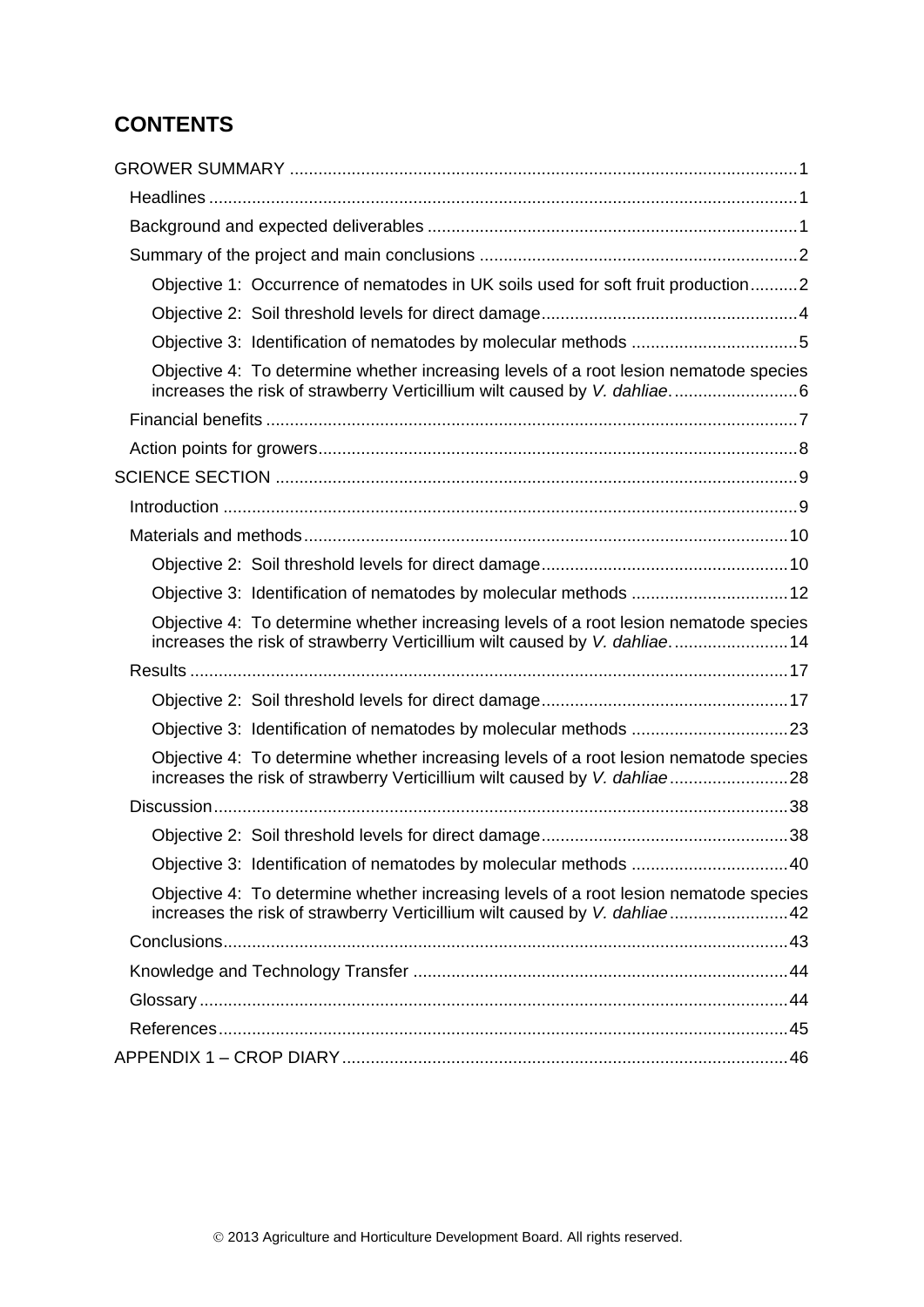# <span id="page-4-0"></span>**GROWER SUMMARY**

## <span id="page-4-1"></span>**Headlines**

- High levels of the root lesion nematode *Pratylenchus thornei* have limited impact on growth of strawberry.
- Novel molecular tests allow accurate identification and rapid quantification of nematodes in soil.

## <span id="page-4-2"></span>**Background and expected deliverables**

Nematodes are important pests of strawberries and raspberries and can cause crop losses through direct feeding damage on roots, transmission of viruses and possibly increasing susceptibility to Verticillium wilt caused by *Verticillium dahliae*. Nematode problems in strawberry and raspberry are of increasing concern to growers, especially with tighter rotations. However, the relative occurrence of different nematode species in UK soil-grown soft fruit crops is unknown. An improved understanding of these pests is likely to become increasingly important particularly as the availability and use of soil disinfestation treatments for nematode control is decreasing.

There are a number of gaps in our understanding of free-living nematodes. Firstly, it is unclear how many root lesion nematodes (*Pratylenchus* spp.) are needed to cause direct feeding damage. Threshold levels used for assessing risk of direct damage to strawberry are based on anecdotal not experimental evidence. Secondly, there may be an interaction between the presence of *Pratylenchus* species and the incidence of Verticillium wilt. It is known that some Verticillium wilts (e.g. in *Acer* and potato) can be exacerbated by plant pathogenic nematodes, particularly of the genus *Pratylenchus*. Furthermore, despite the risk of serious losses from nematodes in soft fruit, expertise in their extraction, identification and evaluation is limited.

A quantitative molecular (QPCR) test has recently been developed (SF 97) for determination of *Verticillium dahliae* in soil which is able to detect and quantify inoculum of the pathogen within 24 hours with a high level of specificity. DNA extraction from soil to quantify *V. dahliae* offers prospects for rapid determination of any other pests and pathogens present, including nematodes, as the method extracts all DNA present. Recent advances in DNA techniques offer the potential to identify nematode species accurately and quickly without the need for taxonomic expertise.

This project aims to reduce losses in strawberry and raspberry caused by root nematodes through determination of threshold levels that cause direct damage and an increased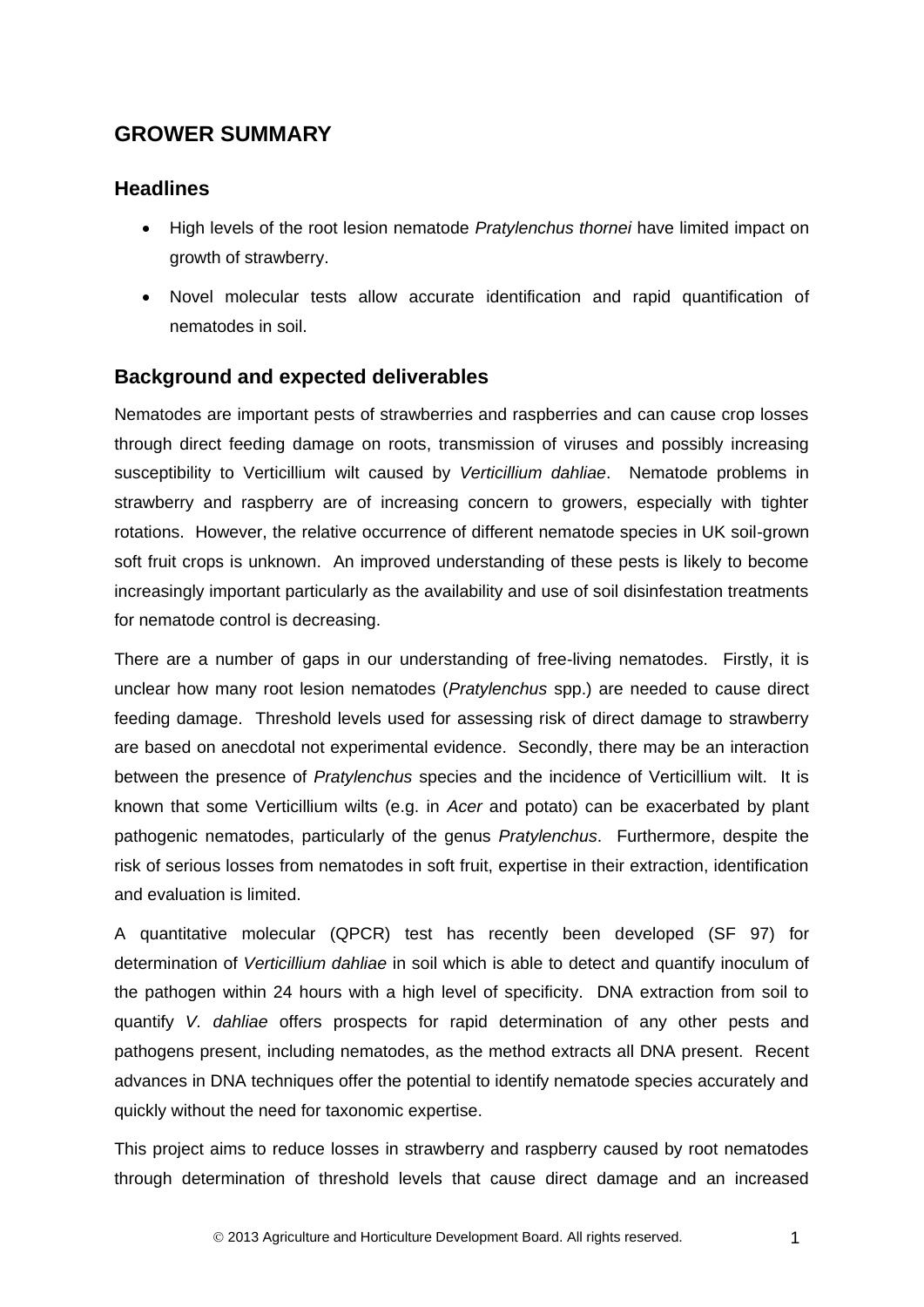understanding of their interaction with *Verticillium dahliae* to cause Verticillium wilt in strawberry.

The specific project objectives were:

- 1. To determine the nematode species most commonly found associated with soilgrown strawberry and raspberry crops in the UK.
- 2. To confirm the soil threshold level for direct root damage to strawberry by a *Pratylenchus* species.
- 3. To determine whether nematode species present in a soil sample can be identified by testing the mass DNA extracted from soil samples when testing for *V. dahliae* by molecular quantification.
- <span id="page-5-0"></span>4. To determine whether increasing levels of a root lesion nematode species increases the risk of strawberry Verticillium wilt caused by *V. dahliae*.

## **Summary of the project and main conclusions**

# <span id="page-5-1"></span>*Objective 1: Occurrence of nematodes in UK soils used for soft fruit production*

The relative frequency of different genera of nematodes found in 92 soil samples submitted by soft fruit growers to ADAS and Fera and processed by ADAS Pest Evaluation Services between 2001 and 2011 was examined. Strawberries were the most frequently sampled crop/prospective crop followed by raspberries; together they accounted for 91% of samples processed.

The most commonly recovered nematodes were stunt/spiral nematodes (e.g. *Tylenchorynchus* spp.) which were present in 98% of samples (Table 1); these are considered one of the least pathogenic groups. Root lesion nematodes (*Pratylenchus* spp.) which can potentially damage soft fruit were the next most common nematode group, being found in 86% of samples, followed by needle nematodes (*Longidorus* spp.) which were present in 58% of samples. Stubby root nematodes (*Trichodorus* spp. were found in 49% of samples and cyst juveniles (*Globodera/Heterodera* spp.) and dagger nematodes (*Xiphinema* spp) in 30% or less of samples.

The current threshold levels for individual nematode groups are shown in Table 2. The proportion of nematode counts above thresholds for individual groups gives an indication of the potential crop area likely to be treated with a nematicide. These data are presented in Table 3.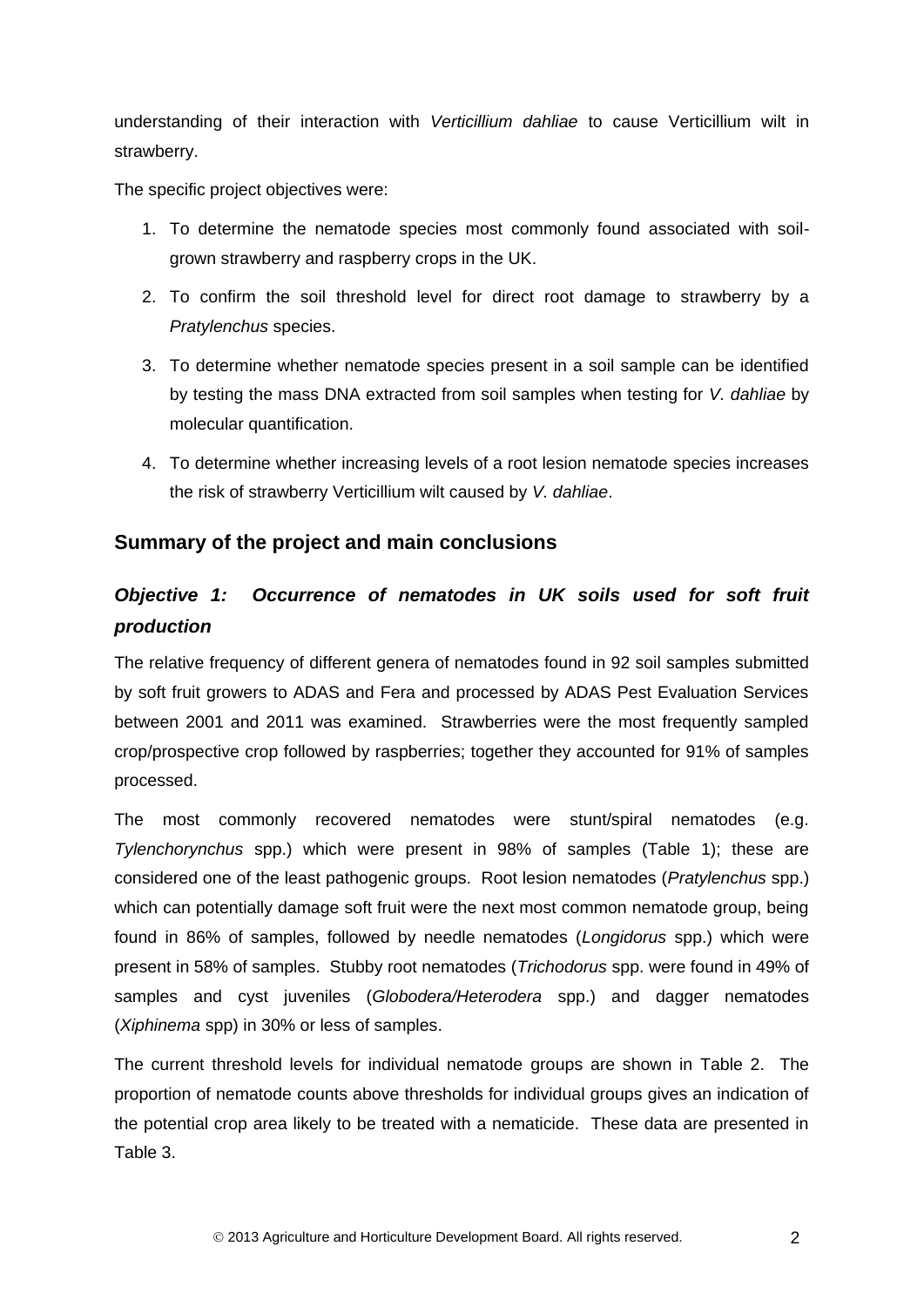**Table 1.** Free-living nematodes recovered from 92 soil samples from fruit farms examined by ADAS 2001-2011: Numbers detected and range

| Number/Litre<br>Nematode group |            | Proportion of<br>samples with<br>nematode | Numbers of<br>nematodes/Litre of soil<br>comprising 90% of max- |           |  |
|--------------------------------|------------|-------------------------------------------|-----------------------------------------------------------------|-----------|--|
|                                | Min<br>Max |                                           | present                                                         | min range |  |
| Cyst juveniles                 | 0          | 525                                       | 30                                                              | 72        |  |
| Dagger nematodes               | 0          | 395                                       | 23                                                              | 12        |  |
| Needle nematodes               | 0          | 2,835                                     | 58                                                              | 330       |  |
| Root lesion nematodes          | 0          | 3,025                                     | 86                                                              | 671       |  |
| Stubby root nematodes          | 0          | 3,475                                     | 49                                                              | 221       |  |
| Stunt/spiral nematodes         | 0          | 10,400                                    | 98                                                              | 5309      |  |

**Table 2.** Anecdotal threshold levels for direct feeding damage and virus transmission to soft fruit crops from different nematode groups

| Nematode group | Main genera          | Threshold level (Number/L) for: |                    |
|----------------|----------------------|---------------------------------|--------------------|
|                |                      | Direct damage                   | Virus transmission |
| Dagger         | Xiphinema spp.       | 50                              | Any                |
| <b>Needle</b>  | Longidorus spp.      | 50                              | Any                |
| Root lesion    | Pratylenchus spp.    | 700                             | <b>NA</b>          |
| Stubby root    | Trichodorus spp.     | 200                             | <b>NA</b>          |
|                | Paratrichodorus spp. |                                 |                    |
| Stunt/spiral   | Tylenchorynchus spp. | 10,000                          | NА                 |
|                | Helicotylenchus spp. |                                 |                    |

NA – not applicable; these genera are not known to transmit viruses.

**Table 3.** Proportion of sites above threshold for different nematode groups in soil samples extracted for fruit/prospective fruit crops, 2001-2011

|                        | % sites over threshold for: |                    |  |  |
|------------------------|-----------------------------|--------------------|--|--|
| Nematode group         | Direct feeding damage       | Virus transmission |  |  |
| Dagger nematodes       | 5                           | 15                 |  |  |
| Needle nematodes       | 29                          | 54                 |  |  |
| Root lesion nematodes  | 10                          | <b>NA</b>          |  |  |
| Stubby root nematodes  | 12                          | <b>NA</b>          |  |  |
| Stunt/spiral nematodes |                             | <b>NA</b>          |  |  |

NA – not applicable; these genera are not known to transmit viruses.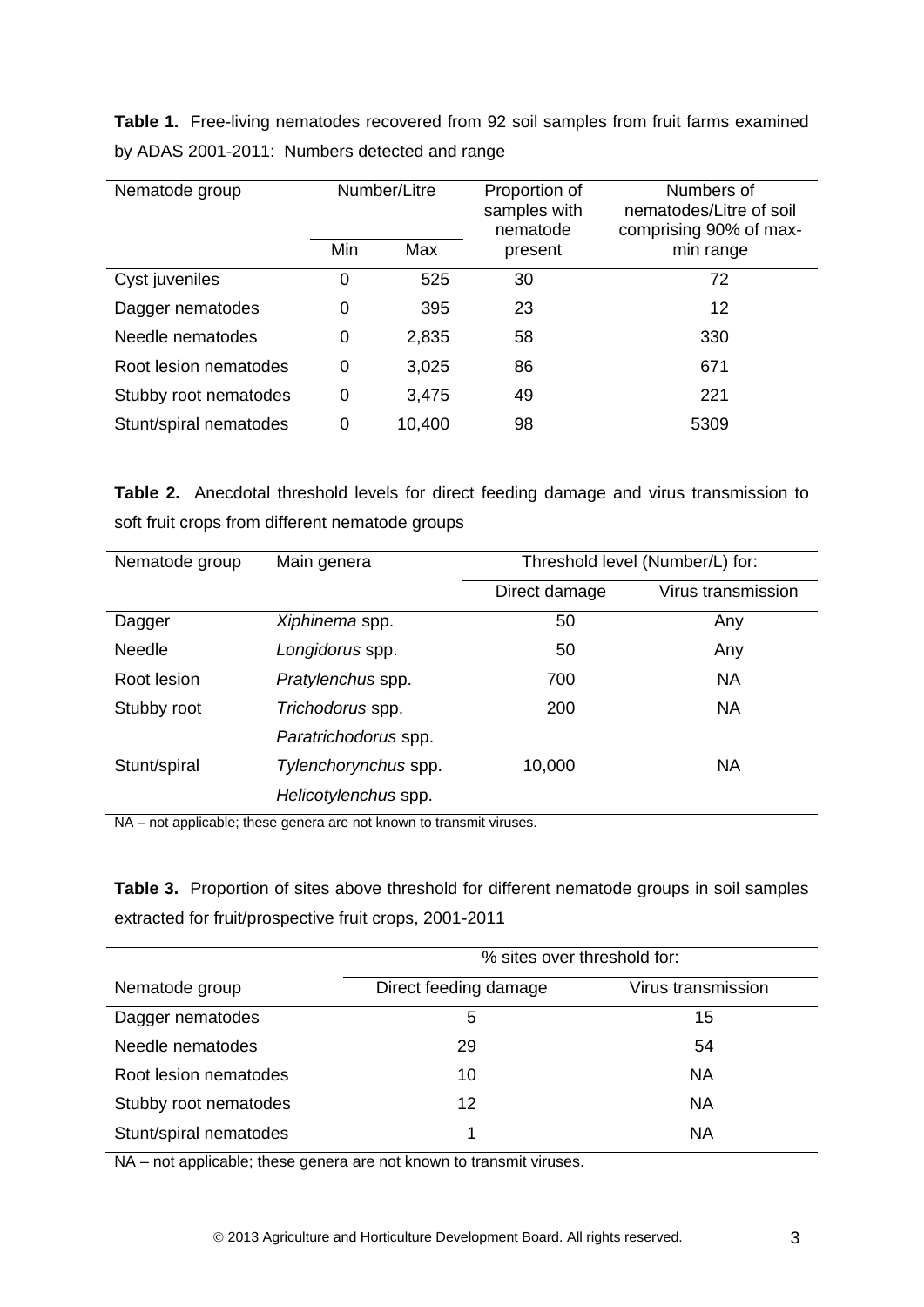Above threshold counts of needle nematodes were more common than for all other nematode groups for both direct feeding damage and virus transmission. Almost 30% of samples had threshold counts for direct feeding damage. Needle nematodes were present in 54% of samples and are potentially the most important virus vector in soft fruit crops.

Soil samples were taken from four strawberry crops and four raspberry crops considered to be at high risk of nematode problems due to their cropping history. Although no symptoms in the growing crop attributable to nematode damage or nematode-transmitted virus were reported at the time of soil sampling, a total of eight and 17 plant parasitic species were identified from the strawberry and raspberry soils respectively. Numbers of nematodes in the strawberry soils were relatively low while those in the raspberry soils were slightly higher. There was a potential for direct feeding damage in one of the strawberry and all of the raspberry crops based on current threshold levels.

#### <span id="page-7-0"></span>*Objective 2: Soil threshold levels for direct damage*

A range of populations of a root lesion nematode (*Pratylenchus thornei*) was created by soil dilution in both year 1 and year 2 of the project. This involved mixing soil infested with the nematode with the same soil which had been sterilised by oven drying at 60ºC for 45 minutes. A total of 50 target populations were created in 15 cm diameter plant pots. A single strawberry plant (cv. Elsanta) was planted in each pot and maintained in a polythene tunnel. After approximately four months the plants were harvested. Dry matter yield of the foliage, crown, roots and total plant dry weight was assessed. The population of root lesion nematodes in each pot at harvest was also determined.

No nematode species other than *Pratylenchus thornei* were detected in the soil. Soil dilution was effective at providing a range of populations. Despite actual populations being lower than the target population the nematode counts ranged from approximately zero to 1200 root lesion nematodes/L soil in year 1 and from zero to 775 root lesion nematodes/L soil in year 2. Nematode numbers in year 1 were both well below and above the anecdotal threshold of 700 root lesion nematodes/L soil and so provided a good range over which to assess their impact on strawberry growth. Although numbers were lower in year 2 the highest population was still greater than the anecdotal threshold.

Results suggested that populations of *P. thornei* as high as 1200/L soil have limited impact on strawberry growth. In Year 1 there was a slight negative relationship with root dry weight decreasing with increasing nematode numbers at harvest. This relationship was not apparent in year 2. Numbers of nematodes in the created populations were well in excess of the anecdotal threshold (700/L) at both the start and end of the experiment. This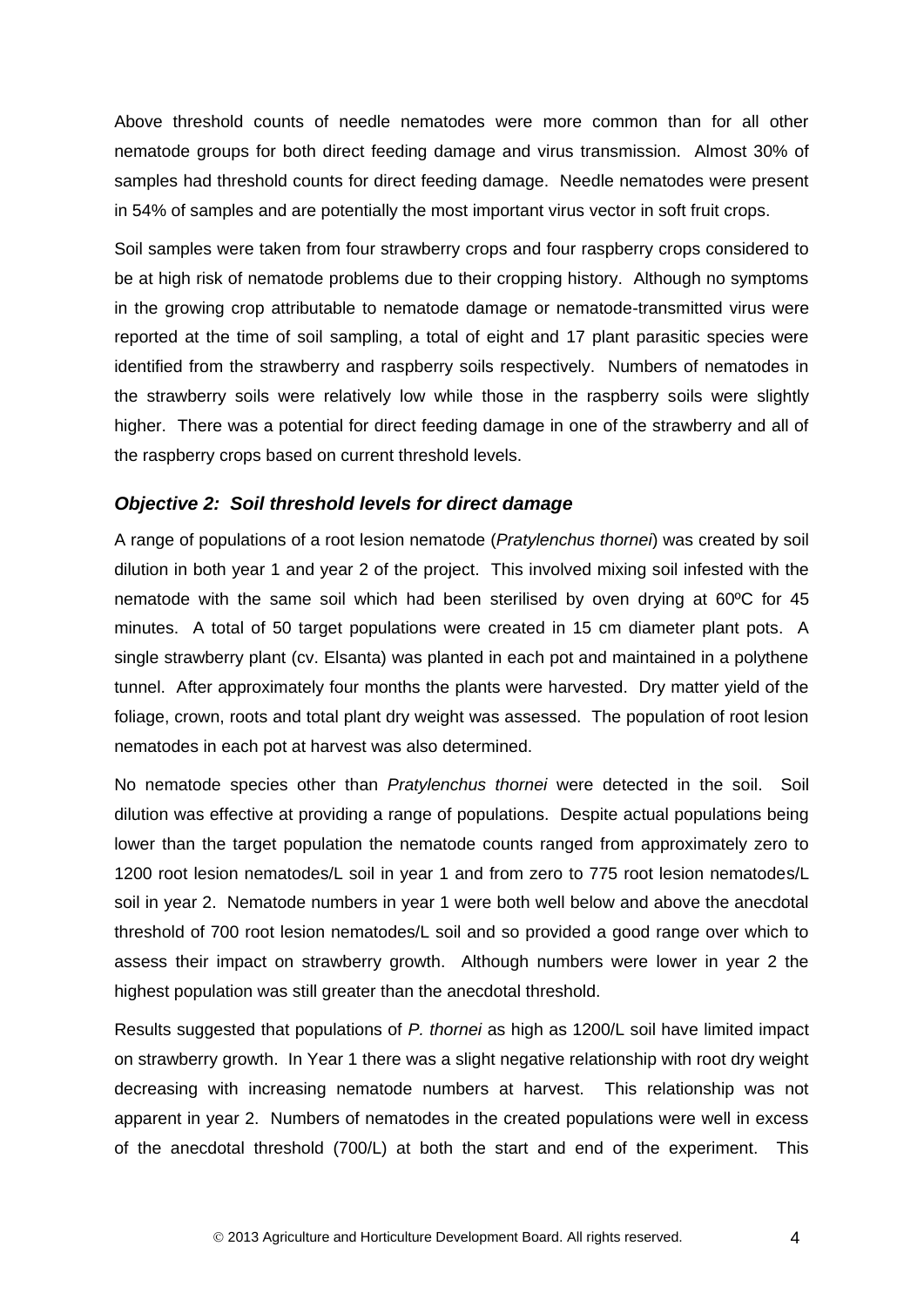suggests that the current thresholds may be too conservative and below the number of root lesion nematodes which can be tolerated by the crop.

If strawberries are more tolerant of nematodes than previously thought it will have a significant impact on nematicide use and potentially increase the profitability of the crop. However, it should be borne in mind that there are a range of species of root lesion nematodes which may not all exhibit the same degree of pathogenicity towards strawberries.

#### <span id="page-8-0"></span>*Objective 3: Identification of nematodes by molecular methods*

DNA barcoding techniques were carried out at Fera to determine how well nematode species present in soil samples can be identified by testing the mass DNA extracted from soil samples. Large, moderately variable coding regions of conserved genes are considered useful for providing suitable resolution between taxa. The use of at least two of these barcoding genes are a good basis for a robust and reliable means of identifying freeliving nematodes.

In Year 1, total DNA was extracted from 36 single-isolate nematode samples in water. Representative samples were chosen to evaluate the suitability of five candidate barcoding primer sets. Five isolates were initially barcoded. The resulting sequences were aligned using a database to give a 'best match' identification. All 'best match' identifications matched with the visual identification at either genus or species level.

In Year 2, the sequencing data obtained from the barcoding was used to develop specific assays for the detection and quantification for three pathogenic nematode species. Realtime PCR assays were developed to *Pratylenchus penetrans, Pratylenchus thornei,* and *Meloidogyne hapla*. All three free living nematode species tested using the new PCR assays were detected in at least some of the 32 soil samples tested supplied by soft fruit growers. *Meloidogyne hapla* was the most frequently detected, in 18 of the 32 soil samples. *Pratylenchus penetrans* and *P. thornei* were detected in 8 and 10 samples, respectively.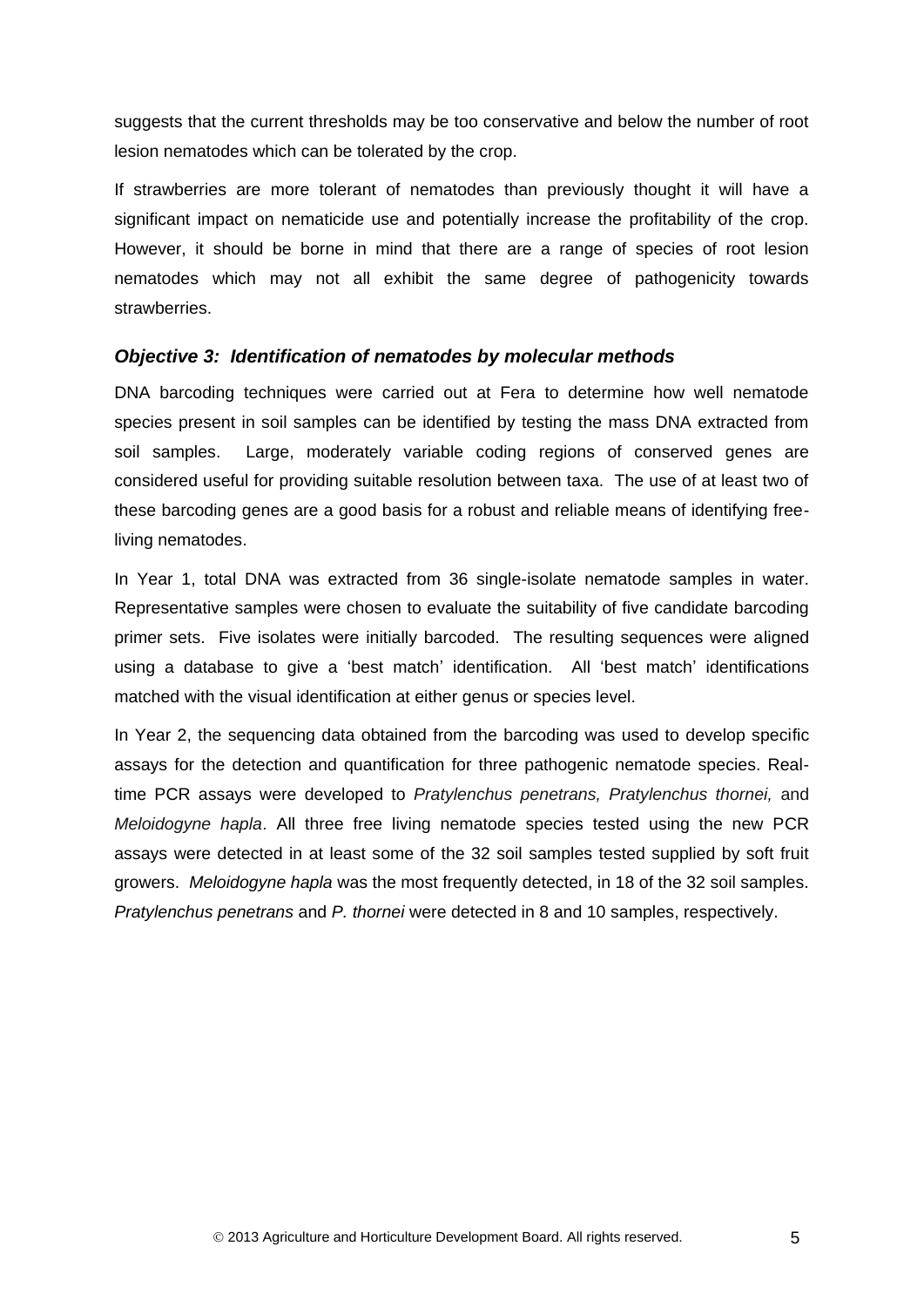| <b>DNA</b> extract | Visual identification     | ADAS reference | <b>Barcoding closest</b>  |
|--------------------|---------------------------|----------------|---------------------------|
| reference number   |                           | number         | similarity                |
|                    |                           |                |                           |
| 2                  | Rotylenchus buxophilus    | 7965.002       | Rotylenchus goodeyi       |
|                    |                           |                |                           |
| 5                  | <b>Bitylenchus dubius</b> | 8036,001       | <b>Bitylenchus dubius</b> |
|                    |                           |                |                           |
| 14                 | Paratylenchus sp.         | 8013.001       | Paratylenchus dianthus    |
|                    |                           |                |                           |
| 16                 | Paratylenchus sp.         | 8013.001       | Paratylenchus dianthus    |
|                    |                           |                |                           |
| 36                 | Pratylenchus thornei      | 8013.001       | Pratylenchus thornei      |
|                    |                           |                |                           |
|                    |                           |                |                           |

**Table 4.** Results from comparisons between visual identification and barcoding identification from DNA extracts using SSU sequence analysis.

# <span id="page-9-0"></span>*Objective 4: To determine whether increasing levels of a root lesion nematode species increases the risk of strawberry Verticillium wilt caused by V. dahliae*

An experiment was designed in which pots of soil with four defined levels (nil, low, medium and high) of predominantly one *Pratylenchus* species and four levels of *Verticillium dahliae* (nil, low, medium and high) were prepared and planted with a strawberry variety susceptible to Verticillium wilt (cv. Elsanta). All combinations of the different *Pratylenchus* and *V. dahliae* levels were examined, resulting in 16 treatments. Nematode numbers at the start of the experiment were 0, 42, 517 and 875/L soil. This declined to 0, 42, 192 and 268/L soil after two months but numbers then remained relatively constant for the rest of the experiment. The nematode species was identified as *Pratylenchus thornei,* a species pathogenic to strawberry, raspberry, blackberry and other fruit crops.

Levels of *V. dahliae* at the start of the experiment as determined by qPCR and expressed as cfu/g equivalents were 0.3 (nil), 5.1 (low), 13.1 (medium) and 38.0 (high). Levels as measured by wet sieving followed by selective nutrient agar were 7, 33, 55 and 122 cfu/g. Levels showed little change between the start and end of the experiment and a clear distinction was maintained between the zero, low, medium and high infestations. It is difficult to directly compare the results from the qPCR test and the wet sieving method. However, the two methods did produce comparable relative values. *V. dahliae* was recorded in the zero infestation which was unexpected as a qPCR analysis of the original soil showed it to be negative for both *V. dahliae* and *V. albo-atrum*. In general, qPCR was less effective at detecting *V. dahliae* than wet sieving and culturing using selective nutrient agar.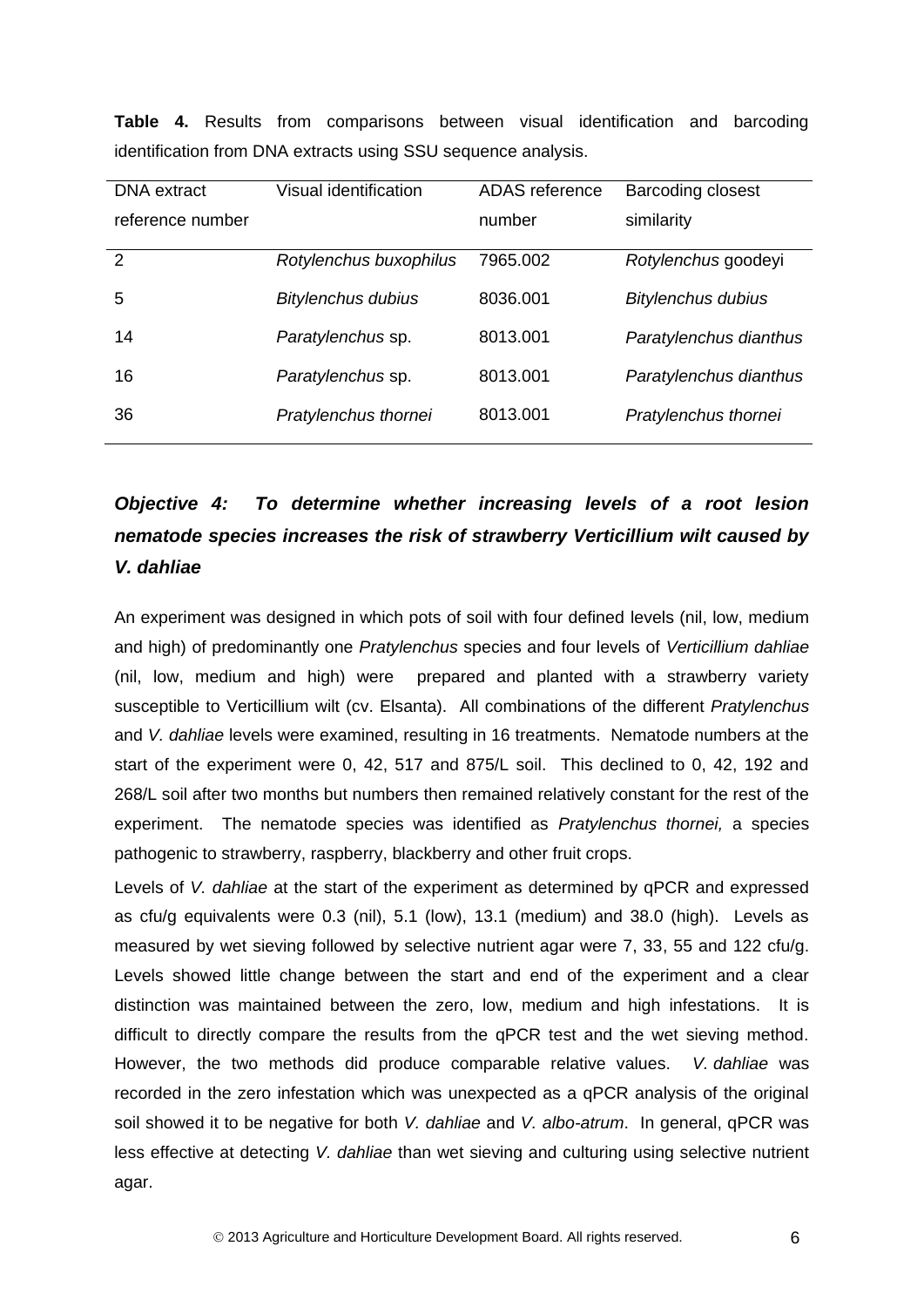Plants were examined after 3 and 5 months for occurrence of Verticillium wilt, after 5 months for effect on plant growth (dry matter) and after 10 months for survival over winter. There was no indication that increasing nematode numbers influenced susceptibility to Verticillium wilt. Although treatments showed differences in leaf browning, dry weight and vigour, no plants showed a sudden collapse, typical symptoms of the disease. Leaf browning, reduced vigour and reduced dry weight were taken as possible symptoms of Verticillium wilt. There was a trend for increased leaf browning with increasing levels of *V. dahliae* at the 3 month assessment. There was no consistent increase in leaf browning or reduction in dry weight and crop vigour with increasing nematode levels. It should be borne in mind that in general, 2012 was not a good year for Verticillium wilt development in strawberries (or raspberries). This was probably due to the cool wet summer which failed to stress plants and made them less susceptible to the fungal infection. Under more stressful conditions it is possible that feeding by increasing numbers of nematodes could have an impact on susceptibility to Verticillium wilt.

It was interesting that crop vigour in August, leaf number and number of live plants in September and root dry weight and total dry weight at harvest were highest in the presence of nematodes. This suggests a possible compensatory response from the crop to nematode feeding. However it is also possible that the heat sterilisation procedure used to kill any free-living nematodes had a detrimental impact on the nutrient availability of the soil and consequently the growth of the strawberry plants.

There was no evidence to suggest that *V. dahliae* affects the overwintering survival of strawberry plants. However, as even the lowest level fungal infection in this experiment would be expected to significantly affect the growth of strawberries (cv. Elsanta) it is possible that all levels of *V. dahliae* were equally damaging. Although overwintering survival of strawberries did differ between nematode infestation levels there was no clear trend to the data and this result should be treated with caution.

#### <span id="page-10-0"></span>**Financial benefits**

No immediate financial benefits from this work have been identified. However, several potential financial benefits are possible given confirmation of our results and further test development:

- a) Savings in nematicide use through adoption of a higher threshold level for *P. thornei*;
- b) Increased accuracy in the identification of nematode species present in soft fruit soils through use of DNA barcoding techniques;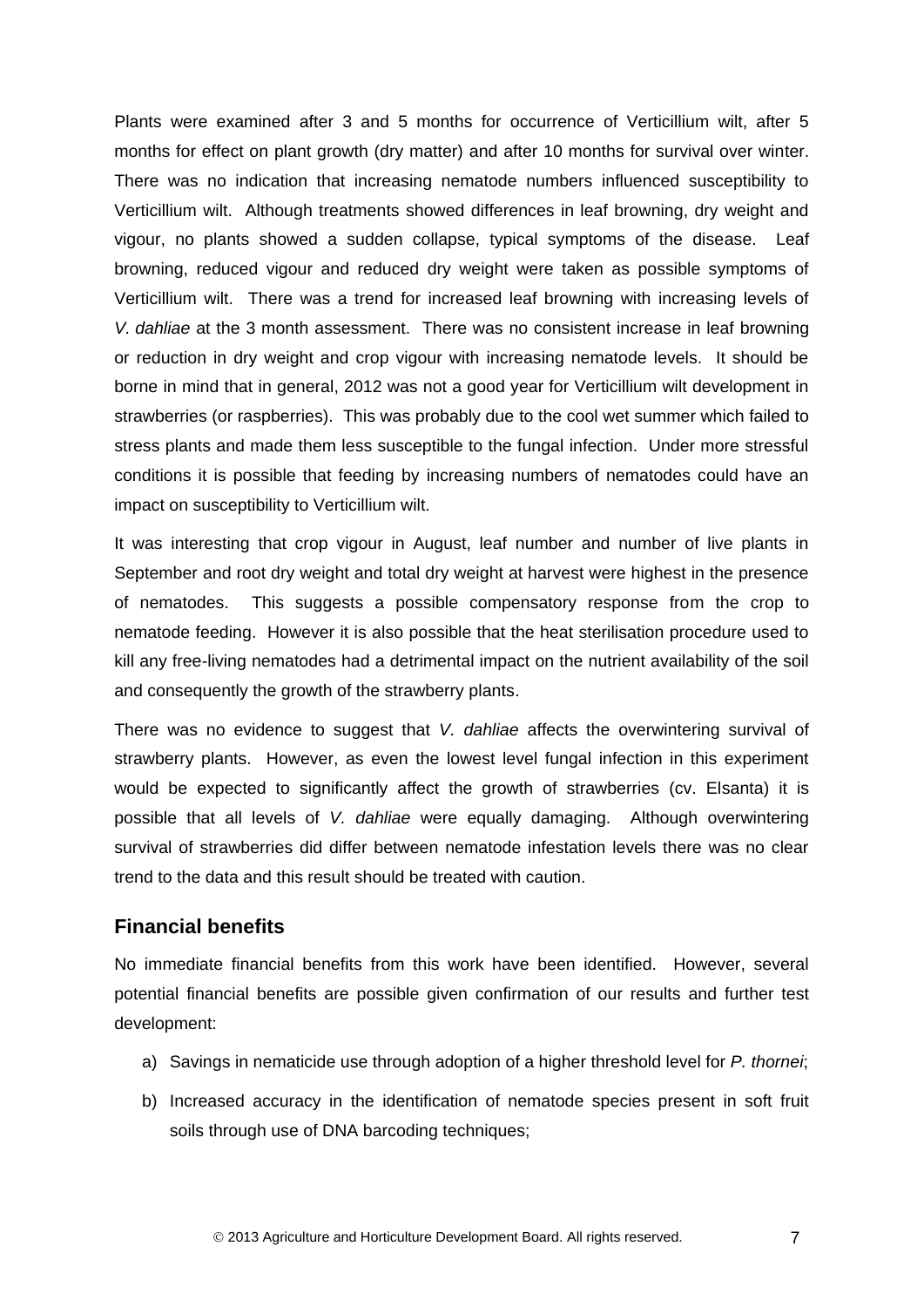- c) Use of a rapid pre-plant soil test for *P. penetrans* and *P. thornei* in samples where DNA has been extracted for *V. dahliae* determination;
- *d)* Improved risk assessment for nematodes to develop more effective pest and disease control strategies based on barcoding methods and a new, higher threshold for *P. thornei.*

## <span id="page-11-0"></span>**Action points for growers**

- Growers should continue to sample land for free-living nematodes to assess the risk for those groups potentially damaging to fruit.
- Growers should adopt a new threshold limit of 1200 root lesion nematodes/L soil to replace the anecdotal threshold of 700 root lesion nematodes/L soil. This could result in potential savings on nematicide use.
- Growers should be aware that needle nematodes (*Longidorus* spp.) appear to be potentially the most damaging to soft fruit in view of the frequency and numbers at which they are recorded in soil samples.
- <span id="page-11-1"></span> Growers should continue to use wet sieving followed by selective nutrient agar to detect the presence of *V. dahliae* until the precision of the qPCR analysis can be improved.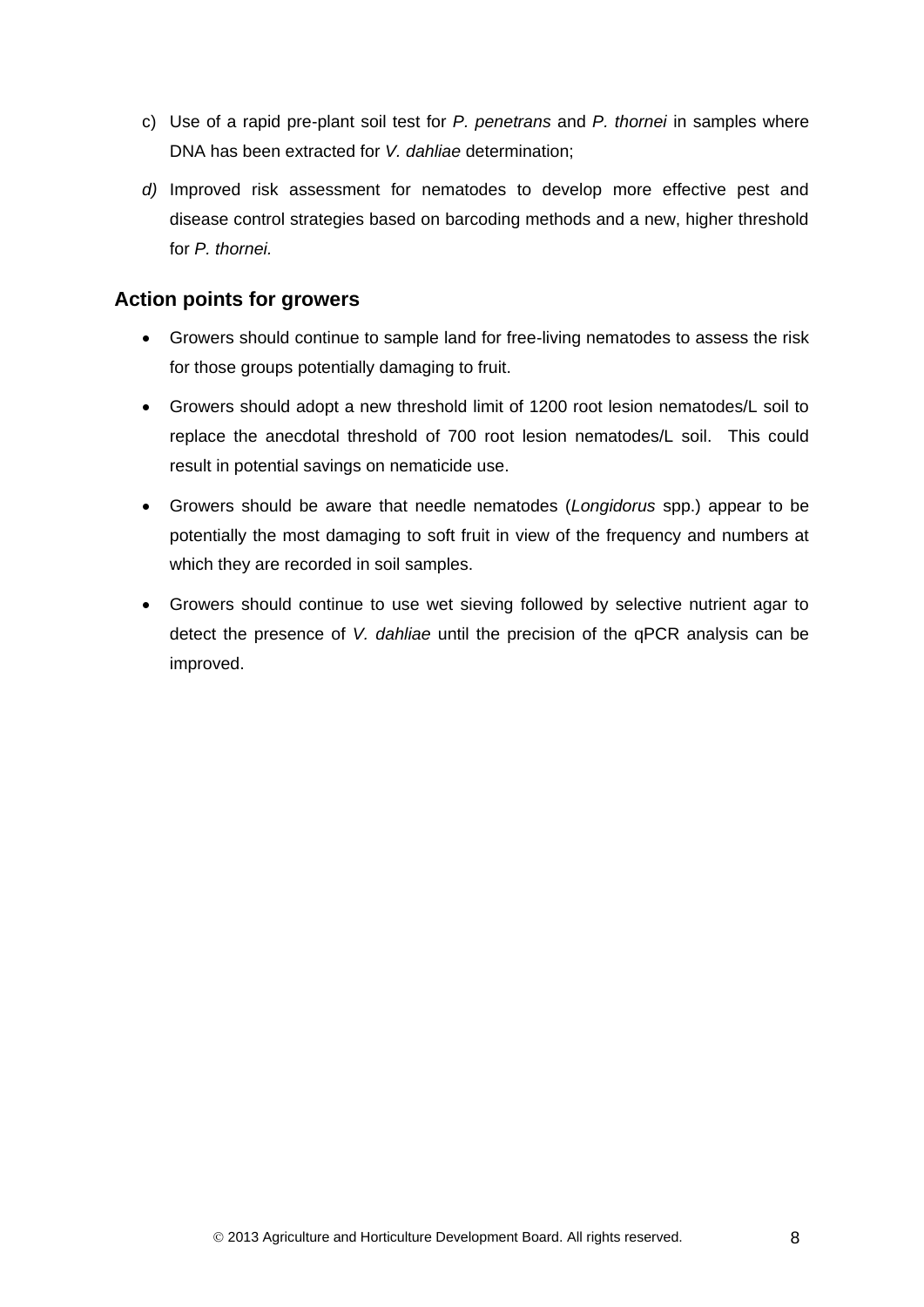## **SCIENCE SECTION**

#### <span id="page-12-0"></span>**Introduction**

Nematodes are important pests of strawberries and raspberries and can cause crop losses through direct feeding damage on roots, transmission of viruses and possibly increasing susceptibility to Verticillium wilt caused by *Verticillium dahliae*. Nematode problems in strawberry and raspberry are of increasing concern to growers, especially with tighter rotations. However, the relative occurrence of different nematode species in UK soil-grown soft fruit crops is unknown. An improved understanding of these pests is likely to become increasingly important, particularly as the availability and use of soil disinfestation treatments for nematode control is decreasing. Telone (94% w/w1,3-dichlororoprpene) has been withdrawn in the UK and Basamid (97% w/w dazomet), which has activity against both nematodes and *Verticillium dahliae*, may lose efficacy with regular use on certain soil types due to enhanced degradation.

There are a number of gaps in our understanding of free-living nematodes that need to be urgently addressed. Firstly, it is unclear how many root lesion nematodes (*Pratylenchus* spp.) are needed to cause direct feeding damage. Threshold levels used for assessing risk of direct damage by *Pratylenchus* species to strawberry are based on anecdotal and not experimental evidence. Secondly, there may be an interaction between the presence of *Pratylenchus* species and the incidence of Verticillium wilt. It is known that Verticillium wilts (e.g. in *Acer* and potato) can be exacerbated by plant pathogenic nematodes, particularly of the genus *Pratylenchus*, although cyst nematodes may also have a synergistic effect in potato wilt (Daami-Remadi *et al*., 2009; Rowe *et al*., 1985; Saeed *et al*., 1998). Thirdly, despite the risk of serious losses from nematodes in soft fruit, expertise in their extraction, identification and evaluation is limited.

A quantitative molecular (QPCR) test has recently been developed (SF 97) for determination of *Verticillium dahliae* in soil which is able to detect and quantify inoculum of the pathogen within 24 hours with a high level of specificity. DNA extraction from soil to quantify *V. dahliae* offers prospects for rapid determination of any other pests and pathogens present, including nematodes, as the method extracts all DNA present. Recent advances in DNA barcoding techniques (methods used for species identification based on the DNA sequence of conserved genes) offers the potential to identify nematode species accurately and quickly without the need for taxonomic expertise.

The specific project objectives are listed below: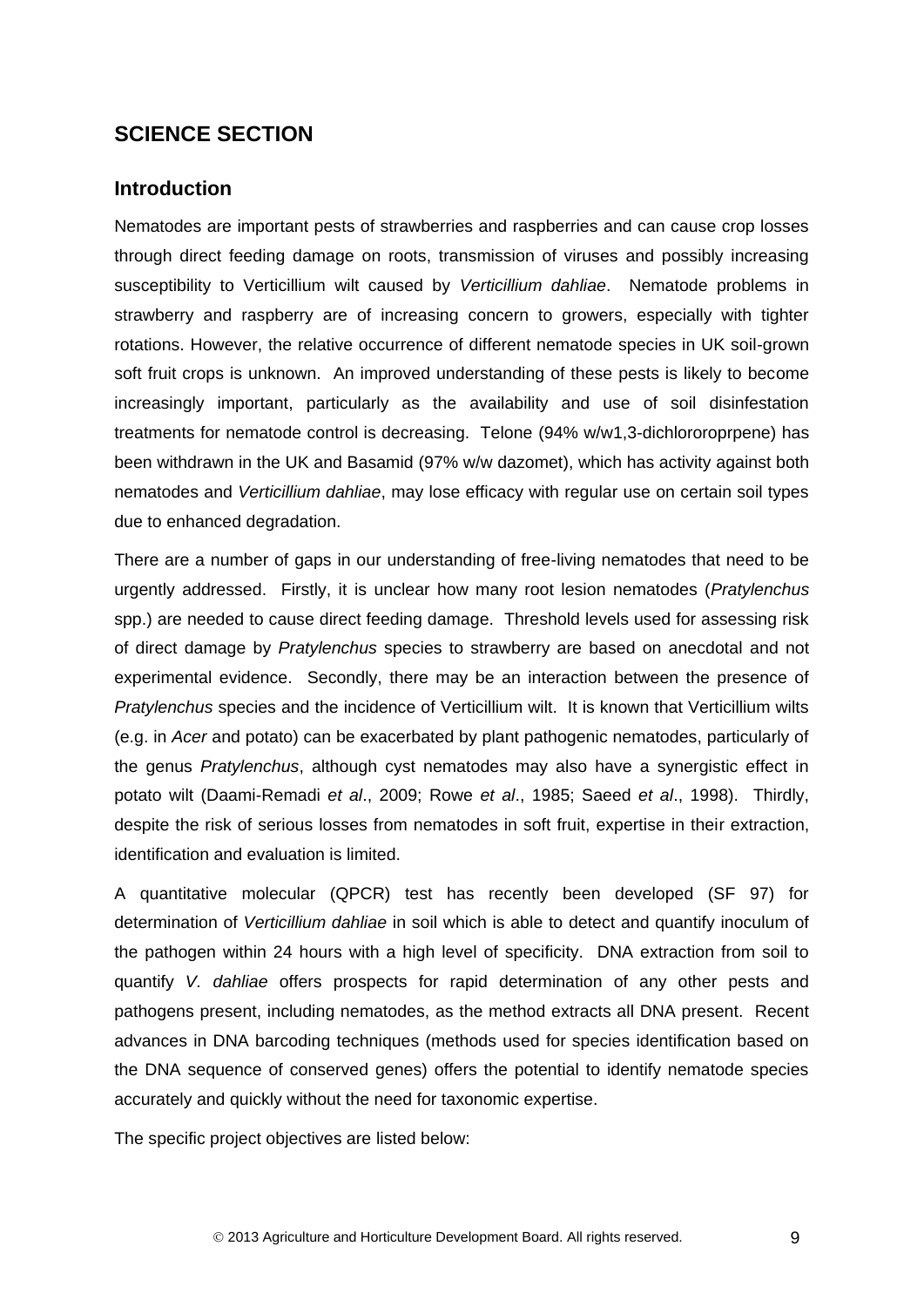- 1. To determine the nematode species most commonly found associated with soilgrown strawberry and raspberry crops in the UK.
- 2. To confirm the soil threshold level for direct root damage to strawberry by a *Pratylenchus* species as identified in objective 1.
- 3. To determine whether nematode species present in a soil sample can be identified by testing the mass DNA extracted from soil samples when testing for *V. dahliae* by molecular quantification.
- 4. To determine whether increasing levels of a nematode species increases the risk of strawberry Verticillium wilt caused by *V. dahliae*.

Objective 1 was completed in Year 1 of this project. Objectives 2-3 were started in year 1 of the project and objective 4 did not begin until year 2.

## <span id="page-13-0"></span>**Materials and methods**

## <span id="page-13-1"></span>*Objective 2: Soil threshold levels for direct damage*

In year 1 of the project results suggested that root lesion nematodes (*Pratylenchus* spp.) had little, if any, impact on strawberry growth, even at numbers well in excess of the anecdotal threshold of 700 root lesion nematodes/L. This suggested that the current thresholds may be too conservative and well below the number of nematodes which can be tolerated by the crop. This result was unexpected and as a result, repeat studies were undertaken in year two of the project to test the results from year one.

Approximately 75 kg of field soil was collected from a site known to be infested with root lesion nematodes (*Pratylenchus* spp.). The soil was collected using spades to sample to a depth of approximately 15 cm at a range of points across the field and then stored in plastic dustbins. The bins were returned to the laboratory and sampled using a 15 cm deep x 2 cm diameter cheese corer. A total of 20 cores was taken from each bin and each sample extracted twice, once using the Seinhorst two flask technique (Seinhorst, 1955) and once using the Flegg modified Cobb technique (Flegg, 1967).

A range of nematode populations was created by taking a known volume of nematode infested soil and diluting this with a known volume of sterile soil. Populations were created in 15 cm diameter x 15 cm deep pots. Half of the soil collected was sterilised by oven drying at 60ºC for 45 minutes. This was done in cotton bags in 5 kg batches. After oven drying the soil was allowed to cool for at least 24 hours before using it to dilute the nematode infested soil.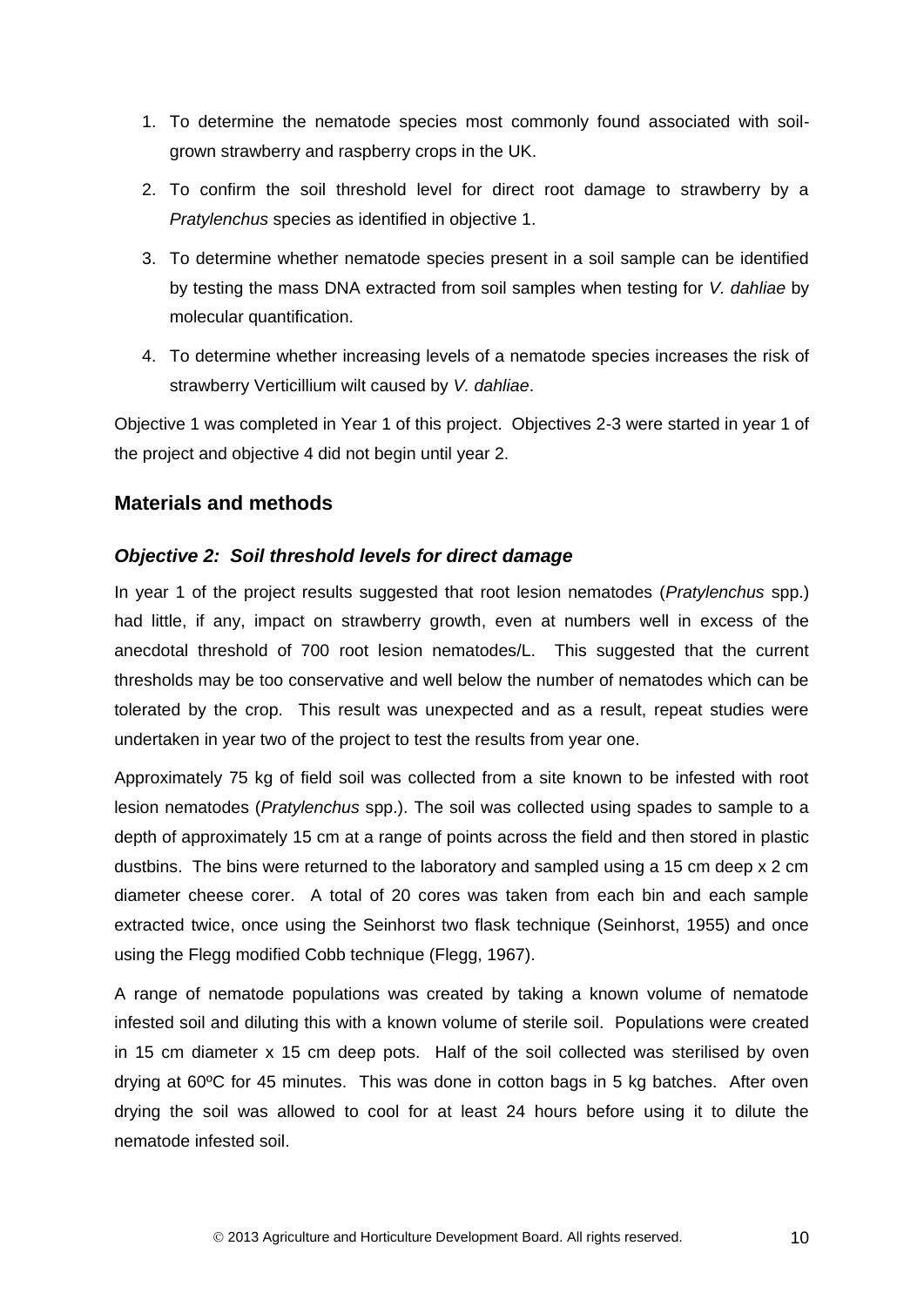As each pot contained approximately 1.5 L soil, the nematode populations were prepared in 2 L soil. This provided enough soil to fill the pot and sufficient spare to check the accuracy of the created population. As an example, a target nematode population of 1,000 stubby root nematodes/L soil can be prepared by mixing 1 L of soil containing 2,000 root lesion nematodes/L soil with 1 L of sterile soil. The exact quantities of soil required to create the populations depended on the number of nematodes in the infested soil. The sterile and infested soil was mixed on a sheet of polythene. This was folded carefully from one side to another to ensure thorough mixing of the soil without damaging the nematodes. The mixed soil was carefully tipped into the pot until approximately 2.5 cm from the rim. The spare soil was retained and stored in a labelled polythene bag in a cold store at approximately 5°C and was later extracted using the Seinhorst two flask technique to check the nematode population. There were 29 target nematode populations in the experiment ranging from 0- 2,375 root lesion nematodes/L soil. This range covered that likely to be recorded in the majority of UK soils.

A single strawberry plant (cv. Elsanta) was planted into the nematode infested soil in each pot. Prior to planting the fresh weight of each plant was measured to assess the degree of variability. This was determined so that it could be used to help interpret any differences in plant weights at harvest.

A sample of 20 spare strawberry plants from the batch to be planted was destructively assessed for occurrence of nematode infestation of roots and *V. dahliae* infection of the crown as a health check. Roots were tested for nematodes by staining (acid fuchsin) followed by microscopic examination of 1 g of macerated root tissue.

Crown tissue was tested for *V. dahliae* by examination for brown staining and by isolation (four pieces/crown) onto potato dextrose agar (PDA) + streptomycin. Any suspect colonies of *V. dahliae* were examined by microscopy. The soil infested with root lesion nematodes was also tested for the presence of *V. dahliae* by culturing on agar.

Pots were maintained in a polythene tunnel and watered as necessary. After approximately five months the plants were harvested. Fresh weight and dry matter yield of the foliage, crown, roots and total plant dry weight was assessed. Dry weight was determined by oven drying at  $80^{\circ}$ C for 48 hours. Fresh weight was measured to take account of the variation in size of strawberry plants at planting, which potentially could mask any change in weight of plants brought about by nematode feeding. The % change in fresh weight of all strawberry plants was calculated. Regression analysis was used to assess the effect of the initial nematode population on all growth parameters of strawberries. The pot soil was also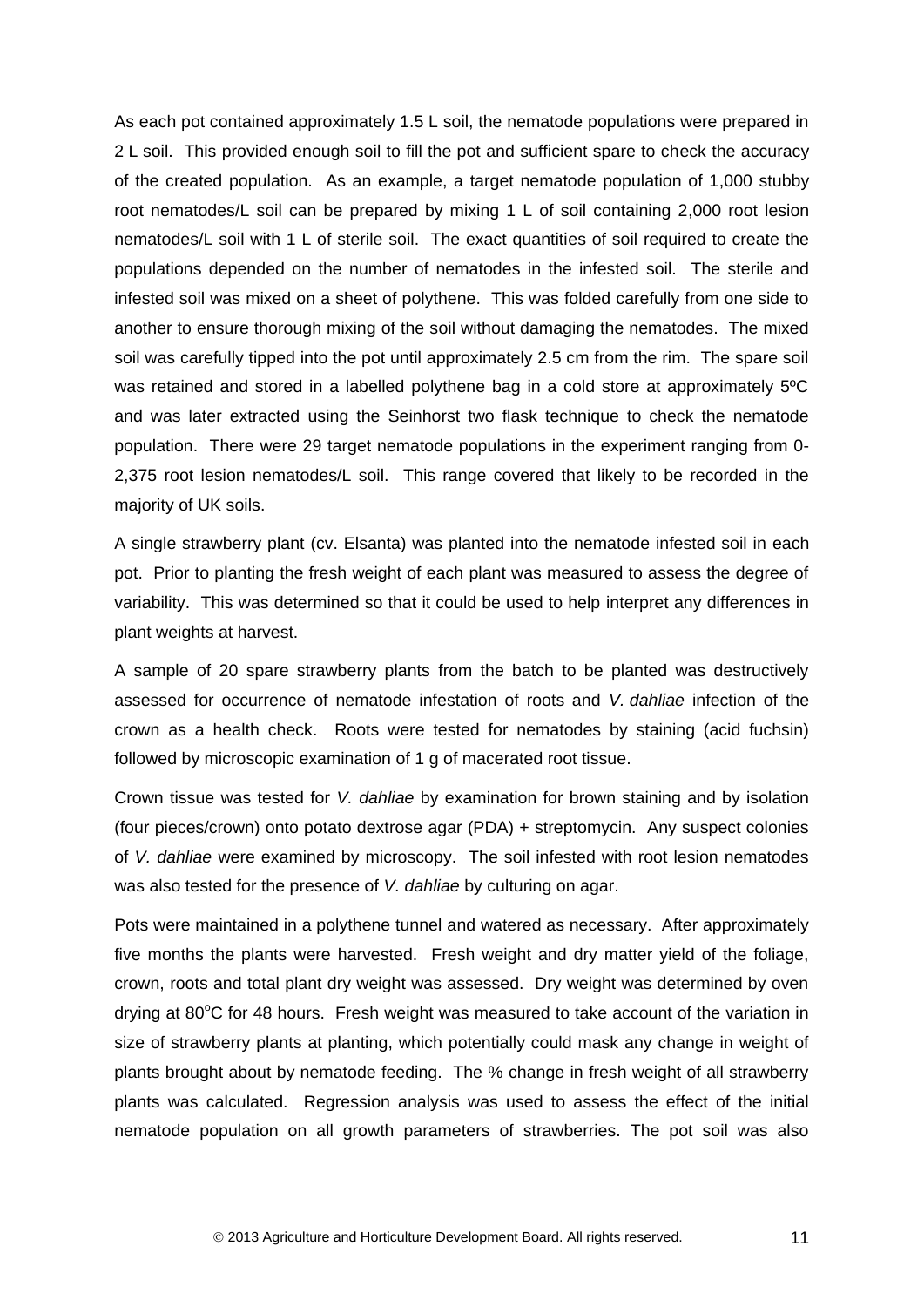extracted using the Seinhorst two flask technique to compare the initial and final nematode population.

#### <span id="page-15-0"></span>**Objective 3: Identification of nematodes by molecular methods**

#### *Materials and methods*

#### *DNA extraction*

Isolates of *Pratylenchus penetrans, P. thornei* and *Meloidogyne hapla* were obtained from single-isolate nematode samples. DNA was extracted from pure nematode material using a standard chelex extraction or DNeasy blood and tissue kit (Qiagen). DNA was quantified when used as standards for quantification by real-time PCR. This was done using the nanodrop spectrophotometer (Thermofisher Scientific, Loughborough, UK). Absorbance values at 230, 260 and 280 nm were taken to assess DNA quality and quantity.

Soil DNA extraction was based on the method of Woodhall *et al*. (2012). Soil samples were air dried for two days prior to DNA extraction. 50 g samples were added to 250 ml Nalgene bottle (HDPE), with eight steel ball bearings. Ball bearings were 25.4 mm in diameter. 100 CTAB soil buffer (120 mM sodium phosphate buffer pH8, 2% cetrimonium bromide, 1.5 M NaCl, 3% Antifoam B) was added. Nalgene bottles were then placed on an Automixer commercial paint shaker (Merris Dispensing & Mixing Equipment, Czech Republic) for four minutes. A 40 ml subsample was then transferred to a 50 ml tube and centrifuged at 5,000 g for five minutes. 20 ml of the resulting supernatant was added to a clean 50 ml tube with 2 ml 5M potassium acetate and placed on ice for 10 minutes, followed by a five minute centrifugation at 12,000 g. The supernatant was then added to a clean 50 ml tube containing 15 ml isopropanol plus 800 µl acid washed silicon dioxide and placed on a flat bed shaker for 15 minutes at 70 rpm followed by five minutes centrifugation at 12,000 g. The supernatant was discarded and the pellet re-suspended in 2 ml lysis buffer A (Wizard Magnetic DNA Purification System). The tubes were placed in a shaking incubator on their side for 10 minutes at 65ºC at 100 rpm. The silica particles were then separated by centrifugation for five minutes at 12,000 g. The remainder of the procedure was according to the manufacturer's instructions for the Wizard Magnetic DNA Purification System in conjunction with a Kingfisher ML magnetic particle processor (Thermo Electron Corporation). All DNA samples were eluted into 200 µl Tris-EDTA (TE) buffer and stored at -30<sup>º</sup>C until required.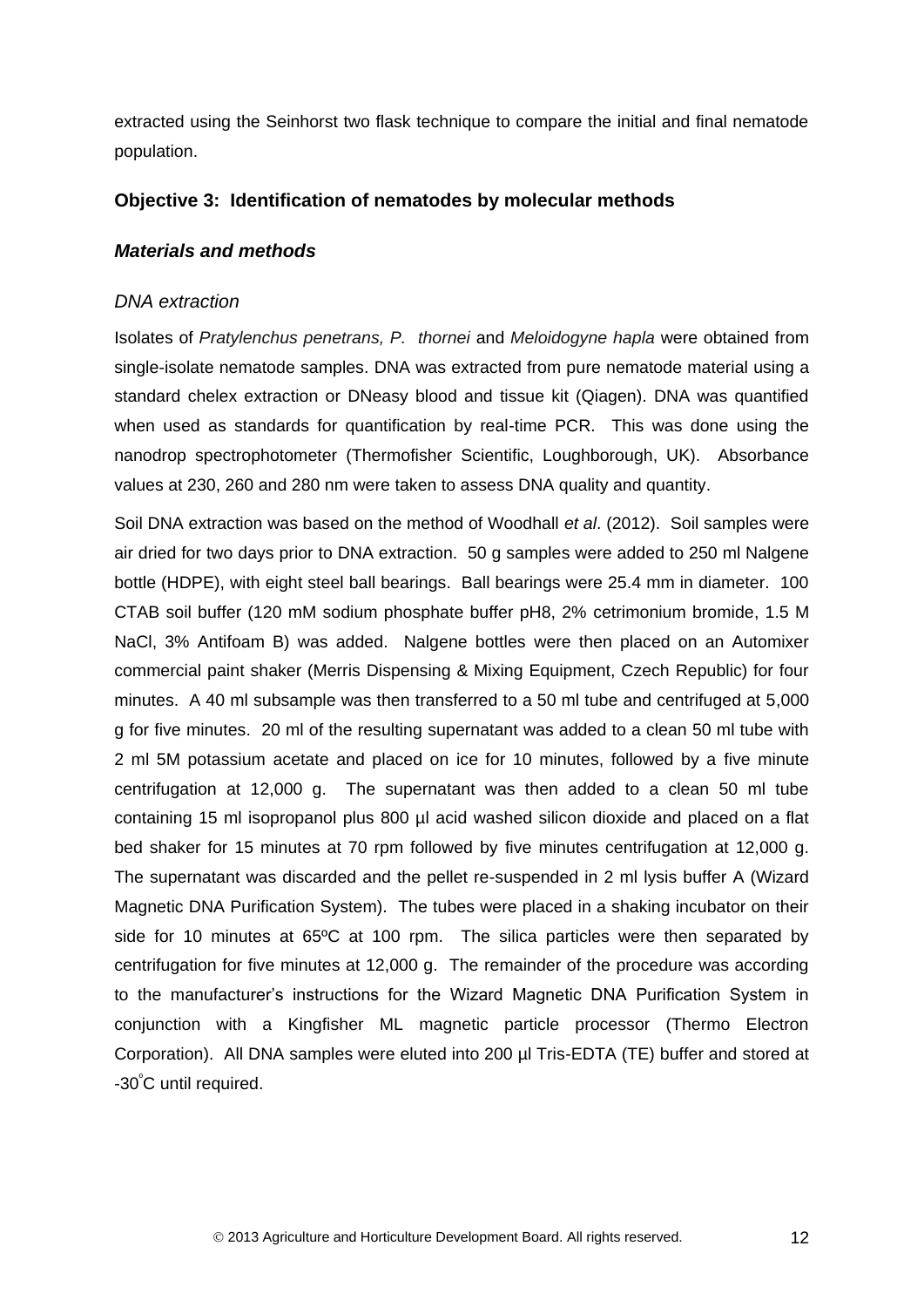#### *Primer design and TaqMan real-time PCR*

Sequences from the rDNA internal transcribed spacer region (ITS) for *Pratylenchus* and *Meloidogyne* were obtained from GenBank and aligned using clustalW. *Pratylenchus* spp. were chosen as they are important pests of soft fruit, including strawberries, and *Meloidogyne hapla* (Northern root knot nematode) has also been recorded as damaging strawberries and is thought to interact with *V. dahliae* on strawberries (Meagher and Jenkins, 1970). Examination of these sequence alignments indicated that there was a region of variation within the ITS region and potential primer/probe sites could be located. Primer Express 2.0 software (Applied Biosystems, Warrington, UK), was used to design specific primers and a probe was designed with putative specificity to the target species. The forward primer for the *P. thornei* consists of the final twenty base pairs of the forward primer used in the SYBR Green assay of Yan *et al.* (2012).

TaqMan PCR was carried out with the ABI Prism7900HT Sequence Detector System (Applied Biosystems) in 96 well plates. Environmental Master Mix 2.0 (Applied Biosystems) was used with samples originating from pure cultures and soils and consisted of half the total reaction volume of 25 µl. Primers (MWG Biotech, Germany) were added to a final concentration in the reaction of 300 nM. FAM-TAMRA probes were obtained from MWG Biotech, Germany whilst the FAM-MGB probe was Applied Biosystems - both were added to a final concentration of 100 nM. The remaining volume was made up with molecular grade water. Cycling conditions consisted of 50°C for two minutes, 95°C for 10 minutes, and 40 cycles of 95°C for 15 seconds and 60°C for one minute. The Ct value for each reaction was assessed using the Sequence Detection Software's default threshold setting of 0.2 ΔRn (fluorescence) units. A 10-fold dilution series was created for each pathogen (as DNA standards) to determine the detection limits for each assay.

#### *Quantification of nematode DNA in soil*

Thirty-two soil samples were taken from strawberry fields prior to planting; these consisted of samples submitted by growers for *V. dahliae* testing at Fera. Total nucleic acids were extracted from each soil using the Fera soil extraction method. The extracts were tested by real-time PCR using the new PCR assays for the target pathogens, *Meloidogyne hapla, Pratylenchus penetrans* and *P. thornei*. Each sample was tested in two replicates and an average cycle threshold (Ct) was taken.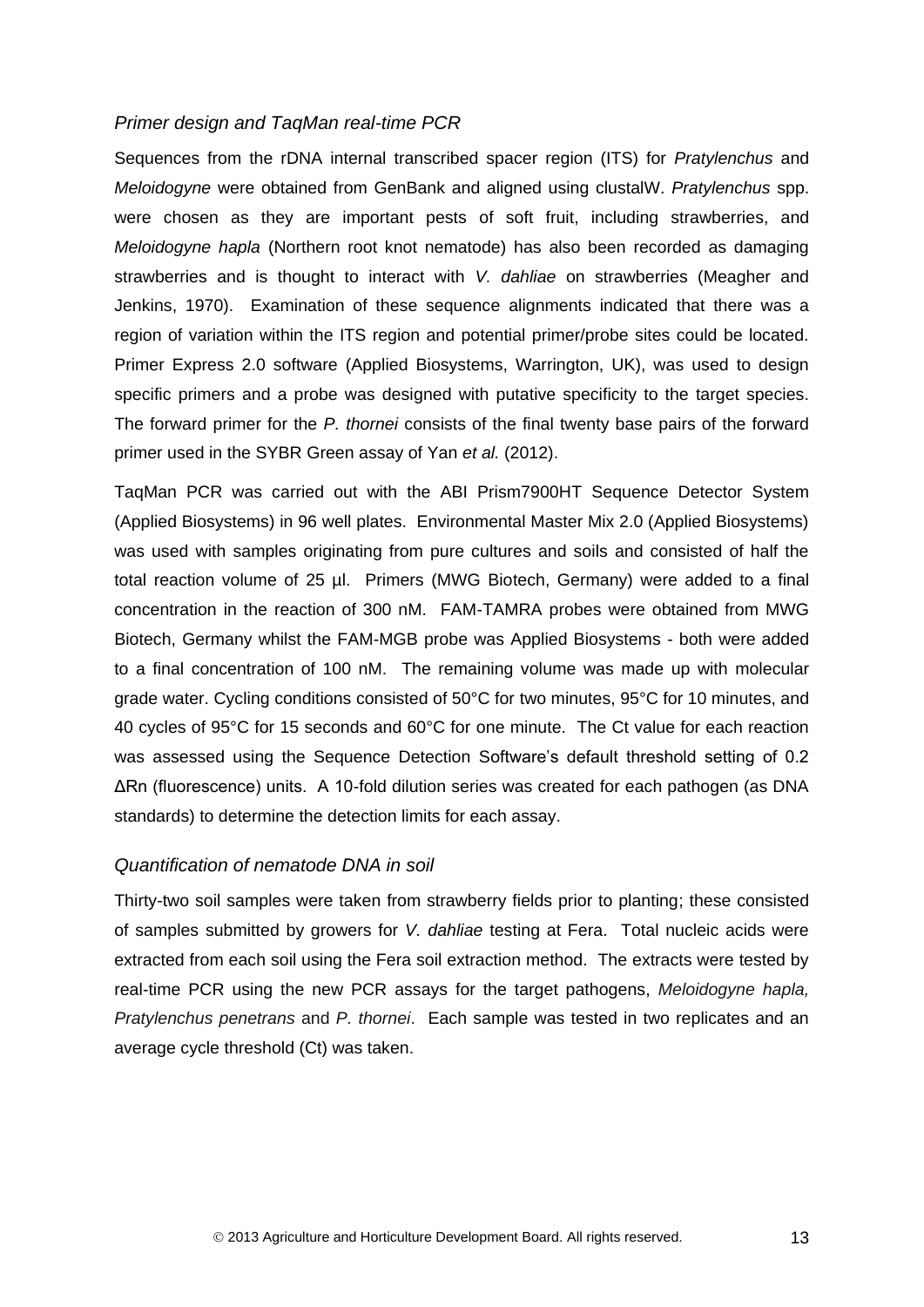# <span id="page-17-0"></span>*Objective 4: To determine whether increasing levels of a root lesion nematode species increases the risk of strawberry Verticillium wilt caused by V. dahliae.*

An experiment was designed in which pots of soil with four defined levels (nil, low, medium and high; numbers/Litre) of predominantly one *Pratylenchus* species each with four levels of *Verticillium dahliae* (nil, low, medium and high; fg DNA/g soil and cfu/g soil) were prepared and planted with a strawberry variety susceptible to Verticillium wilt (cv. Elsanta). A fully randomised block design was used with the 16 treatments replicated four times and a 4 x 4 factorial treatment design. Each plot consisted of three pots giving a total of 192 experimental pots (16 treatments x 4 replicates x 3 pots per plot). The experimental treatments are given in Table 5. A full crop diary is given in Appendix 1.

| Treatment | Pratylenchus sp. (No./L)  | V. dahliae (cfu/g) |
|-----------|---------------------------|--------------------|
| 1.        | (0)<br><b>Nil</b>         | Nil<br>(0)         |
| 2.        | Nil                       | Low<br>(1)         |
| 3.        | Nil                       | Medium (5)         |
| 4.        | Nil                       | (20)<br>High       |
| 5.        | $(-30)$<br>Low            | Nil                |
| 6.        | Low                       | Low                |
| 7.        | Low                       | Medium             |
| 8.        | Low                       | High               |
| 9.        | Medium (~900)             | Nil                |
| 10.       | Medium                    | Low                |
| 11.       | Medium                    | Medium             |
| 12.       | Medium                    | High               |
| 13.       | <b>High</b><br>$(-3,000)$ | Nil                |
| 14.       | <b>High</b>               | Low                |
| 15.       | High                      | Medium             |
| 16.       | High                      | High               |

| <b>Table 5.</b> Treatment list showing the target initial levels of P. thornei and V. dahliae |  |  |  |
|-----------------------------------------------------------------------------------------------|--|--|--|
|                                                                                               |  |  |  |

 $\overline{C}$ fu/g = colony forming units per gram of soil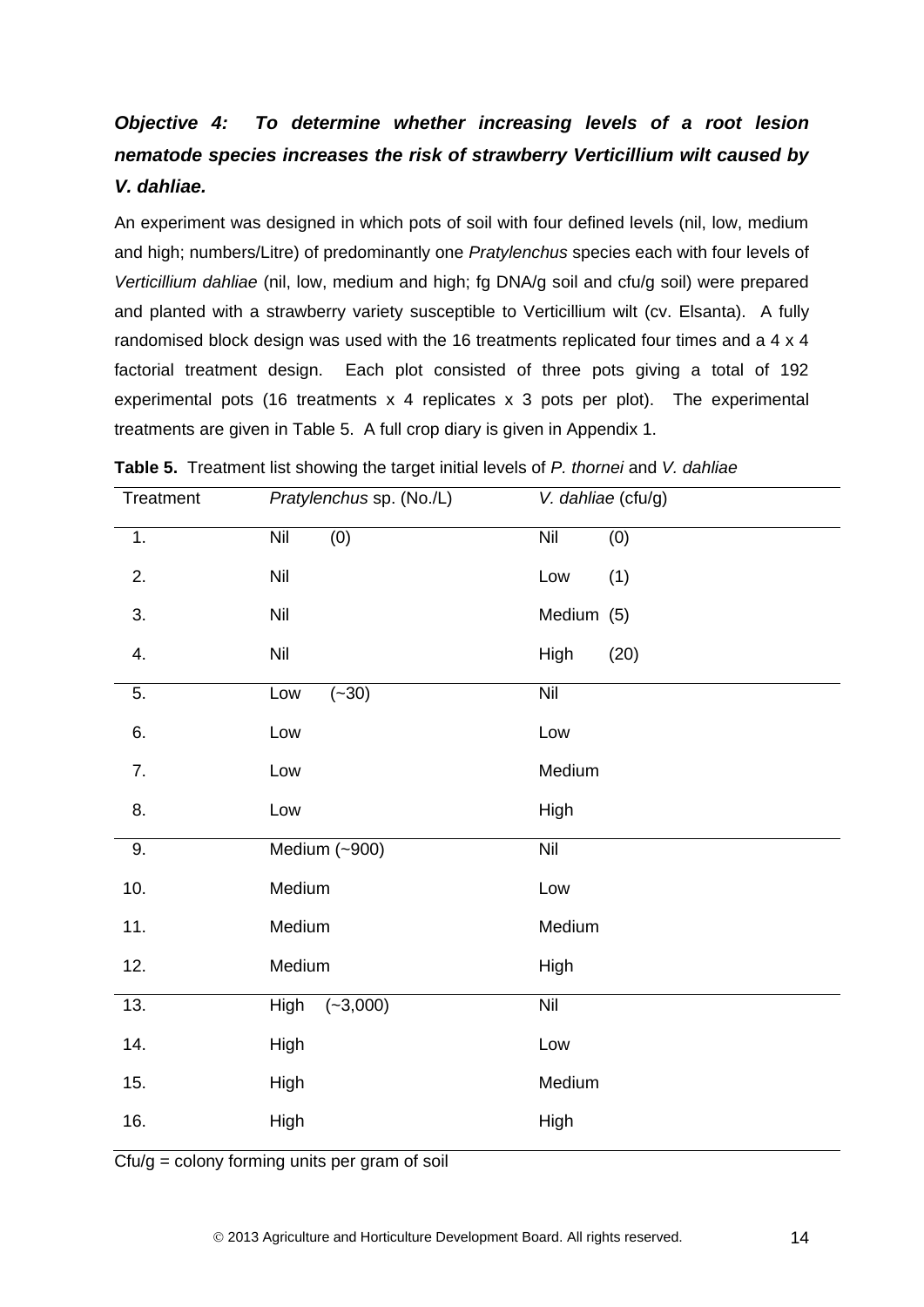#### *Preparation of nematode populations*

Nematode populations were created using the same technique described in Objective 2. This involved taking a known volume of nematode infested soil and diluting this with a known volume of sterile soil. Populations were created in 15 cm diameter x 15 cm deep pots. As each pot contained approximately 1 L soil, the nematode populations were prepared in 1.5 L soil. This provided enough soil to fill the pot and sufficient spare to check the accuracy of the created population. The exact quantities of soil required to create the populations depended on the number of nematodes in the infested soil. Also the calculations took into account the fact that additional *V. dahliae* infested soil was to be added to the pot which potentially could have diluted the nematode population. Once the amount of *V. dahliae* soil was known, a calculation was done to amend the nematode infestations. The spare soil was retained and stored in a labelled polythene bag in a cold store at approximately 5ºC. This soil was used to check the nematode population. A Seinhorst two-flask extraction was used to determine the number of root lesion nematodes.

#### *Preparation of* Verticillium dahliae *infestation densities*

Microsclerotia of *V. dahliae* were prepared for each of five isolates of the fungus, two from strawberry, two from raspberry and one from Acer. The isolates were mixed together to create the final population.

The isolates were grown in autoclaved sand and maize meal in conical flasks. Each flask contained 97 g of washed silver sand, 3 g of maize meal (Polenta) and 15 ml of distilled water. This made approximately 100 ml in volume of the culture media. The flasks were autoclaved for 20 minutes at  $120^{\circ}$ C and then allowed to cool in a laminar flow cabinet. Sufficient medium was prepared for 12 small Sterilin bags (five isolates x two bags per isolate). For each isolate two 250 ml flasks of sterile sand/ maize meal were inoculated with around 10 plugs (8 mm) of one of the *V. dahliae* isolate using sterile technique. The contents of each flask were then mixed thoroughly to get uniform distribution of microsclerotia and incubated for 2-3 weeks at  $20^{\circ}$ C. The flasks were tumble-mixed every two to three days to ensure growth throughout the medium

After 2-3 weeks, the inoculum was checked for *V. dahliae* microsclerotia and any flasks containing *Penicillium* sp. or other contaminants were discarded. A single clean flask of each isolate was mixed in a single bag and thoroughly mixed. This formed the high concentration source of *V. dahliae* inoculum.

The inoculum was diluted with John Innes compost, at a ratio of 1 part inoculum in 1,000 parts compost and thoroughly mixed. A total of three sub-samples were sent to Fera to determine the mean quantity of *V. dahliae* as fg/g and the result expressed as an equivalent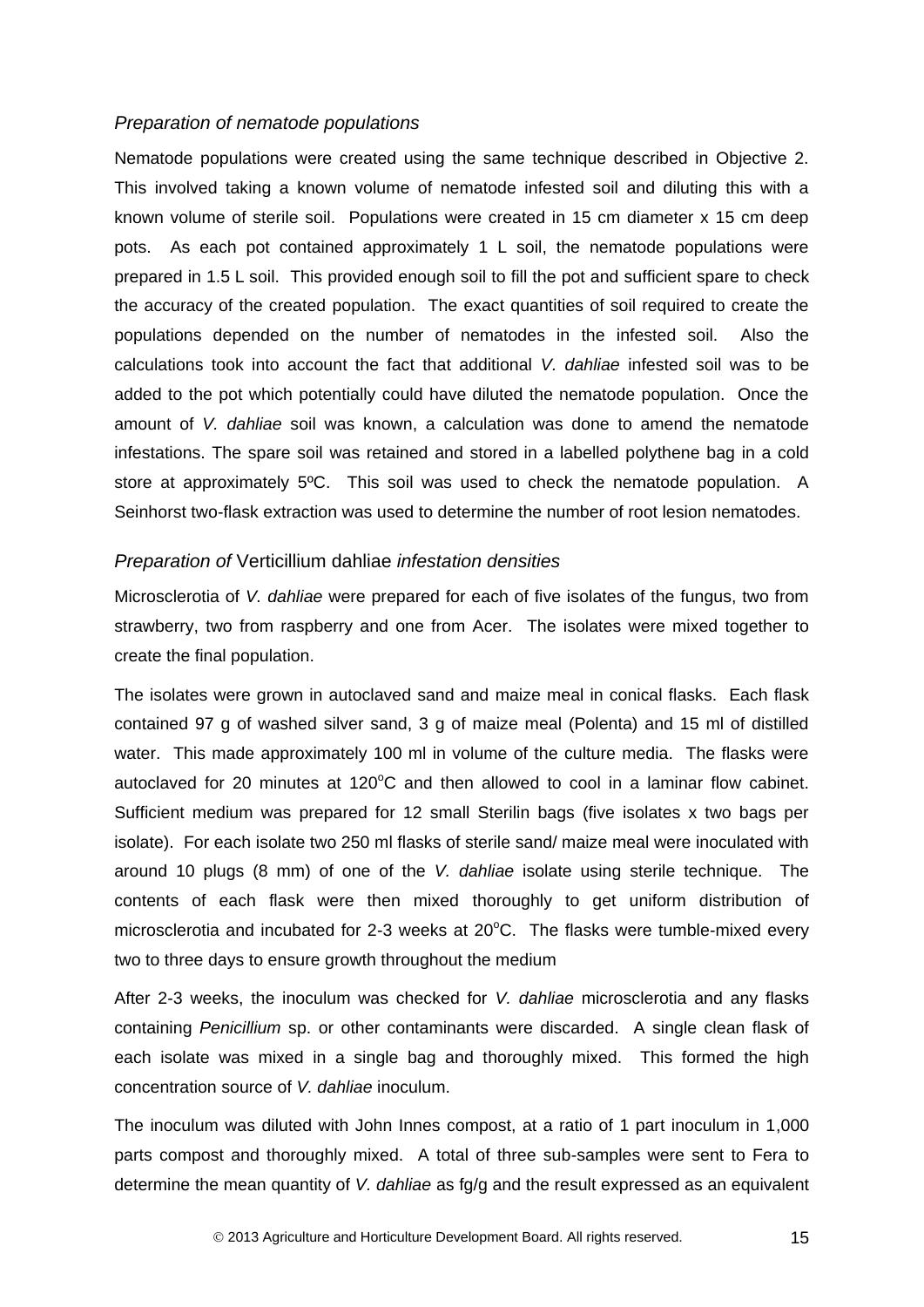number of microsclerotia per gram. The known inoculum was then diluted with sterile John Innes soil to achieve 200 cfu/g. This was mixed with nematode infested soil in a ratio of 1 part inoculum in 10 parts infested soil to achieve the target high concentration of 20 cfu/g. Similarly, the known inoculum was diluted to 50 and 10 cfu/g, then mixed with the nematode infested soils at 1 in 10 to achieve the medium target of 5 cfu/g and low target of 1 cfu/g.

When the final four populations of *V. dahliae* had been created these were characterised by both PCR (Fera) and culturing on agar (ADAS).

#### *Planting the pots*

Sufficient soil of each treatment was prepared to fill 192 pots of 1.0 L (main experiment). There were 28 pots of 1.0 L (4 *Pratylenchus* levels x 5 months + 8 *V. dahliae* levels, four at the start and four at the end of the experiment) to monitor any change in populations of nematodes and *V. dahliae* with time over the course of the experiment.

Pots were planted with cold-stored runners of certified A-grade cv. Elsanta. A sub-sample of the batch (10 plants) was checked for freedom from nematodes and *V. dahliae* by destructive assessment as described for Objective 2.

Potted plants were grown in a polythene tunnel for five months (July – December 2012), irrigated by overhead irrigation. It was decided not to apply any liquid feed as if plants are stressed they are more likely to show symptoms of wilt. The soil was kept moist initially to encourage infection by *Pratylenchus* and *V. dahliae*. After eight weeks, when plants had established, they were kept dry to encourage development of Verticillium wilt symptoms. This is likely to have caused a reduction in numbers of nematodes but by this stage they would have fed for sufficient time to allow any interaction with *V. dahliae.* Plants were regularly monitored for the presence of any fungal disease (other than Verticillium) or pest and a fungicide or insecticide was applied if necessary. The set of three pots in each plot was placed on an upturned tray with drainage holes to prevent inter-plot interference by movement of nematodes or *V. dahliae* in drainage water.

#### *Monitoring levels of nematodes and of V. dahliae*

At two and three months after the start of the experiment three spare pots were extracted to determine the level of infestation by root lesion nematodes (one from each level of infestation, except zero). This required 18 additional pots. Levels of nematodes at the start of the study were checked using spare soil from the created populations and 64 experimental pots were extracted for nematodes at the end of the study (one replicate pot from each nematode treatment per block) to see how numbers had changed. All extractions were done using the Seinhorst two-flask technique. Levels of *V. dahliae* were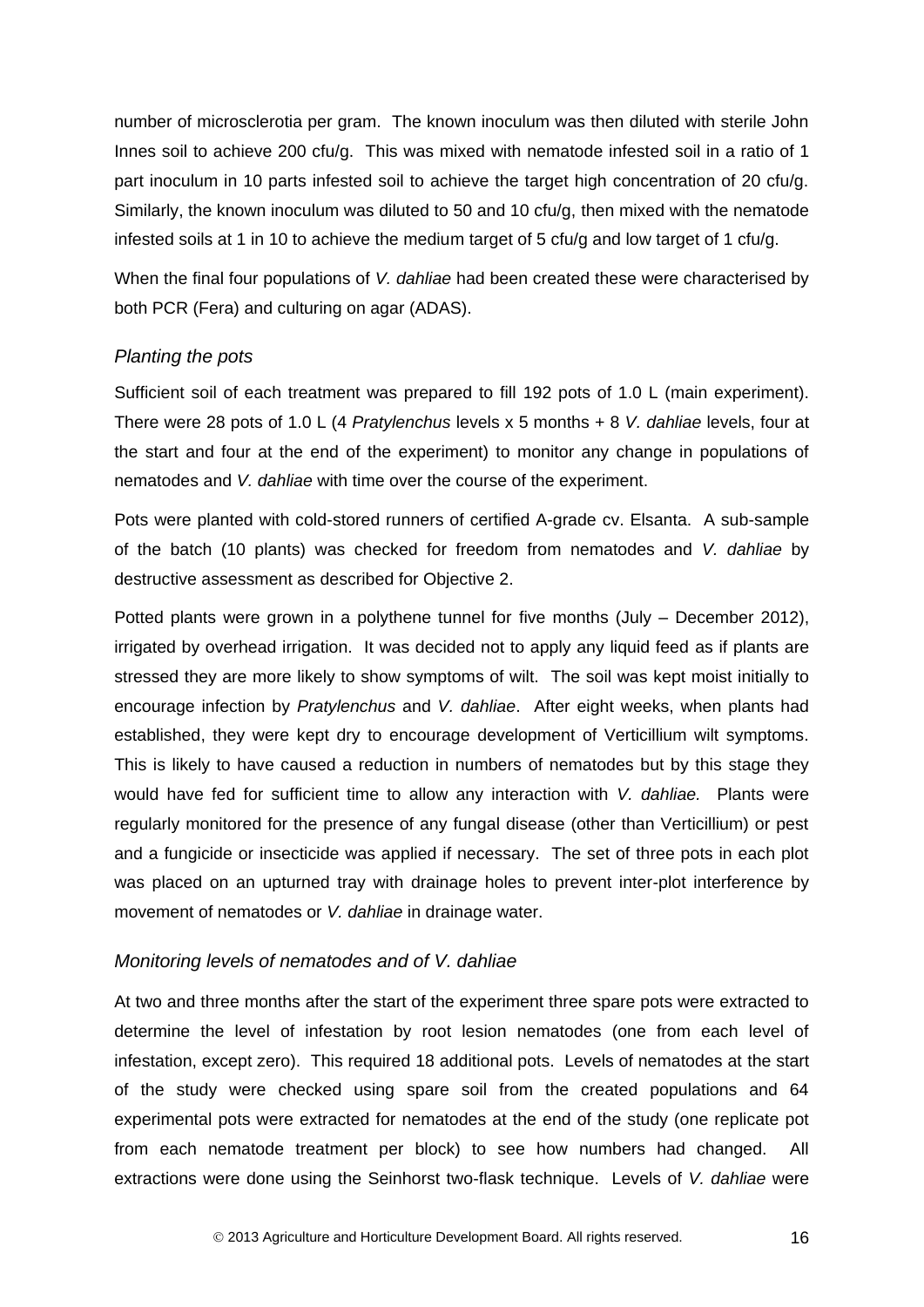determined at the start and end of the experiment by both plating on selective nutrient agar and using QPCR. This did not require additional pots as spare soil used to create the experimental infestations was analysed to determine pathogen levels at the start of the study and soil from experimental pots was analysed to determine levels at the end of the study.

#### *Disease assessments*

The level of infection with Verticillium wilt was assessed at three months after planting (11 October 2012) and five months after planting at harvest (7 December 2012). There were two assessments, firstly the number of plants that were wilting or dying and secondly the number showing yellowing and/or browning and collapse of the outer whorl of leaves. Both assessments were scored on a scale from 1-3. Un-wilted plants were scored 1, wilted plants 2 and dead plants 3. Where there was no yellowing/browning plants were scored 1, where yellowing/browning was present they were scored 2 and dead plants were again scored 3.

After five months the incidence of crown staining due to Verticillium wilt was also assessed. This was a destructive assessment at harvest.

#### *Harvest assessments*

Foliar, root and crown fresh and dry weight was assessed at harvest. Samples were oven dried at 100  $\degree$ C for 24 hours. In addition the total number of leaves, number of dead leaves, the number of crowns with staining and the number of dead plants was also assessed. The percentage of dead leaves per plant and proportion of plants that had stained crowns or were dead at harvest were calculated and subjected to analysis of variance.

#### *Other assessments*

In addition to the assessments described above, crop vigour was assessed on 2 August using a scale of 0-3 (0= dead plant,  $3 =$  vigorous plant), leaf number per plant was assessed on 26 September 2012 and the number of live and dead plants was assessed on 2 October 2012. The main species of root lesion nematode was also determined.

### <span id="page-20-0"></span>**Results**

#### <span id="page-20-1"></span>*Objective 2: Soil threshold levels for direct damage*

The nematode species extracted from soil and used for the experiment was identified as *Pratylenchus thornei.* The following crops have been recorded as being susceptible to this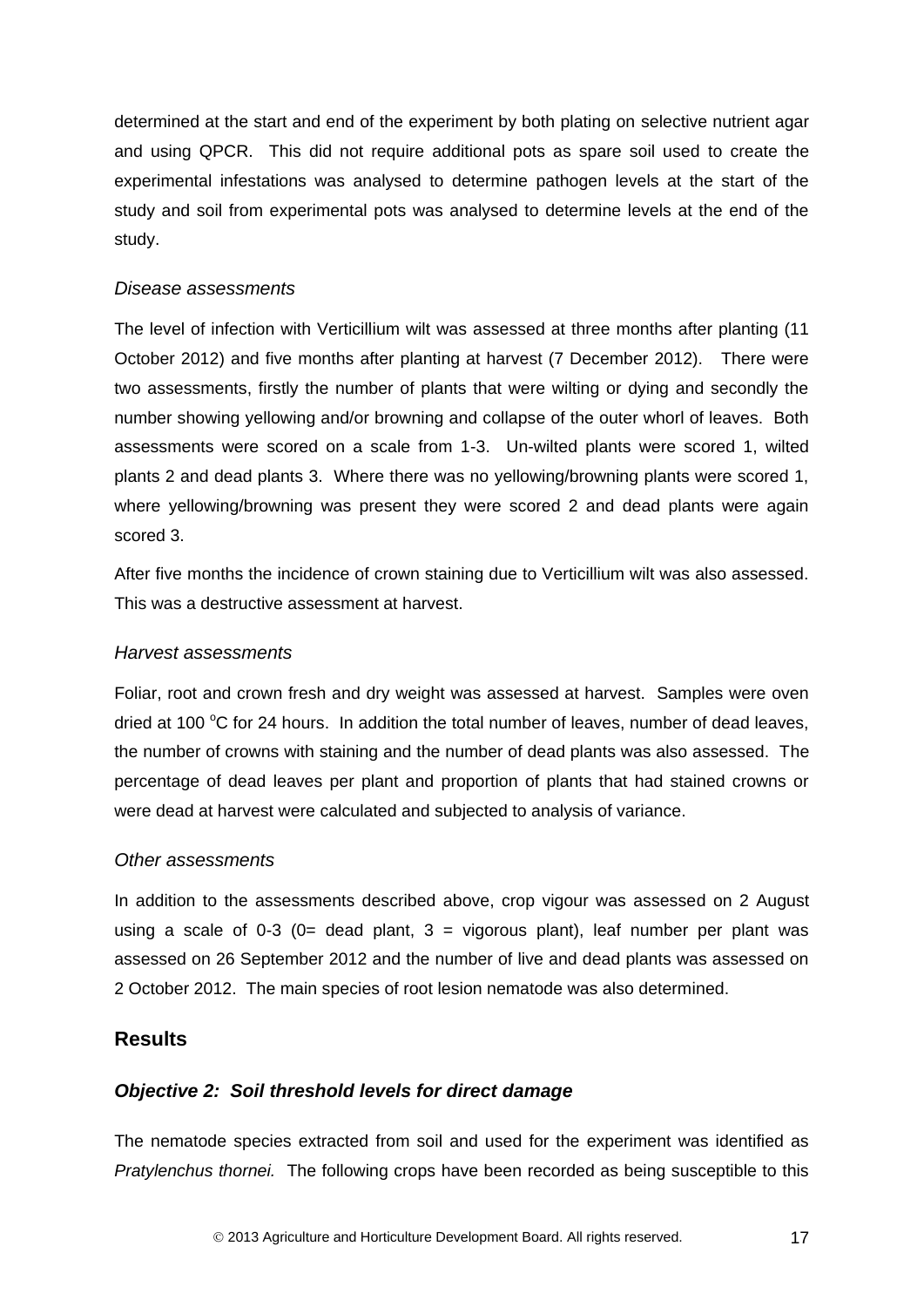nematode – strawberry, raspberry, blackberry, pear, cherry, nectarine, apricot, plum (including some rootstocks) and boysenberry

#### *Comparison of actual and target nematode numbers*

Regression analysis was used to compare the target population of root lesion nematodes to the actual population achieved by soil dilution. The actual population was measured twice, once immediately after the population was created and secondly at the end of the experiment. The equation of the regression line and the percentage variation accounted for is given in Table 6. If 100% of variation is accounted for this represents a perfect fit between target and actual nematode populations.

**Table 6.** Results of regression analyses to compare target and actual nematode populations at both the start of the experiment and at harvest ( $y =$  actual population,  $x =$ target population) - 2012

| Nematode<br>group |                                         | Regression line equation |             | Probability |          | % variation<br>accounted for |  |
|-------------------|-----------------------------------------|--------------------------|-------------|-------------|----------|------------------------------|--|
|                   | At start                                | At harvest               | At<br>start | At harvest  | At start | At harvest                   |  |
| Root lesion       | $y = 0.2x + 57.7$ Y=0.1x + 17.2 < 0.001 |                          |             | < 0.001     | 65.9     | 55.6                         |  |

Regression analyses showed a very highly significant fit between the actual population at the start of the experiment and at harvest and the target nematode population (P<0.001, Figures 1 and 2) although the percentage variation accounted for was lower at harvest than at the start of the experiment. In general the actual population was approximately one fifth of the target population. Despite actual populations being lower than the target population the nematode counts ranged from approximately zero to 775 root lesion nematodes/L soil. This is both below and above the anecdotal threshold of 700 root lesion nematodes/L soil and so provided a good range over which to assess their impact on strawberry growth. A regression of the initial nematode population and that at harvest showed a highly significant fit (P<0.001, Figure 3). Nematode numbers at harvest were about 40% of the initial population suggesting that they declined throughout the study. However, nematodes would be expected to have the greatest impact on strawberry growth early in the life of the crop soon after it was planted. At this stage there was a wide range of nematode numbers both above and below the anecdotal threshold.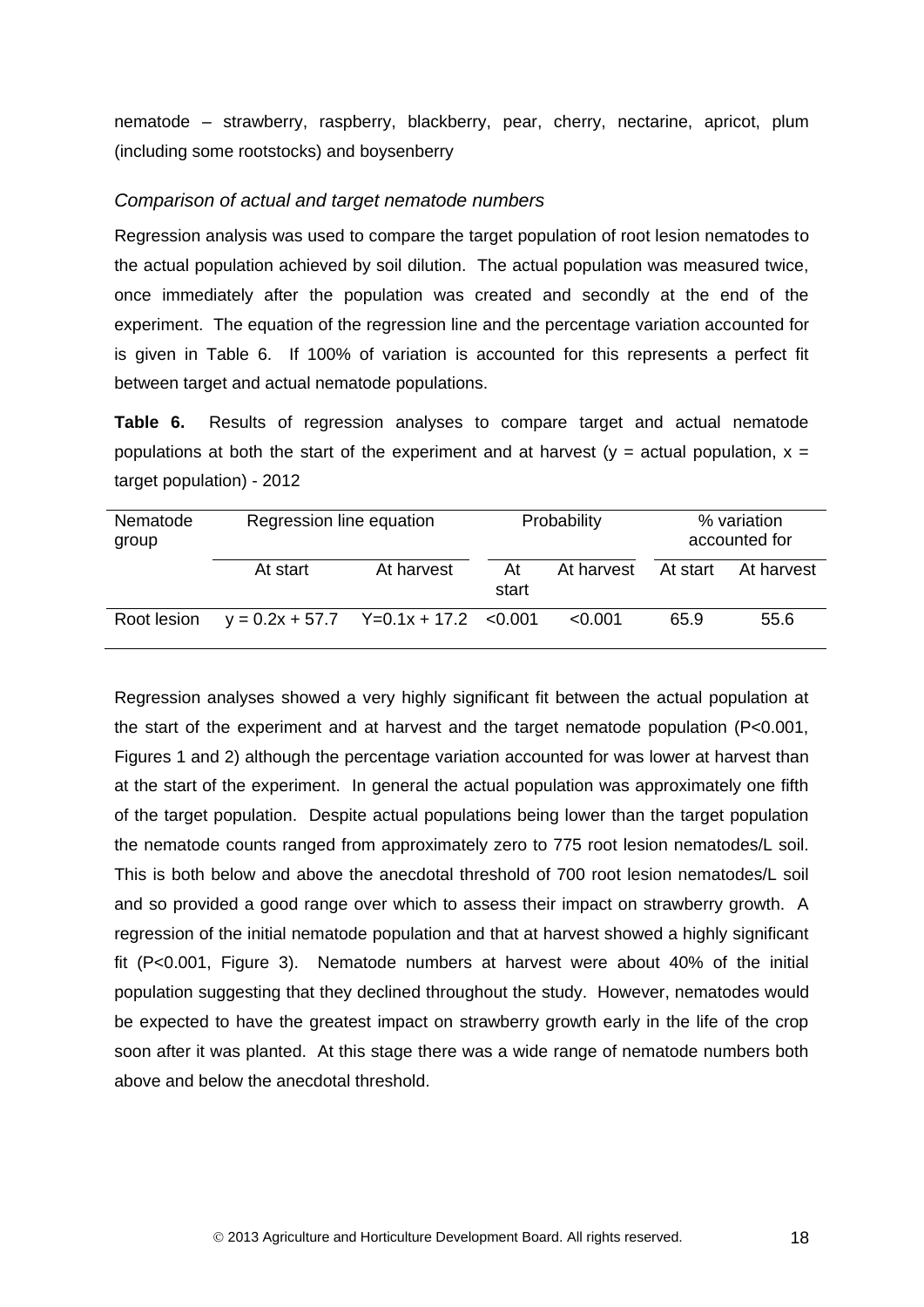#### *Impact of nematodes on strawberry growth*

Root staining (acid fuchsin) followed by microscopic examination of a sample of root tissue from the original strawberry plants just before planting showed no evidence of a significant infestation of nematodes. Also, examination of plants for infection by *V. dahliae* showed none to be present. Therefore it was concluded that the strawberry plants were in good health at the start of the experiment and not compromised by either nematode or Verticillium wilt infection.

From linear regression analyses, there was no clear significant relationship between the initial nematode population and foliar, crown, root and total fresh weight and dry weight of strawberry plants. There was also no significant relationship between the initial nematode population and % change in fresh weight of strawberry plants. These results are in agreement with those from year 1 of the project. These data are presented in Figures 4 – 9.



**Figure 1.** Initial created nematode populations against target populations (*P. thornei*) - 2012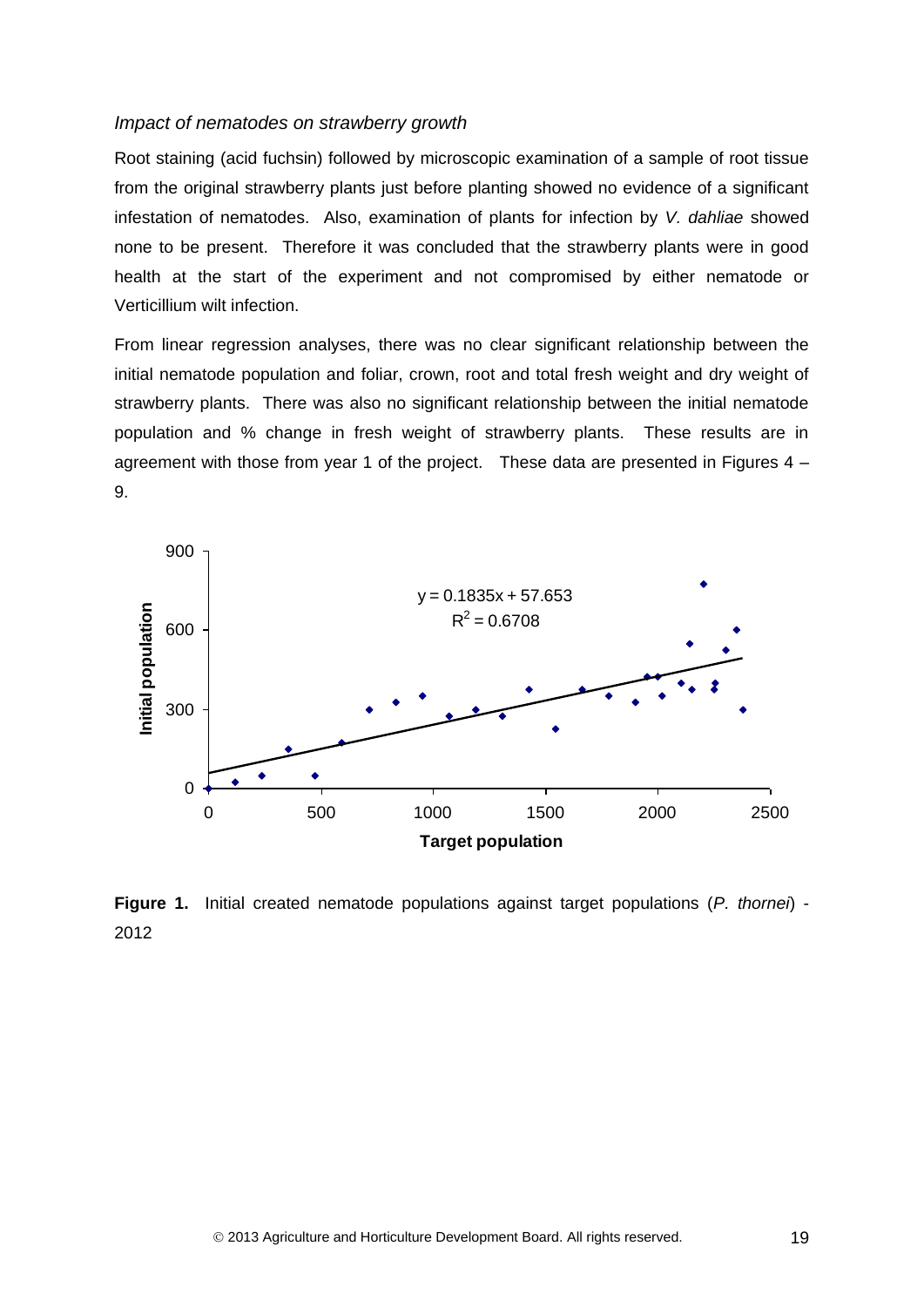

**Figure 2.** Nematode numbers at harvest against target populations (*P. thornei*) -2012



**Figure 3.** Nematode numbers at harvest against initial created populations (*P. thornei*)- 2012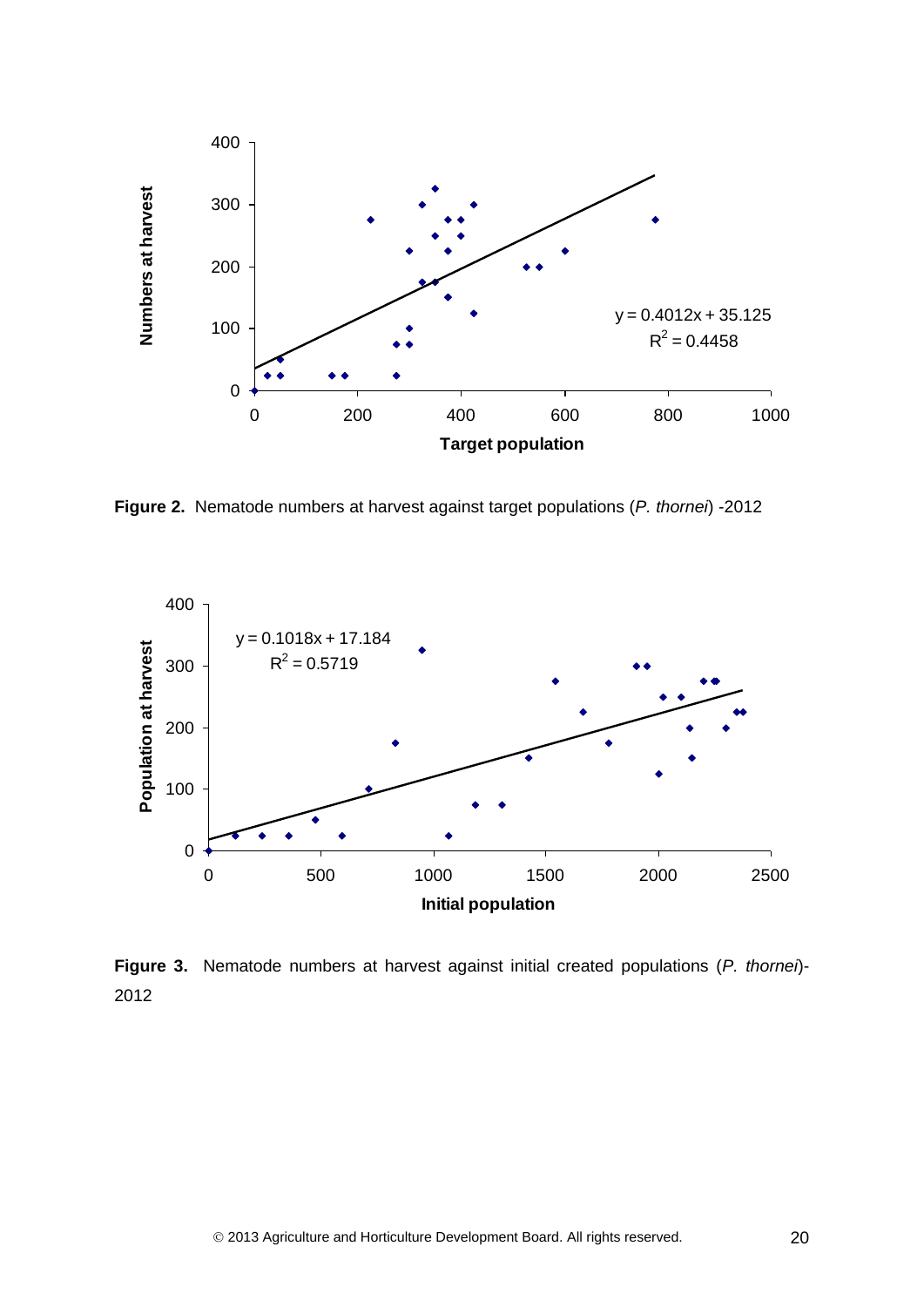

**Figure 4.** Fresh weight (g) of strawberry foliage against initial population of *P. thornei* 



**Figure 5.** Fresh weight of strawberry roots (g) against initial population of *P. thornei*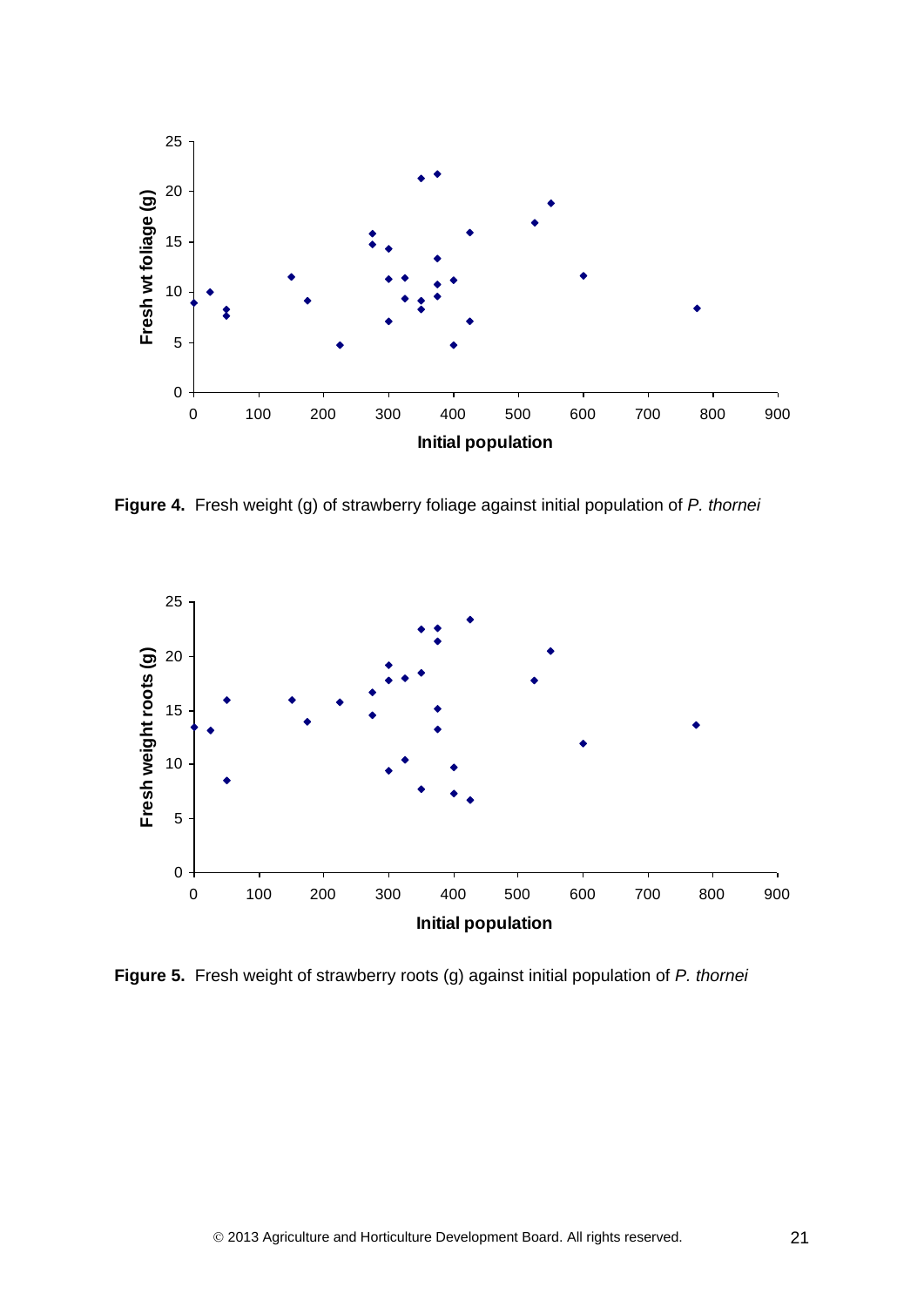

**Figure 6.** Total fresh weight of strawberry plants (g) against initial population of *P. thornei*



**Figure 7.** Dry weight of strawberry foliage (g) against initial population of *P. thornei.*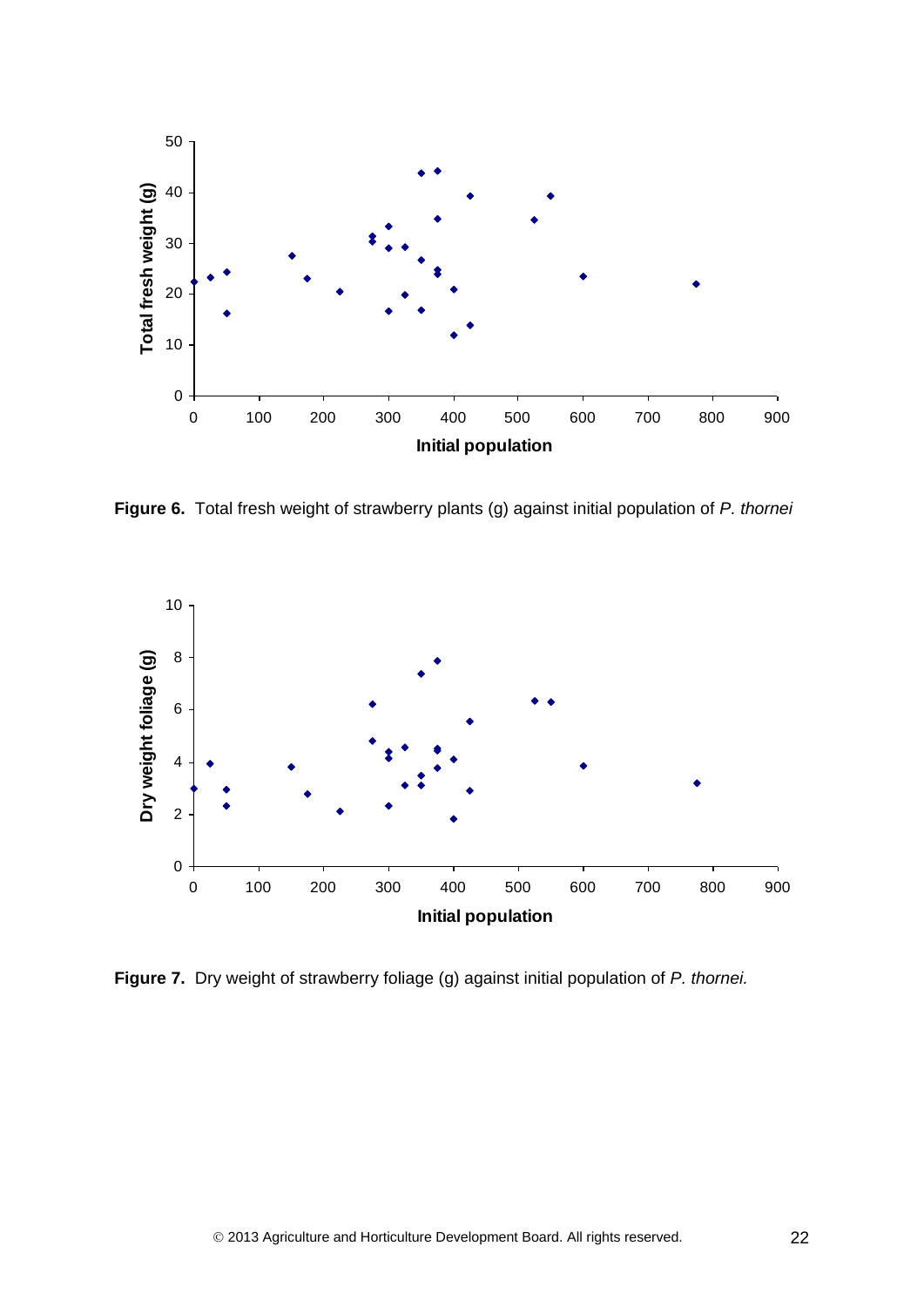

**Figure 8.** Dry weight of strawberry roots (g) against initial population of *P. thornei*



**Figure 9.** Total strawberry dry weight (g) against initial population of *P. thornei*

#### <span id="page-26-0"></span>**Objective 3: Identification of nematodes by molecular methods**

### *Assay design*

Three putative assays (Table 7) were designed for three species: *Meloidogyne hapla, Pratylenchus penetrans* and *Pratylenchus thornei*. All were designed from the ribosomal DNA internal transcribed spacer region. The assays only detected the target species for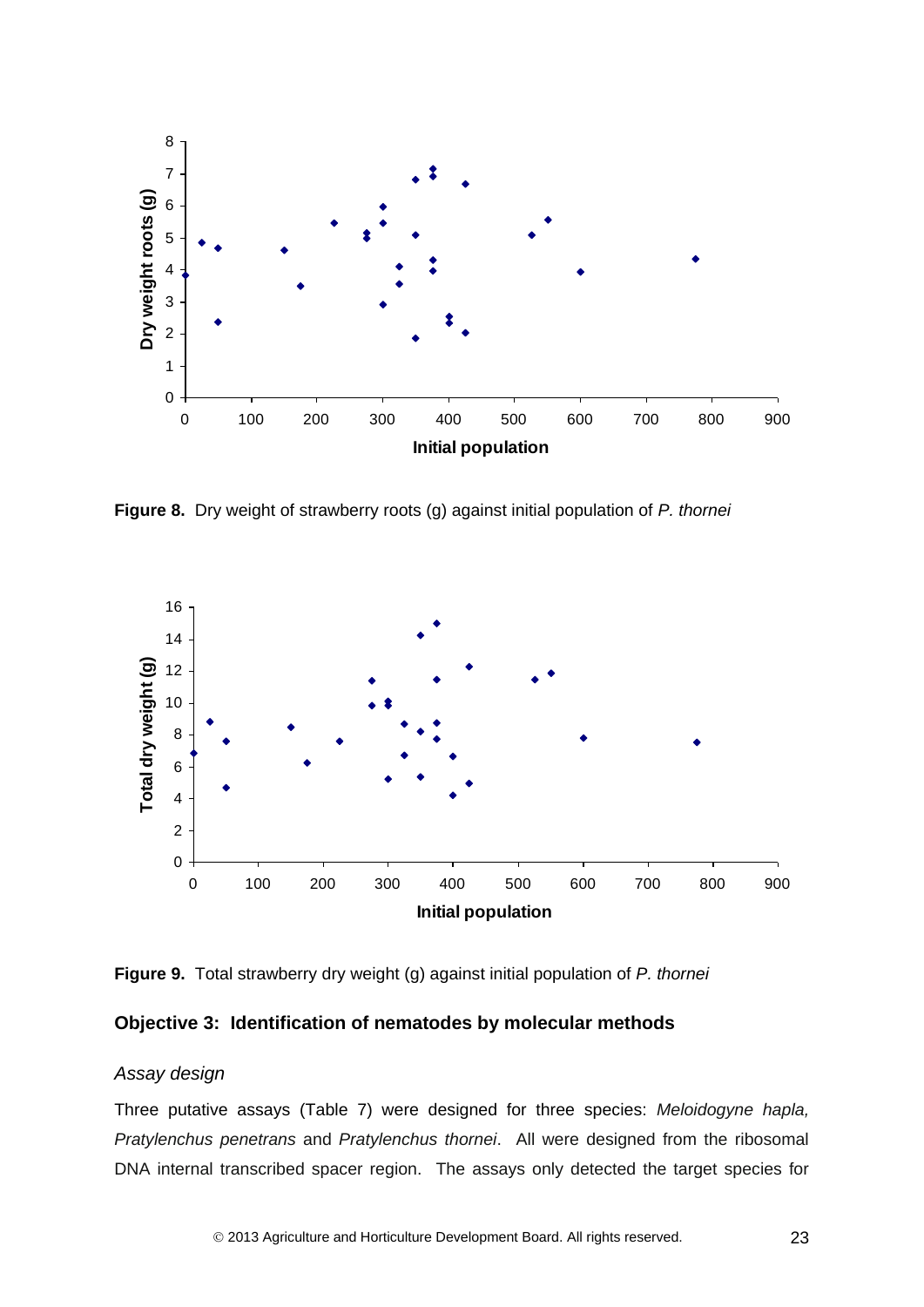which they were designed. The non-target species listed in Table 8 were not detected using the three PCR assays. However, it should be noted that further testing of crossreactivity is required as only a limited number of nematode target species have been tested so far.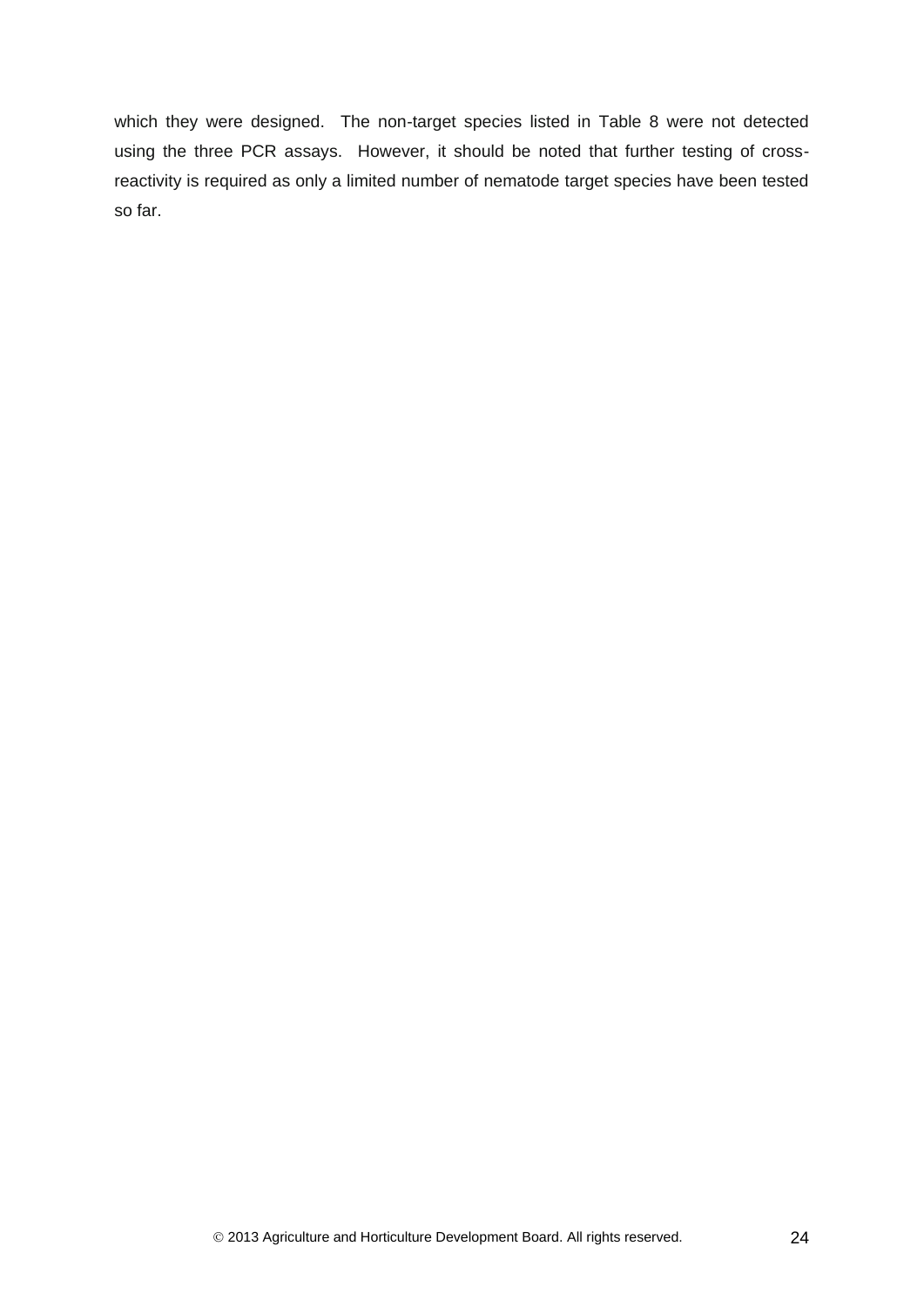| <b>Target Group</b>       | Primer/Probe | Modification | Sequence                                                    | Target region    |
|---------------------------|--------------|--------------|-------------------------------------------------------------|------------------|
| Pratylenchus<br>penetrans | Ppen_F       |              | GGG CGA GAC ACA ITS1<br><b>TTT TGC AT</b>                   |                  |
|                           | Ppen_R       |              | TGC TGC TGG ATC<br>ATT ACT TTG T                            | ITS1             |
|                           | Ppen_P       | <b>MGB</b>   | CAAGTTTAAATGTG<br><b>TCATATAGT</b>                          | ITS <sub>1</sub> |
| Pratylenchus<br>thornei   | Pthorn F     |              | <b>GTC GCT GAG CAG</b><br><b>TTG TTG CC</b>                 | ITS <sub>1</sub> |
|                           | Pthorn2_R    |              | ATA GGG AAA GCA ITS1<br><b>GCT CTA CCG TG</b>               |                  |
|                           | Pthorn2 P    | <b>TAMRA</b> | CTC GTC CGT GGC<br><b>TGT GAT GAG GC</b>                    | ITS <sub>1</sub> |
| Meloidogyne<br>hapla      | $M$ hap_ $F$ |              | TGG TTC AGG GTC<br>ATT TTT CTA TAA<br><b>AGT A</b>          | ITS <sub>2</sub> |
|                           | Mhap $_R$    |              | GAC AGC GAA AAG<br>AGT TAT TCA TTT<br><b>ACA</b>            | ITS <sub>2</sub> |
|                           | Mhap $_P$    | <b>TAMRA</b> | CCA TTG GCA CTA<br>TAA CTT TTA ATG<br><b>TTG GTA CGC AG</b> | ITS <sub>2</sub> |

**Table 7.** Details of sequences for all forward (\_F) and reverse (\_R) primers and probes (\_P) used in this study.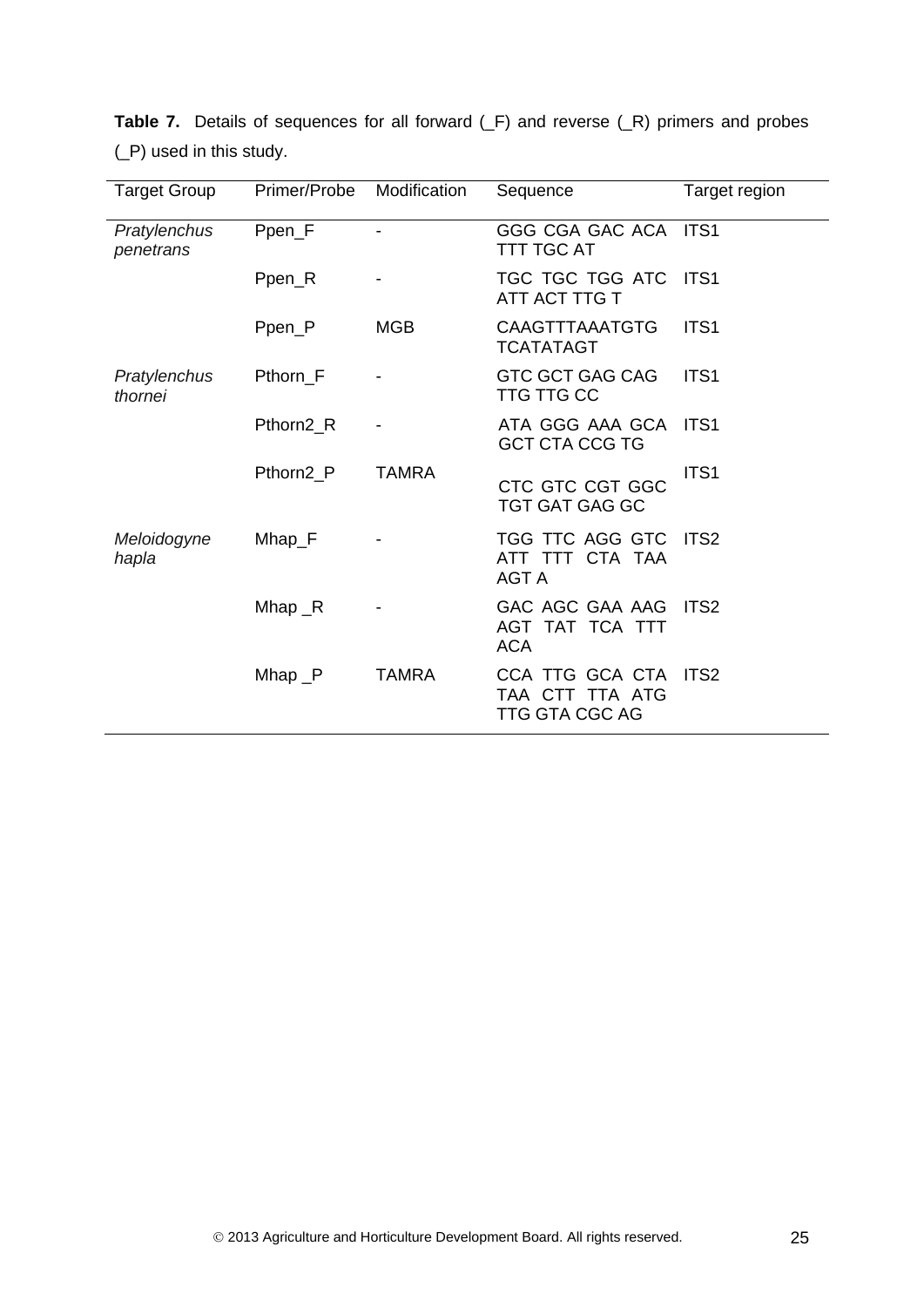| <b>Species</b>           | Isolate code    | Original host | Origin                         |
|--------------------------|-----------------|---------------|--------------------------------|
| Hirschmanniella gracilis | Nembar 489      | Not known     | <b>UK</b>                      |
| Hirschmanniella spp.     | Nembar 286      | Cyptocoryne   | Indonesia (UK<br>Interception) |
| Meloidogyne chitwoodii   | 1A              | Not known     |                                |
|                          | 4.1             | Not known     |                                |
| Meloidogyne hapla        | 1.1             | Not known     |                                |
|                          | 1.2             | Not known     |                                |
|                          | 2.1             | Not known     |                                |
| Paratylenchus spp.       | N <sub>10</sub> | Soil          | <b>UK</b>                      |
|                          | N <sub>12</sub> | Soil          | <b>UK</b>                      |
|                          | N <sub>14</sub> | Soil          | UK                             |
|                          | N <sub>16</sub> | Soil          | <b>UK</b>                      |
| Pratylenchus crenatus    | <b>NB643</b>    | Turfgrass     | <b>UK</b>                      |
|                          | <b>NB644</b>    | Turfgrass     | <b>UK</b>                      |
| Pratylenchus neglectus   | <b>NB645</b>    | Soil          | <b>UK</b>                      |
|                          |                 |               |                                |
| Pratylenchus penetrans   | N <sub>54</sub> | Soil          | <b>UK</b>                      |
|                          | N <sub>56</sub> | Soil          | <b>UK</b>                      |
| Pratylenchus thornei     | N <sub>19</sub> | Soil          | <b>UK</b>                      |
|                          | N36             | Soil          | <b>UK</b>                      |
|                          | <b>N58</b>      | Soil          | <b>UK</b>                      |
|                          | N <sub>59</sub> | Soil          | UK                             |

**Table 8.** Species, code, host and origin of the nematode isolates used in the study to validate the assays

The theoretical limit of detection for all assays was below 1pg  $\mu$ I<sup>-1</sup> (Figure 10). A good relationship between DNA level and Cycle threshold was observed for all assays ( $R^2$  > 0.99). Reaction efficiency for all the assays was moderate to excellent. 85% for the *P. penetrans* assay, 93% for the *P. thornei* assay and 109% for the *M. halpa* assay.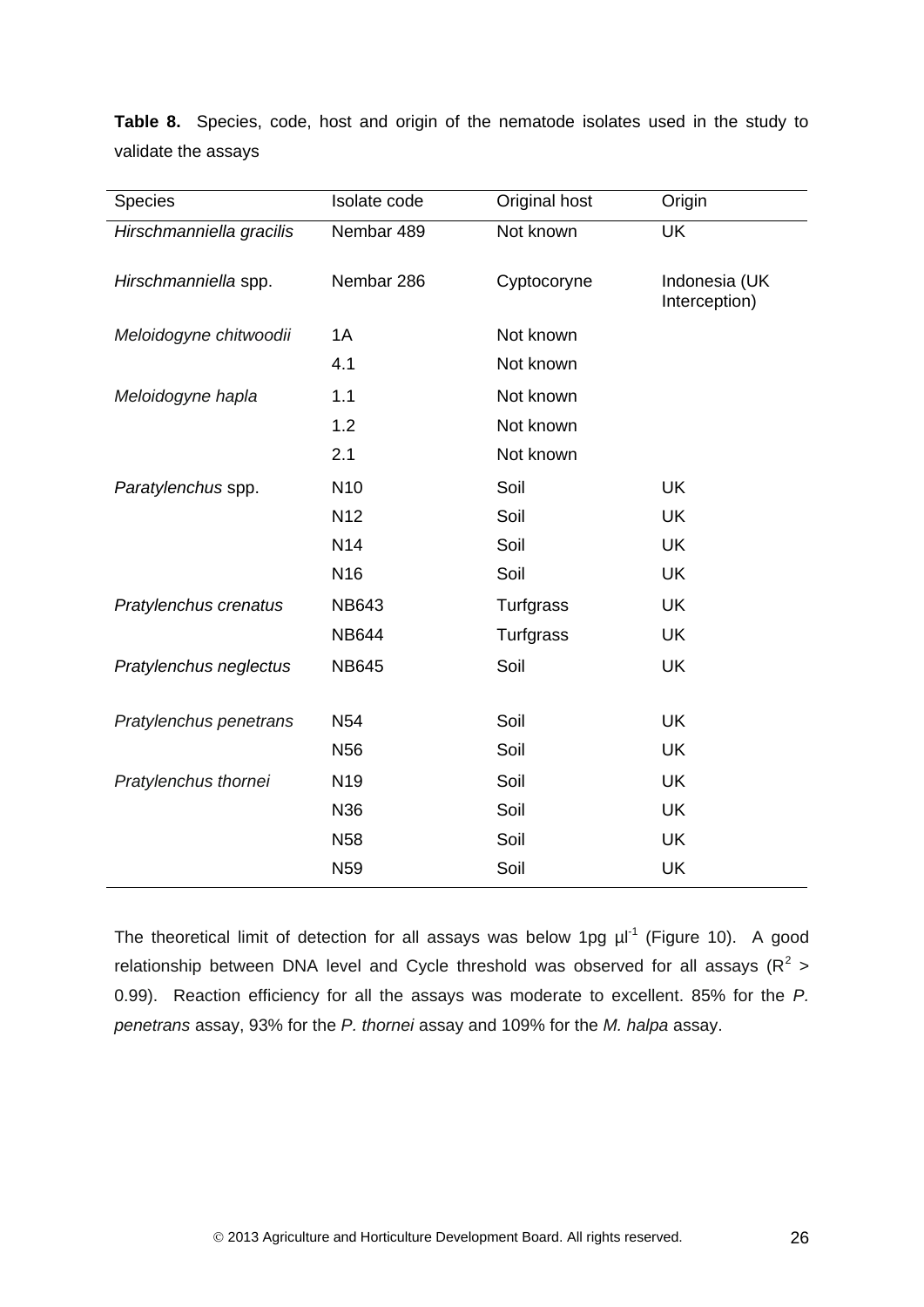

**Figure 10.** Relationship between PCR cycle threshold and amount of DNA extracted from pure cultures of *Pratylenchus penetrans*, *P. thornei* and *Meloidogyne hapla*.

All three free living nematode species tested using the new PCR assays, *Pratylenchus penetrans*, *P. thornei* and *Meloidogyne hapla*, were detected in at least some of the 32 soil samples tested (Table 9). *Meloidogyne hapla* was the most frequently detected, in 18 of the 32 soil samples. *Pratylenchus penetrans* and *P. thornei* were detected in eight and 10 samples, respectively.

**Table 9.** Detection of three nematodes by real-time PCR in 32 naturally infested strawberry field soil samples. Data presented as incidence (%), average and range of nematode quantity presented as pg DNA

| Soil samples<br>positive out of<br>32 (and %) | Mean DNA quantity (pg)<br>DNA per g soil) detected<br>in positive samples | Range (pg DNA<br>per g soil) |
|-----------------------------------------------|---------------------------------------------------------------------------|------------------------------|
| 8(28%)                                        | 834                                                                       | 41 to 3,682                  |
| 10 (31%)                                      | 12,845                                                                    | 96 to 87,452                 |
| 18 (56%)                                      | 242                                                                       | 0.1 to 2,331                 |
|                                               |                                                                           |                              |

Seven soils from different fields, each with a known level of *Pratylenchus* species as determined by conventional soil sieving and microscope counts, were supplied by ADAS to Fera for testing by the new qPCR assays for nematodes. The samples were coded 1 to 7.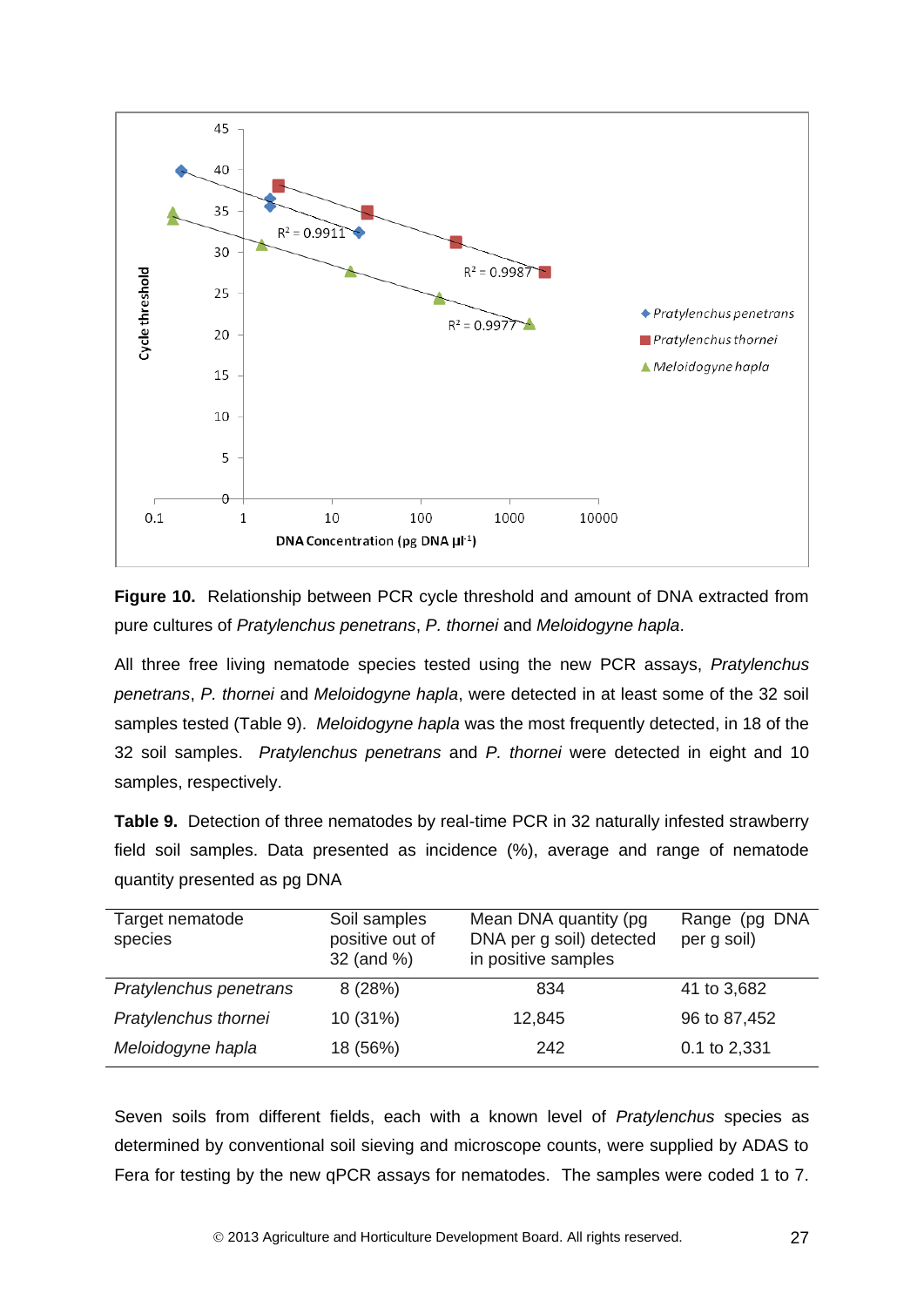Two sub-samples (labelled a and b) were taken from each soil. Three of the seven soils tested positive for *P. thornei* (Table 10)*.* One (from two) sub-samples tested positive for *P. penetrans.* No *M. hapla* DNA was detected. Soil samples number 1 to 4 and 6 to 7, had *V. dahliae* extracts ranging from 721 to 601,185 fg DNA/g soil. *Verticillium dahliae* was not detected in samples from soil number 5.

**Table 10.** Levels of *Pratylenchus penetrans*, *P. thornei, Meloidogyne hapla* and *Verticillium dahliae*, tested using real-time PCR, in seven soils containing differing levels of *Pratylenchus* species as determined by conventional tests. Data presented as fg DNA/g soil.

|                | Number.root lesion<br>nematodes/litre |            |                                  |          | Fungal<br>species (fg |
|----------------|---------------------------------------|------------|----------------------------------|----------|-----------------------|
| Sample         | (ADAS count)                          |            | Nematode species (fg DNA/g soil) |          | DNA/g)                |
|                |                                       | P. thornei | P. penetrans                     | M. hapla | V. dahliae            |
| 1a             | $\mathbf 0$                           | $50$       | $50$                             | $50$     | 601,185               |
| 1 <sub>b</sub> |                                       | $50$       | < 50                             | $50$     | 240,611               |
| 2a             | 175                                   | $50$       | $50$                             | $50$     | 29,980                |
| 2 <sub>b</sub> |                                       | $50$       | $50$                             | $50$     | 22,576                |
| 3a             | 475                                   | $50$       | $50$                             | $50$     | 145,584               |
| 3 <sub>b</sub> |                                       | $50$       | 61                               | $50$     | 105,278               |
| 4a             | 1,025                                 | 10,847     | $50$                             | $50$     | 721                   |
| 4 <sub>b</sub> |                                       | 30,053     | $50$                             | $50$     | 687                   |
| 5a             | 1,400                                 | $50$       | $50$                             | $50$     | < 220                 |
| 5 <sub>b</sub> |                                       | $50$       | $50$                             | < 50     | < 220                 |
| 6a             | 2,175                                 | 1,007      | $50$                             | < 50     | 6,915                 |
| 6b             |                                       | 755        | $50$                             | $50$     | 919                   |
| 7a             | 3,250                                 | 966        | $50$                             | < 50     | 912                   |
| 7b             |                                       | 502        | $50$                             | $50$     | 2,051                 |

# <span id="page-31-0"></span>*Objective 4: To determine whether increasing levels of a root lesion nematode species increases the risk of strawberry Verticillium wilt caused by V. dahliae*

#### *Monitoring levels of nematodes and of V. dahliae*

Nematode numbers declined most noticeably between July and September (Figure 11). Pots were kept moist in July and August to allow the strawberry plants to establish but subsequently were allowed to dry out to encourage the development of Verticillium wilt and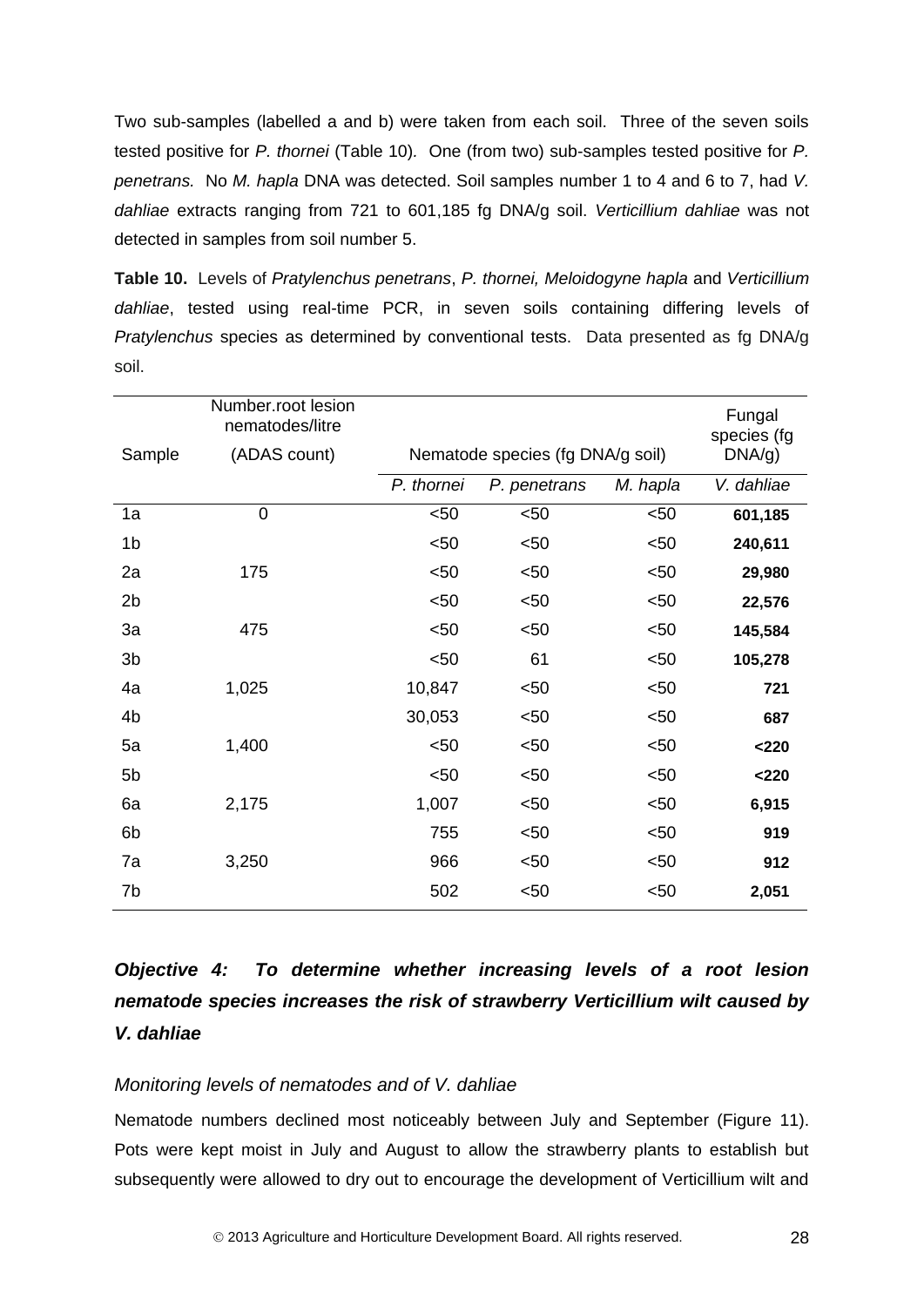this would not have favoured nematodes. After the initial reduction in nematode numbers they did not change significantly throughout the experiment and a clear difference was maintained between low, medium and high levels.

Levels of *V. dahliae* showed little change between the start and end of the experiment and a clear distinction was maintained between the zero, low, medium and high infestations (Figure 12). *Verticillium dahliae* was recorded in the zero infestation which was unexpected. A qPCR analysis of the original soil showed it to be negative for both *V. dahliae* and *V. albo-atrum* but wet sieving followed by culturing on selective nutrient agar showed *V dahliae* to be present at a level of 7.3 cfu/g.



**Figure 11.** Variation in nematode numbers throughout the experiment. (Numbers were assessed at the start, after two and three months and at the end of the experiment)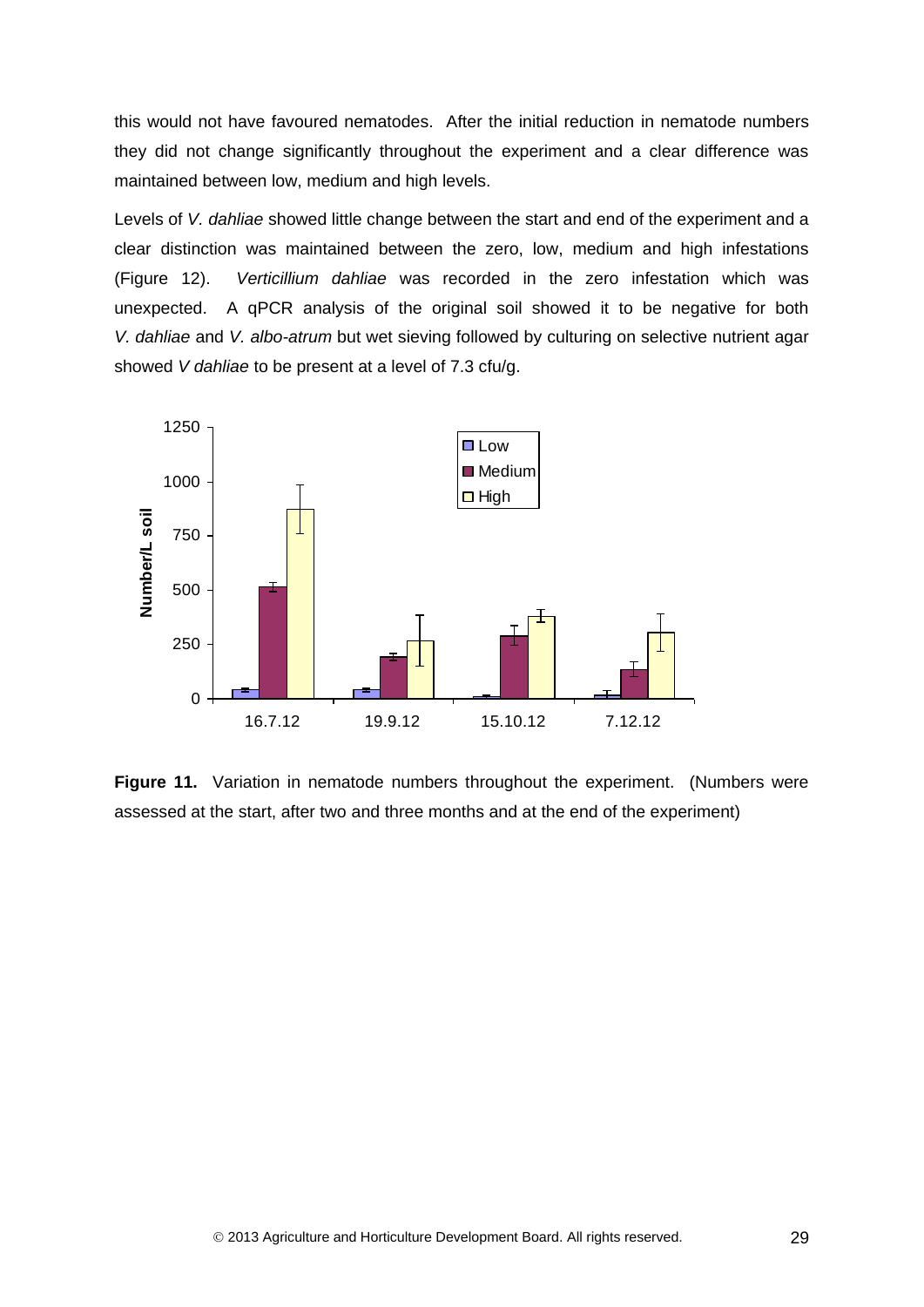

**Figure 12.** Levels of *V. dahliae* infestation at the start and end of the experiment, as determined by wet sieving followed by plating on nutrient selective agar



**Figure 13.** Levels of *V. dahliae* infestation at the start of the experiment as determined by qPCR

Levels of *V. dahliae* infestation were also determined using qPCR and these data are shown in Figure 13 and Table 11. In general, qPCR was markedly less effective at detecting *V. dahliae* than wet sieving and culturing using selective nutrient agar. Levels of *V. dahliae* as determined by wet sieving and nutrient agar were approximately 13, 6 and four times higher than the equivalent value determined by qPCR for the low, medium and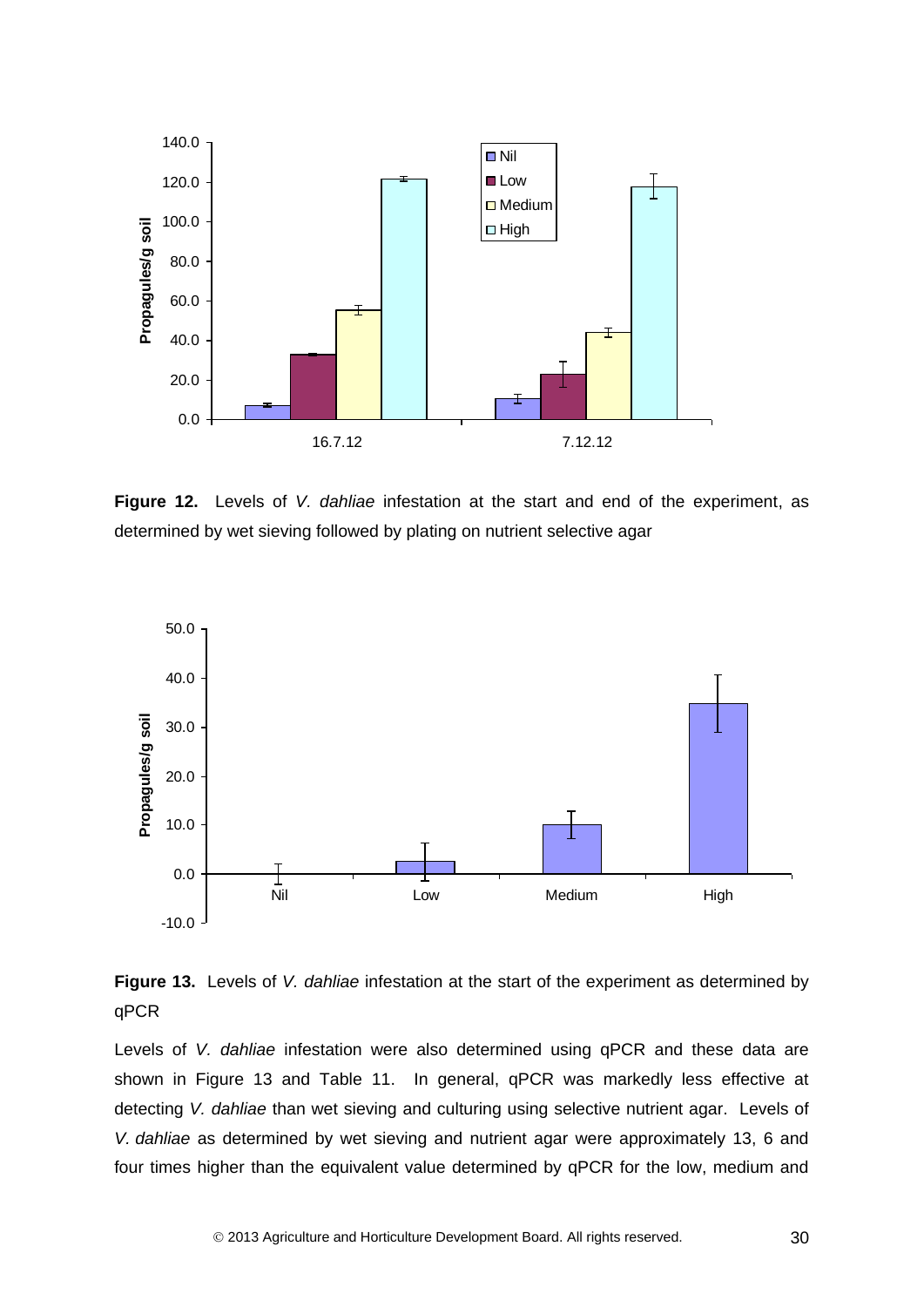high infestation soils respectively. There were four clear levels of infestation in the qPCR data but mean values at each infestation level were more variable than with wet sieving and selective agar.

**Table 11.** Levels of *V. dahliae* in four prepared soils at the start of the experiment as determined by a conventional test (wet sieving followed by selective nutrient agar) and qPCR

| Soil sample<br>relative level of<br>V. dahliae | Levels of V. dahliae         | Sensitivity of |                                            |                                             |
|------------------------------------------------|------------------------------|----------------|--------------------------------------------|---------------------------------------------|
|                                                | Conventional test<br>(ctu/g) | qPCR<br>(fg/g) | qPCR results<br>(expressed as<br>$ctu/g$ ) | conventional<br>compared with<br>qPCR test* |
| Nil                                            | 7.3                          | 225            | 0.3                                        |                                             |
| Low                                            | 33.0                         | 513            | 5.1                                        | 6.5                                         |
| Medium                                         | 55.2                         | 1690           | 13.1                                       | 4.2                                         |
| High                                           | 121.8                        | 55154          | 38.0                                       | 3.2                                         |

\* cfu/g conventional test/cfu/g from qPCR

#### *Disease assessments*

In general, 2012 was not a good year for Verticillium wilt infestation in strawberries (or raspberries). This was possibly due to the cool wet summer which failed to stress plants and made them less susceptible to the fungal infection. In an attempt to maximise the chances of the expression of symptoms of Verticillium wilt it was decided to split the final destructive assessment of the *V. dahliae/Pratylenchus* interaction study. As Verticillium wilt is thought to reduce the overwintering survival of strawberry plants, half the pots were assessed in December 2012 (blocks 1 and 3) and the remaining half (blocks 2 and 4) left until May 2013 once the first signs of growth were visible. The overwintered plants were maintained in the polytunnel and covered with horticultural fleece until 8 April to protect them from frosts.

At both the three and five month disease assessments there was very little wilting suggestive of Verticillium wilt and as a result these data were not subjected to statistical analysis. After three months the degree of yellowing/browning of the foliage differed significantly between levels of nematode inoculation (P<0.001, Table 12). There was no obvious relationship between yellowing/browning and increasing level of nematode infestation. Surprisingly, the highest level of yellowing/browning was recorded at the lowest nematode infestation and the lowest level of yellowing/browning was at the medium level of nematode infestation. There was a trend for increasing yellowing/browning with increasing level of *V. dahliae* (P=0.052).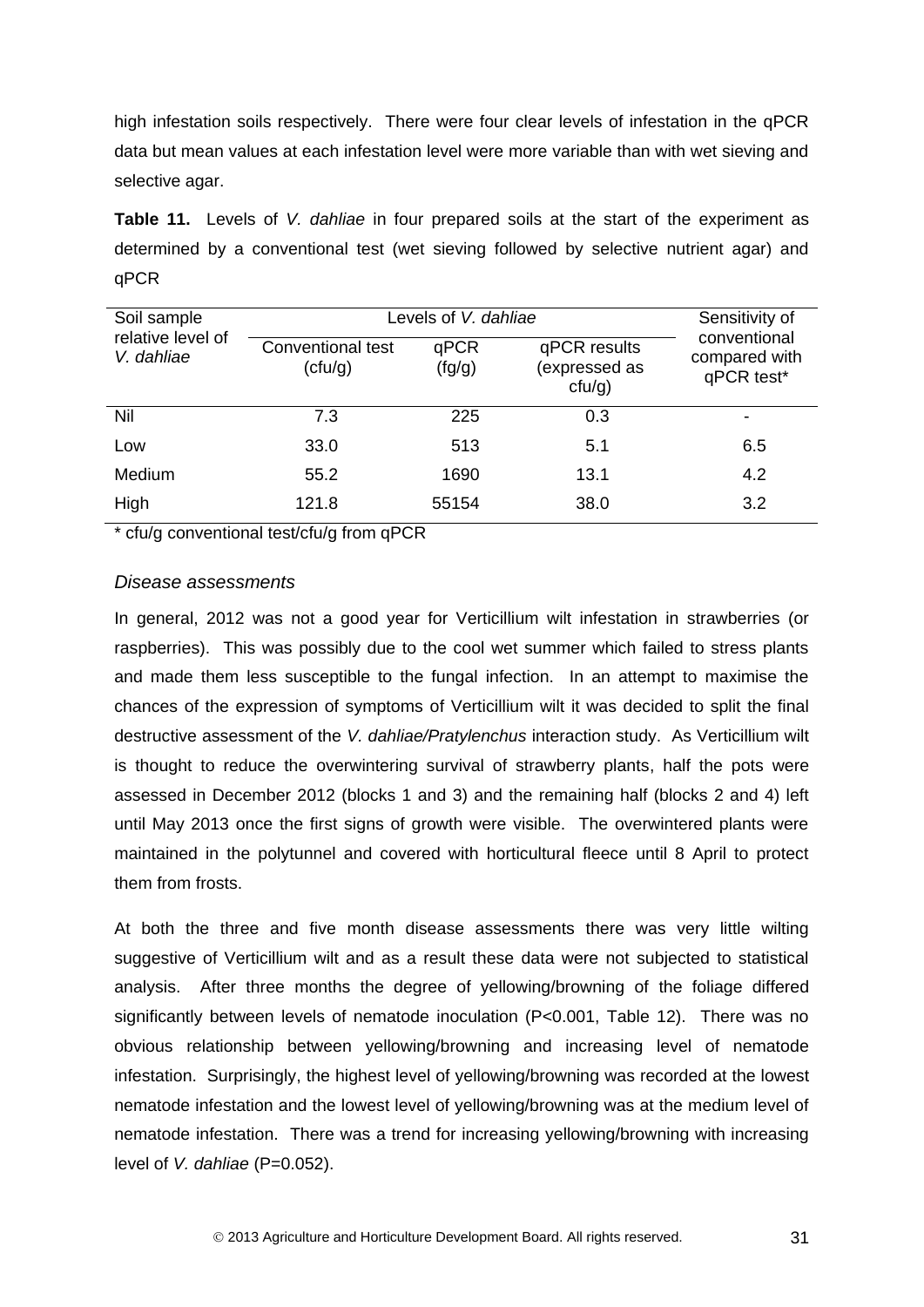At five months there was no significant difference in the level of yellowing/browning between nematode and *V. dahliae* infestation levels (Table 12) and no statistically significant interaction.

**Table 12.** Mean scores for foliar yellowing/browning of strawberry plants (1 = no yellowing/browning,  $2 =$  yellowing/browning,  $3 =$  dead) at three and five months after planting (11/10/2012)

| Levels of<br>Pratylenchus<br>thornei                                                    |     |     | Levels of Verticillium dahliae |      |      |
|-----------------------------------------------------------------------------------------|-----|-----|--------------------------------|------|------|
| 3 months                                                                                | Nil | Low | Medium                         | High | Mean |
| Nil                                                                                     | 1.3 | 1.3 | 1.9                            | 2.0  | 1.6  |
| Low                                                                                     | 1.4 | 2.0 | 1.9                            | 1.8  | 1.8  |
| Medium                                                                                  | 1.1 | 1.0 | 1.2                            | 1.4  | 1.2  |
| High                                                                                    | 1.2 | 1.7 | 1.4                            | 1.6  | 1.5  |
| Mean                                                                                    | 1.3 | 1.5 | 1.6                            | 1.7  |      |
| SED (15DF) for comparison of P. thornei means = $0.16$ , $P < 0.01$                     |     |     |                                |      |      |
| SED (15DF) for comparison of V. dahliae means = $0.16$ , P = $0.052$                    |     |     |                                |      |      |
| SED (15 DF) for comparison of means within the body of the table = $0.32$ , P = $0.560$ |     |     |                                |      |      |
| 5 months                                                                                | Nil | Low | Medium                         | High | Mean |
| Nil                                                                                     | 1.9 | 2.0 | 2.0                            | 2.1  | 2.0  |
| Low                                                                                     | 1.9 | 2.3 | 2.3                            | 1.7  | 2.0  |
| Medium                                                                                  | 1.6 | 1.9 | 1.9                            | 1.7  | 1.8  |
| High                                                                                    | 2.0 | 2.3 | 1.9                            | 1.9  | 2.0  |
| Mean                                                                                    | 1.9 | 2.1 | 2.0                            | 1.8  |      |
| SED (15DF) for comparison of P thornei means = 0.14, $P = 0.203$                        |     |     |                                |      |      |
| SED (15DF) for comparison of V dahliae means = $0.14$ , P = $0.153$                     |     |     |                                |      |      |
| SED (15 DF) for comparison of means within the body of the table = $0.27$ , P = $0.763$ |     |     |                                |      |      |

#### *Harvest assessments*

Root dry weight differed significantly between nematode infestation levels (P<0.05, Table 13). In general root dry weights were higher in the presence of nematodes than where they were absent. The highest root dry weight was at the lowest level of nematode infestation and the lowest dry weight was in pots with no root lesion nematodes.

There was a significant interaction between nematode and *V. dahliae* infestation levels for crown dry weight. This was probably because there was no consistent ranking in root dry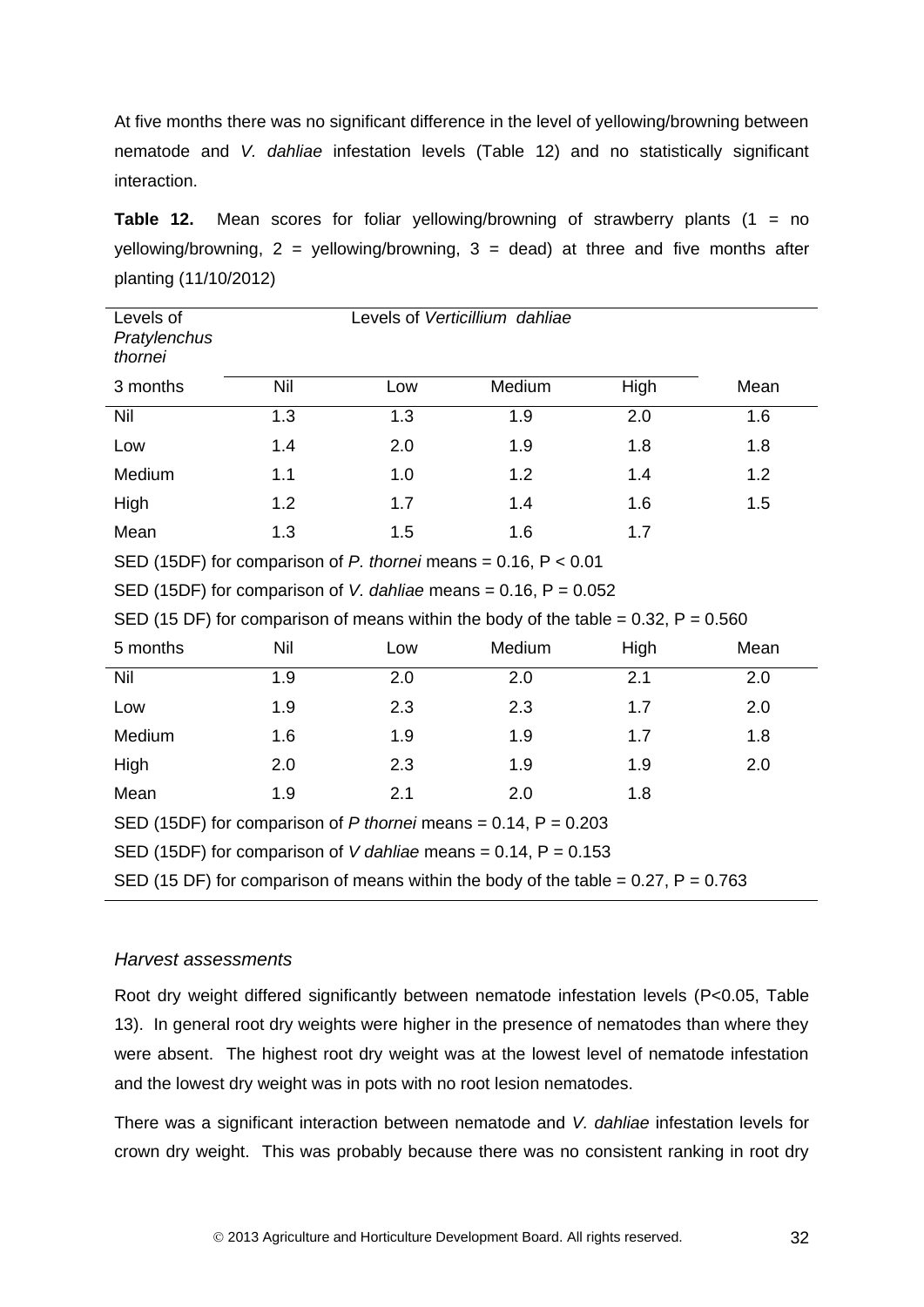weights between nematode infestation levels at each level of *V. dahliae* infestation and vice versa.

Dry weight of leaves did not differ significantly between nematode or *V. dahliae* infestation level (Table 13) but total dry weight differed significantly between nematode infestation levels (P<0.05, Table 13). Total dry weight was always greatest in the presence of nematodes. The highest total dry weight was in pots with a medium infestation of nematodes and the lowest dry weight where there were no nematodes.

There was no significant difference in the proportion of dead leaves per plant or the proportion of crowns with staining between either nematode or *V. dahliae* levels at harvest (Table 14).

The percentage of dead leaves per plant, proportion of crowns with staining and the proportion of dead plants at harvest did not differ significantly between nematode or *V. dahliae* infestation levels (Table 14).

| Levels of<br>Pratylenchus<br>thornei |      |      | Levels of Verticillium dahliae                                                           |      |      |
|--------------------------------------|------|------|------------------------------------------------------------------------------------------|------|------|
| weight<br>Dry<br>roots               | Nil  | Low  | Medium                                                                                   | High | Mean |
| Nil                                  | 2.23 | 2.88 | 2.40                                                                                     | 2.10 | 2.40 |
| Low                                  | 3.13 | 2.92 | 2.98                                                                                     | 4.18 | 3.30 |
| Medium                               | 2.49 | 4.46 | 3.32                                                                                     | 3.94 | 3.55 |
| High                                 | 3.46 | 3.60 | 2.78                                                                                     | 2.72 | 3.14 |
| Mean                                 | 2.83 | 3.46 | 2.87                                                                                     | 3.24 |      |
|                                      |      |      | SED (15DF) for comparison of $P$ . thornei means = 0.353, $P < 0.05$                     |      |      |
|                                      |      |      | SED (15DF) for comparison of V. dahliae means = $0.353$ , P = $0.262$                    |      |      |
|                                      |      |      | SED (15 DF) for comparison of means within the body of the table = $0.705$ , P = $0.287$ |      |      |
| Dry weight<br>crown                  | Nil  | Low  | Medium                                                                                   | High | Mean |
| Nil                                  | 1.86 | 2.27 | 2.36                                                                                     | 1.98 | 2.12 |
| Low                                  | 2.86 | 2.22 | 2.26                                                                                     | 3.13 | 2.62 |
| Medium                               | 1.88 | 3.71 | 2.84                                                                                     | 2.80 | 2.80 |
| High                                 | 3.04 | 2.86 | 2.49                                                                                     | 2.56 | 2.74 |
| Mean                                 | 1.9  | 2.1  | 2.0                                                                                      | 1.8  |      |

**Table 13.** Mean dry weights for roots, crown, leaves and total dry weight at harvest (11.12.2012)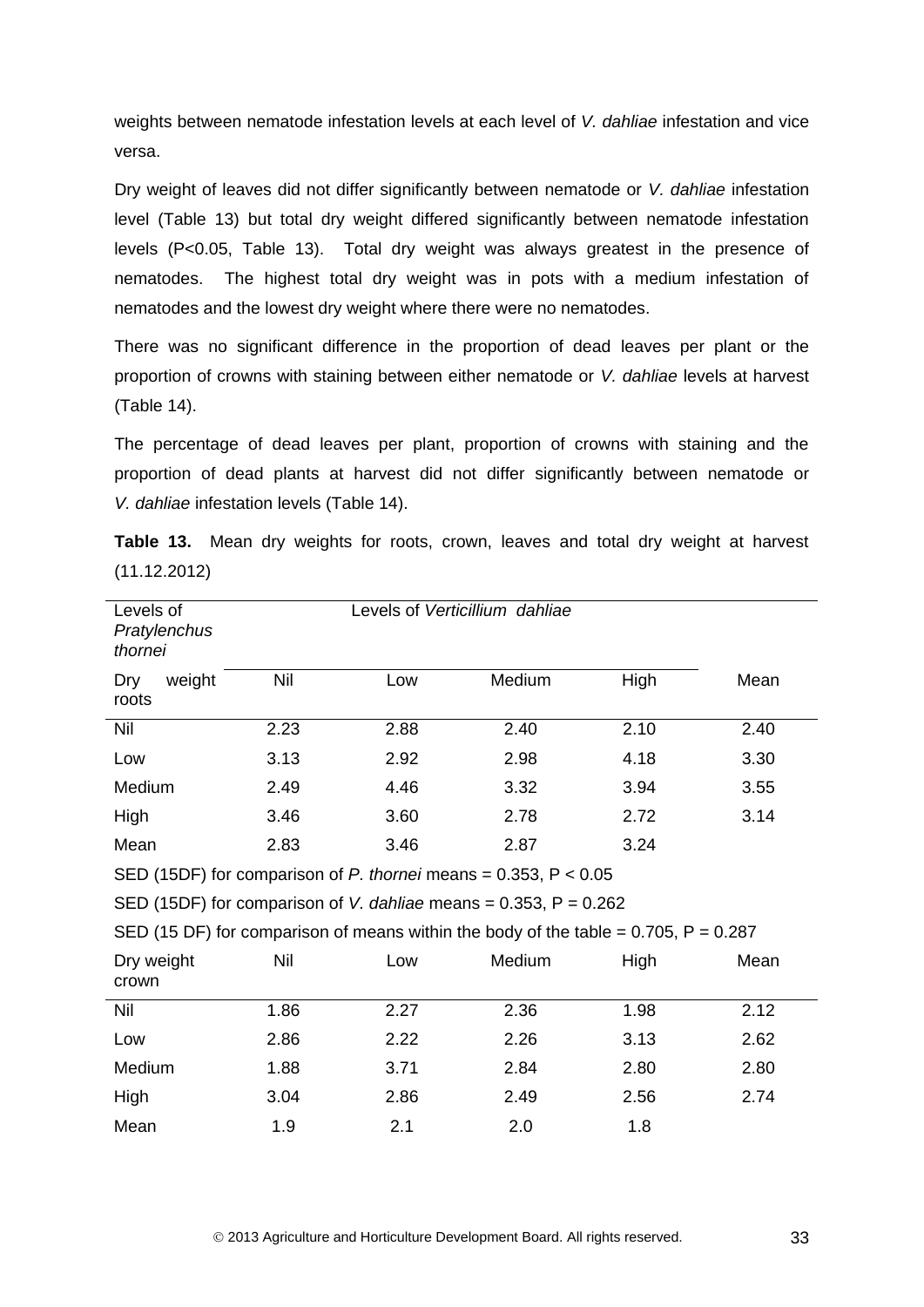#### **Table 13.** Cont.

SED (15DF) for comparison of *P. thornei* means = 0.219, P < 0.05

SED (15DF) for comparison of *V. dahliae* means = 0.219, P = 0.422

SED (15 DF) for comparison of means within the body of the table =  $0.437$ ,  $P < 0.05$ 

| Levels of<br>Pratylenchus<br>thornei                                  |      |      | Levels of Verticillium dahliae |      |      |
|-----------------------------------------------------------------------|------|------|--------------------------------|------|------|
| Dry weight<br>leaves                                                  | Nil  | Low  | Medium                         | High | Mean |
| Nil                                                                   | 1.46 | 2.57 | 2.22                           | 1.67 | 1.98 |
| Low                                                                   | 2.58 | 2.24 | 2.27                           | 3.14 | 2.56 |
| Medium                                                                | 2.44 | 4.15 | 3.16                           | 2.83 | 3.15 |
| High                                                                  | 3.45 | 3.15 | 2.60                           | 2.32 | 2.88 |
| Mean                                                                  | 2.48 | 3.03 | 2.56                           | 2.49 |      |
| SED (15DF) for comparison of P. thornei means = $0.469$ , P = $0.120$ |      |      |                                |      |      |

SED (15DF) for comparison of *V. dahliae* means = 0.469, P = 0.617

SED (15 DF) for comparison of means within the body of the table =  $0.939$ , P =  $0.684$ 

| Total dry<br>weight                                                                   | Nil  | Low   | Medium | High  | Mean |  |
|---------------------------------------------------------------------------------------|------|-------|--------|-------|------|--|
| Nil                                                                                   | 5.55 | 7.72  | 6.98   | 5.75  | 6.50 |  |
| Low                                                                                   | 8.58 | 7.37  | 7.52   | 10.45 | 8.48 |  |
| Medium                                                                                | 6.81 | 12.31 | 9.32   | 9.57  | 9.50 |  |
| High                                                                                  | 9.95 | 9.61  | 7.88   | 7.60  | 8.76 |  |
| Mean                                                                                  | 1.9  | 2.1   | 2.0    | 1.8   |      |  |
| SED (15DF) for comparison of P. thornei means = $0.957$ , P < $0.05$                  |      |       |        |       |      |  |
| SED (15DF) for comparison of V. dahliae means = $0.957$ , P = $0.417$                 |      |       |        |       |      |  |
| SED (15 DF) for comparison of means within the body of the table = 1.915, $P = 0.272$ |      |       |        |       |      |  |

The overwintered plants were assessed on 3 May 2013 to determine the proportion of dead plants and proportion of stained crowns. The proportion of surviving plants was generally lower than was recorded in December and differed significantly between nematode infestation levels (P<0.05, Table 15). The lowest proportion of dead plants was at the medium nematode infestation level and the highest at the low infestation level. There was no significant effect of level of *V. dahliae* on the proportion of surviving plants and no significant interaction between nematodes and *V. dahliae.* 

There was no significant difference between treatments  $(P=0.272)$  in the proportion of plants with stained crowns (Table 15). The majority of live plants (82%) had no staining in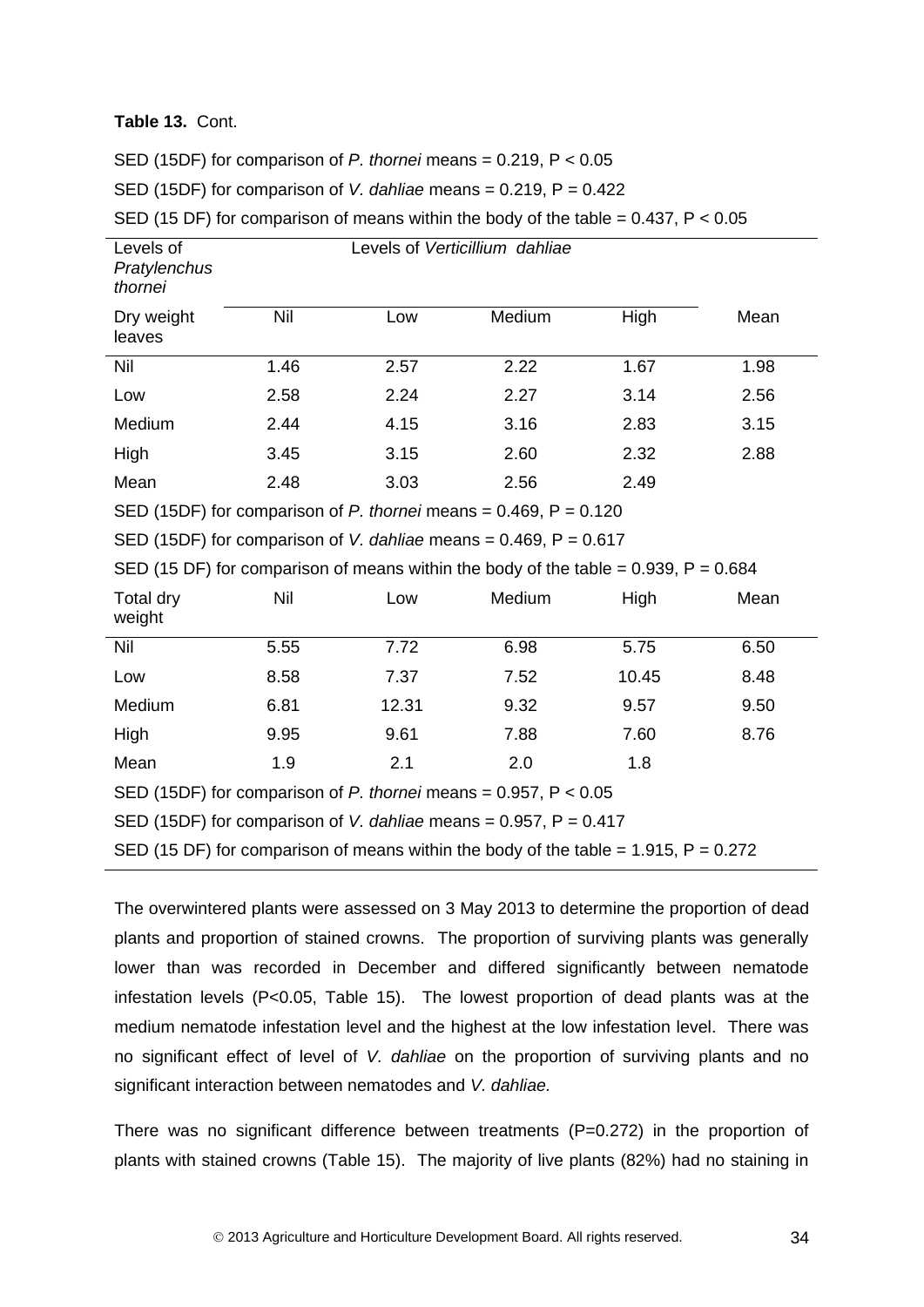the crown, whereas the majority of dead plants (96%) had staining in the crown. There was no trend between either the level of nematodes or the level of *V. dahliae* on crown staining.

| Levels of<br>Pratylenchus<br>thornei                                                     |      |             | Levels of Verticillium dahliae |      |      |
|------------------------------------------------------------------------------------------|------|-------------|--------------------------------|------|------|
| Proportion of<br>dead leaves                                                             | Nil  | Low         | Medium                         | High | Mean |
| Nil                                                                                      | 0.35 | 0.55        | 0.38                           | 40.3 | 0.43 |
| Low                                                                                      | 0.20 | 0.46        | 0.58                           | 0.21 | 0.36 |
| Medium                                                                                   | 0.10 | 0.04        | 0.40                           | 0.18 | 0.18 |
| High                                                                                     | 0.38 | 0.44        | 0.33                           | 0.19 | 0.34 |
| Mean                                                                                     | 0.26 | 0.37        | 0.42                           | 0.25 |      |
| SED (15DF) for comparison of P. thornei means = $0.227$ , P = $0.172$                    |      |             |                                |      |      |
| SED (15DF) for comparison of V. dahliae means = $0.227$ , P = $0.336$                    |      |             |                                |      |      |
| SED (15 DF) for comparison of means within the body of the table = $45.40$ , P = $0.682$ |      |             |                                |      |      |
| Proportion of<br>stained<br>crowns                                                       | Nil  | Low         | Medium                         | High | Mean |
| Nil                                                                                      | 0.50 | 0.33        | 0.67                           | 0.50 | 0.50 |
| Low                                                                                      | 0.67 | 0.83        | 0.67                           | 0.33 | 0.63 |
| Medium                                                                                   | 0.50 | $\mathbf 0$ | 0.50                           | 0.17 | 0.29 |
| High                                                                                     | 0.17 | 0.33        | 0.33                           | 0.17 | 0.25 |
| Mean                                                                                     | 0.46 | 0.38        | 0.54                           | 0.29 |      |
| SED (15DF) for comparison of P. thornei means = $0.161$ , P = $0.107$                    |      |             |                                |      |      |
| SED (15DF) for comparison of V. dahliae means = $0.161$ , P = $0.468$                    |      |             |                                |      |      |
| SED (15 DF) for comparison of means within the body of the table = $0.322$ , P = $0.805$ |      |             |                                |      |      |
| Proportion of<br>dead plants                                                             | Nil  | Low         | Medium                         | High | Mean |
| Nil                                                                                      | 0.33 | 0.17        | 0.17                           | 0.33 | 0.25 |
| Low                                                                                      | 0.17 | 0.33        | 0.33                           | 0.17 | 0.25 |
| Medium                                                                                   | 0    | $\pmb{0}$   | 0.17                           | 0.17 | 0.08 |
| High                                                                                     | 0    | 0.17        | 0                              | 0    | 0.04 |
| Mean                                                                                     | 0.13 | 0.17        | 0.17                           | 0.17 |      |
| SED (15DF) for comparison of P. thornei means = $0.116$ , P = $0.191$                    |      |             |                                |      |      |
| SED (15DF) for comparison of V. dahliae means = $0.116$ , P = $0.978$                    |      |             |                                |      |      |
| SED (15 DF) for comparison of means within the body of the table = $0.231$ , P = $0.910$ |      |             |                                |      |      |

**Table 14.** Proportion of dead leaves, stained crowns and dead plants at harvest (11.12.2012)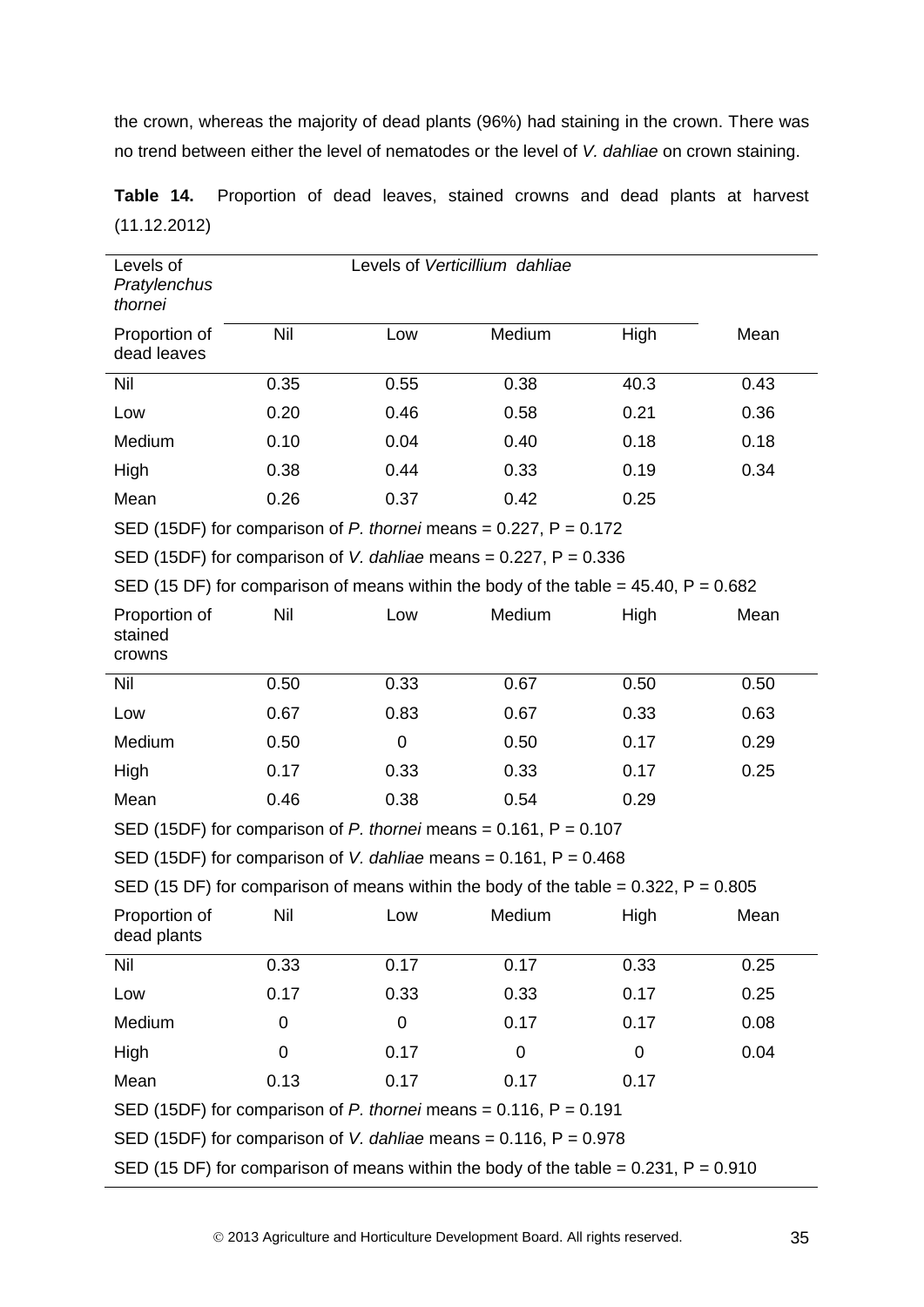| Levels of<br>Pratylenchus<br>thornei                                                     |                                                                       | Levels of Verticillium dahliae |        |      |      |  |
|------------------------------------------------------------------------------------------|-----------------------------------------------------------------------|--------------------------------|--------|------|------|--|
| Proportion of<br>stained<br>crowns                                                       | Nil                                                                   | Low                            | Medium | High | Mean |  |
| Nil                                                                                      | 0.50                                                                  | 0.33                           | 0.67   | 0.83 | 0.58 |  |
| Low                                                                                      | 0.67                                                                  | 0.83                           | 0.83   | 0.83 | 0.79 |  |
| Medium                                                                                   | 0.67                                                                  | 0.50                           | 0.50   | 0.67 | 0.50 |  |
| High                                                                                     | 0.50                                                                  | 0.50                           | 0.50   | 0.33 | 0.50 |  |
| Mean                                                                                     | 0.58                                                                  | 0.50                           | 0.63   | 0.67 |      |  |
| SED (15DF) for comparison of P. thornei means = $0.143$ , P= $0.146$                     |                                                                       |                                |        |      |      |  |
| SED (15DF) for comparison of V. dahliae means = $0.143$ , P= $0.688$                     |                                                                       |                                |        |      |      |  |
| SED (15 DF) for comparison of means within the body of the table = $0.571$ , P = $0.567$ |                                                                       |                                |        |      |      |  |
| Proportion of<br>dead plants                                                             | Nil                                                                   | Low                            | Medium | High | Mean |  |
| Nil                                                                                      | 0.50                                                                  | 0.33                           | 0.67   | 0.83 | 0.58 |  |
| Low                                                                                      | 0.67                                                                  | 0.83                           | 0.83   | 1.0  | 0.83 |  |
| Medium                                                                                   | 0.33                                                                  | 0.17                           | 0.17   | 0.33 | 0.25 |  |
| High                                                                                     | 0.67                                                                  | 0.67                           | 0.33   | 0.17 | 0.46 |  |
| Mean                                                                                     | 0.54                                                                  | 0.50                           | 0.50   | 0.58 |      |  |
| SED (15DF) for comparison of P. thornei means = $0.154$ , P < $0.05$                     |                                                                       |                                |        |      |      |  |
|                                                                                          | SED (15DF) for comparison of V. dahliae means = $0.154$ , P = $0.938$ |                                |        |      |      |  |
| SED (15 DF) for comparison of means within the body of the table = $0.307$ , P = $0.533$ |                                                                       |                                |        |      |      |  |

#### **Table 15.** Proportion of stained crowns and dead plants at harvest (3.5.2013)

#### *Other assessments*

The nematode species was identified as *Pratylenchus thornei.* 

Crop vigour was assessed on 2 August and differed significantly between nematode infestation levels (P<0.001, Table 16). There was a trend for crop vigour to increase with increasing level of nematode infestation. The most vigorous plants were in pots with the highest nematode infestation and least vigorous in pots with no nematodes.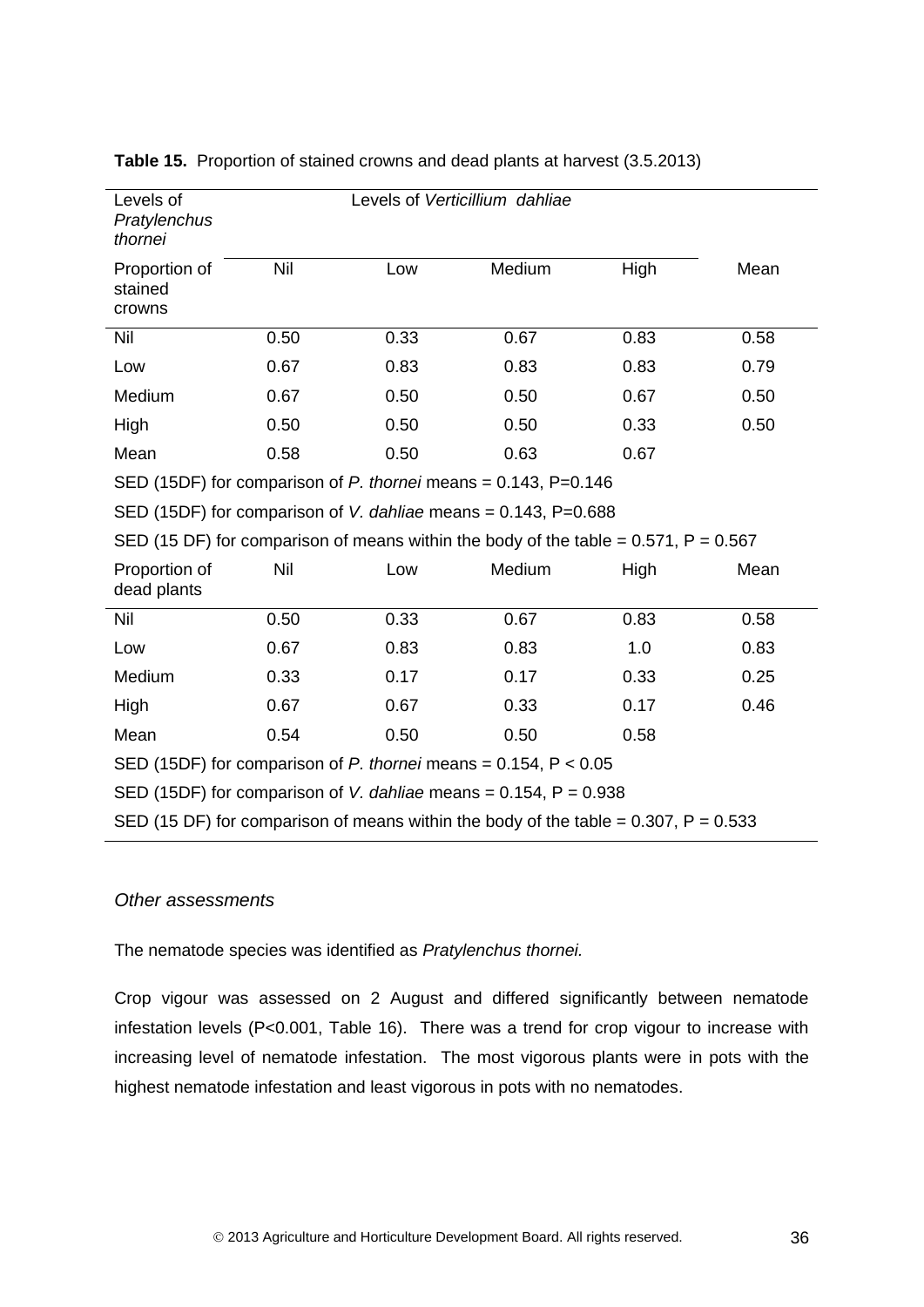| Levels<br>οf<br>Pratylenchus<br>thornei                                                 |            |     | Levels of Verticillium dahliae |      |      |
|-----------------------------------------------------------------------------------------|------------|-----|--------------------------------|------|------|
| Crop vigour                                                                             | <b>Nil</b> | Low | Medium                         | High | Mean |
| <b>Nil</b>                                                                              | 1.7        | 2.2 | 1.4                            | 1.6  | 1.7  |
| Low                                                                                     | 2.2        | 1.3 | 1.8                            | 1.6  | 1.7  |
| Medium                                                                                  | 2.1        | 2.7 | 2.8                            | 2.2  | 2.4  |
| High                                                                                    | 2.7        | 2.2 | 2.8                            | 2.4  | 2.5  |
| Mean                                                                                    | 2.1        | 2.1 | 2.2                            | 1.9  |      |
| SED (15DF) for comparison of P. thornei means = $0.40$ , P < $0.001$                    |            |     |                                |      |      |
| SED (15DF) for comparison of V. dahliae means = $0.40$ , P = $0.501$                    |            |     |                                |      |      |
| SED (15 DF) for comparison of means within the body of the table = $0.80$ , P = $0.116$ |            |     |                                |      |      |

**Table 16.** Mean crop vigour score on 2 8.2012. (1 = least vigorous, 3 = most vigorous)

An assessment on 26 September 2012 showed that both leaf number and the proportion of live plants differed significantly between nematode infestation levels (P<0.001 in each case, Table 17). Leaf number and proportion of live plants was always highest in the presence of nematodes. The medium level of nematode infestation had the highest number of leaves and proportion of live plants. The lowest number of leaves and proportion of live plants was lowest in the pots with no nematodes.

In the absence of nematodes, there was a trend for the proportion of live plants to decrease with increasing infestation levels of *V. dahliae.* In the presence of nematodes, there was no consistent pattern with regard to the effect of *V. dahliae* infestation level on the proportion of live plants.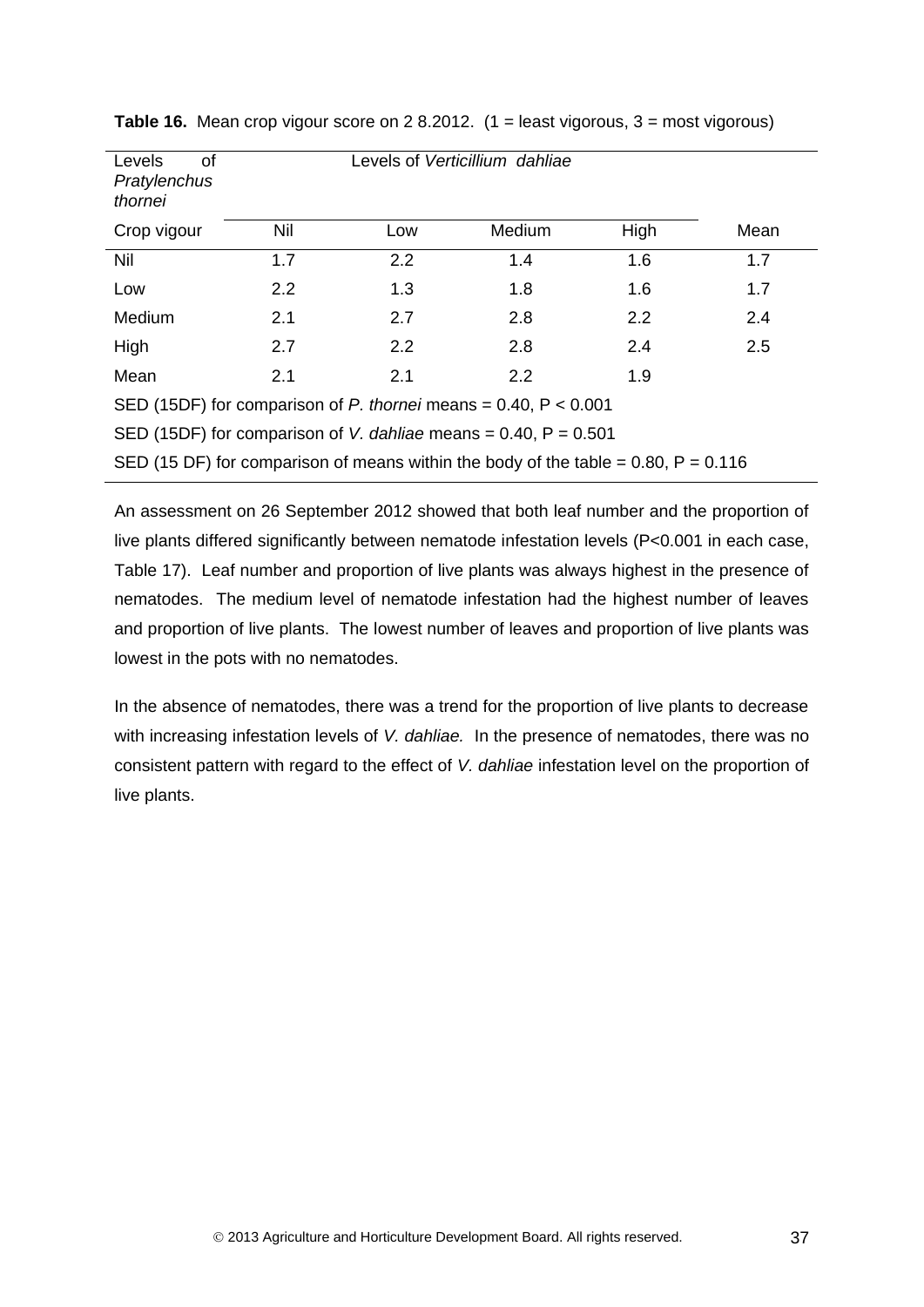| Levels of<br>Pratylenchus<br>thornei                                                     |      |      | Levels of Verticillium dahliae                                                         |      |      |
|------------------------------------------------------------------------------------------|------|------|----------------------------------------------------------------------------------------|------|------|
| Number of<br>live leaves                                                                 | Nil  | Low  | Medium                                                                                 | High | Mean |
| Nil                                                                                      | 3.5  | 4.2  | 3.4                                                                                    | 2.5  | 3.4  |
| Low                                                                                      | 4.9  | 2.9  | 3.8                                                                                    | 4.4  | 4.0  |
| Medium                                                                                   | 4.6  | 7.3  | 6.3                                                                                    | 4.8  | 5.7  |
| High                                                                                     | 6.2  | 4.8  | 5.6                                                                                    | 4.5  | 5.3  |
| Mean                                                                                     | 4.8  | 4.8  | 4.8                                                                                    | 4.1  |      |
|                                                                                          |      |      | SED (15DF) for comparison of $P$ . thornei means = 22.70, $P < 0.001$                  |      |      |
|                                                                                          |      |      | SED (15DF) for comparison of V. dahliae means = $22.70$ , P = $0.530$                  |      |      |
|                                                                                          |      |      | SED (15 DF) for comparison of means within the body of the table = $45.40$ , P = 0.243 |      |      |
| Proportion of<br>live plants                                                             | Nil  | Low  | Medium                                                                                 | High | Mean |
| Nil                                                                                      | 0.83 | 0.83 | 0.67                                                                                   | 0.58 | 0.73 |
| Low                                                                                      | 0.83 | 0.58 | 0.75                                                                                   | 0.83 | 0.75 |
| Medium                                                                                   | 1.00 | 1.00 | 0.92                                                                                   | 0.92 | 0.96 |
| High                                                                                     | 1.00 | 0.75 | 1.00                                                                                   | 1.00 | 0.94 |
| Mean                                                                                     | 0.92 | 0.79 | 0.83                                                                                   | 0.83 |      |
| SED (15DF) for comparison of P. thornei means = $0.069$ , P < $0.001$                    |      |      |                                                                                        |      |      |
| SED (15DF) for comparison of V. dahliae means = $0.069$ , P = $0.338$                    |      |      |                                                                                        |      |      |
| SED (15 DF) for comparison of means within the body of the table = $0.138$ , P = $0.277$ |      |      |                                                                                        |      |      |

**Table 17.** Mean number of leaves per plant and proportion of live plants on 26 September 2012.

### <span id="page-41-0"></span>**Discussion**

See Year 1 report for discussion on Objective 1.

### <span id="page-41-1"></span>*Objective 2: Soil threshold levels for direct damage*

Soil dilution proved to be a very effective way of creating a range of populations of root lesion nematodes in both years 1 and 2 of the project, which would have been very difficult to achieve using field sites. The actual starting populations were approximately one third of the target population in year 1 and one fifth of the target population in year 2. It is possible that some nematodes were killed when preparing the original soil dilutions even though every attempt was made to handle the soil as carefully as possible. Despite actual populations being lower than the target population the nematode counts ranged from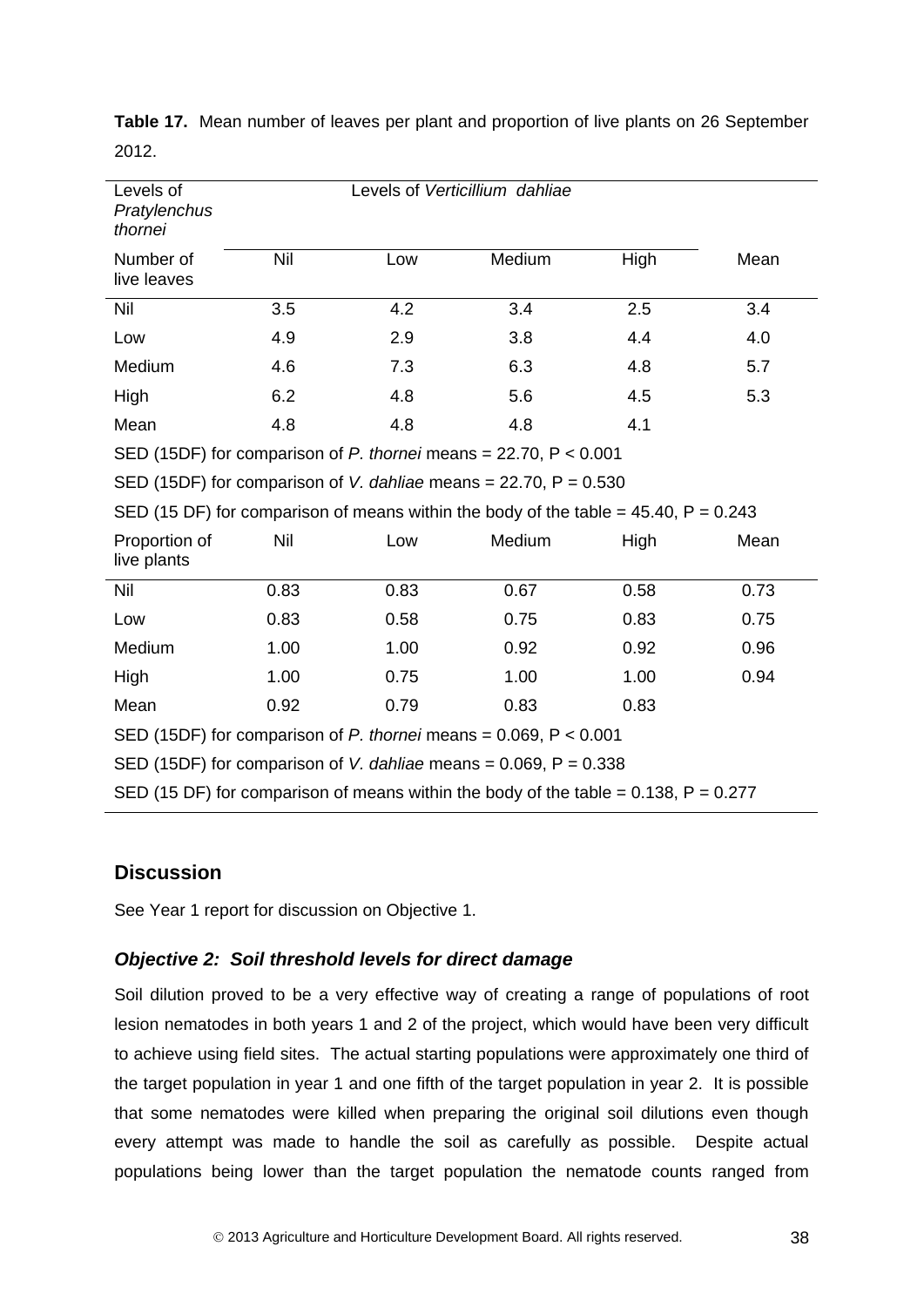approximately zero to 1,200 root lesion nematodes/L soil in year 1 and zero to 775 root lesion nematodes/L soil in year 2. Nematode numbers in year 1 were both well below and above the anecdotal threshold of 700 root lesion nematodes/L soil and so provided a good range over which to assess their impact on strawberry growth. Although numbers were lower in year 2 the highest population was still greater than the anecdotal threshold. Only one species of root lesion nematode was recovered from the field soil. This was *Pratylenchus thornei*.

It is interesting that root lesion nematodes did not have any significant deleterious effect on strawberry growth. It would be expected that plants would be most susceptible to the effect of nematode feeding at early stages of growth but there was no indication that this was the case, even at levels approximately double the anecdotal threshold. Plants were regularly watered and it is possible that this helped them to tolerate the impact of nematode feeding. Limiting the watering of pots would provide a more robust test of the plants' tolerance of nematode attack but also runs the risk of reducing pest activity. Nematodes will become less active at low levels of soil moisture.

Another possible factor that might have contributed to the lack of effect on strawberry growth is the identity and relative proportions of the root lesion nematode species in the soils used. As noted earlier, *Pratylenchus penetrans* is considered more pathogenic than *P. thornei*. As the soil contained only *P. thornei*, then one might expect less damage than if *P. penetrans* were present. The identity and relative proportions of different *Pratylenchus* species are not normally determined when testing soils pre-planting; identification is done to nematode genus level (*Pratylenchus* spp.). Development of barcoding for nematode species should improve the practicality of testing soils for individual nematode species.

There is no recognised threshold for root lesion nematodes in strawberries although anecdotal evidence suggests that 700/L soil may be damaging. Numbers of nematodes in the created population were well in excess of this threshold at both the start and end of the experiment in year 1. In year 2 numbers above the anecdotal threshold were recorded at the start of the experiment but did not exceed 300 root lesion nematodes/L soil at the end of the experiment. Despite this decline in numbers it is likely that at the start of the experiment levels were high enough to potentially affect strawberry growth at a time when the root system had not established and plants were most susceptible to attack. In general, results of two years work suggest that the current threshold may be too conservative and well below the number of this nematode species which can be tolerated by the crop.

In year 1 strawberry plants varied in fresh weight at planting from approximately 5-15 g. In retrospect an assessment of fresh weight at harvest would have allowed the proportional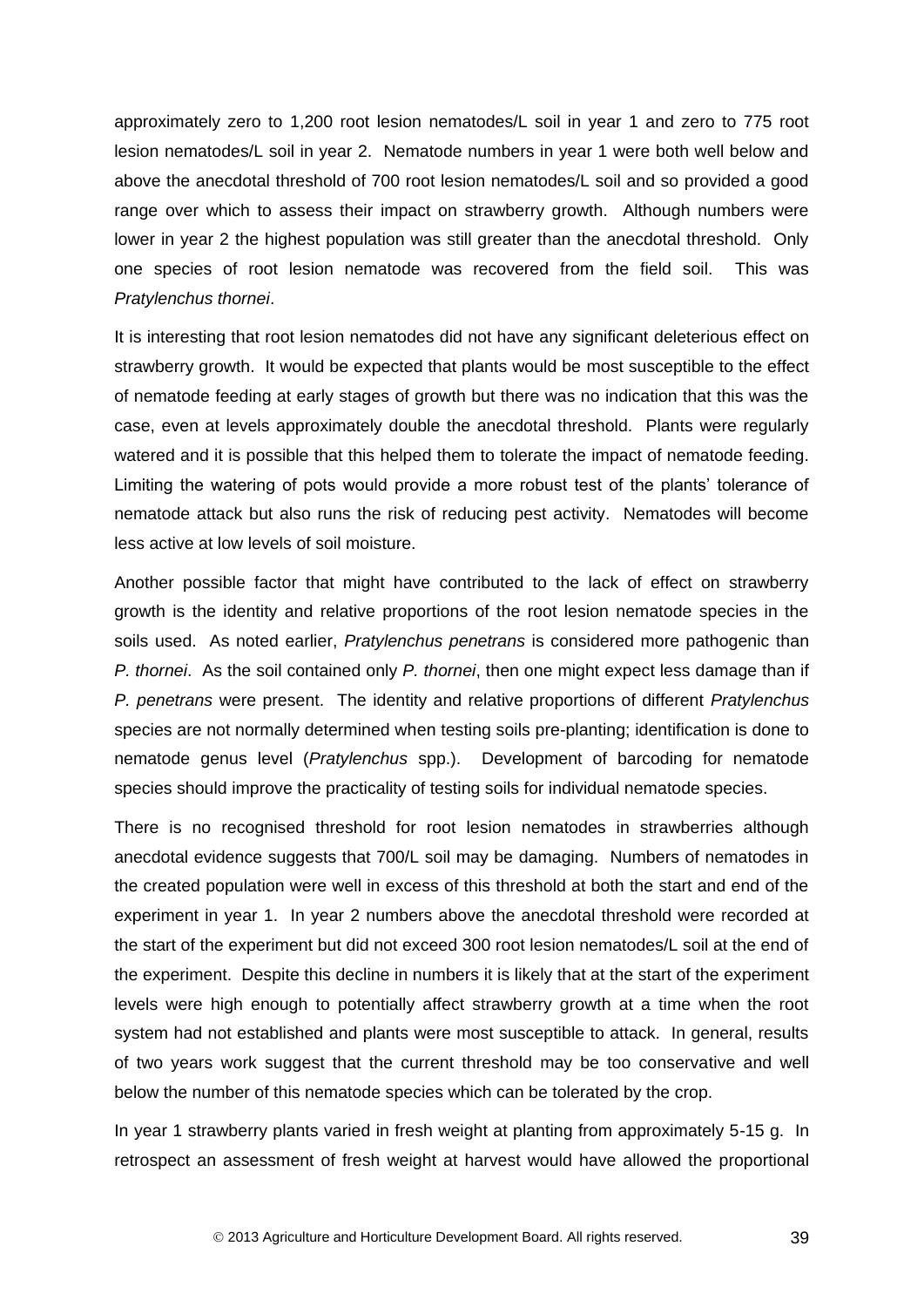change in fresh weight to be related to nematode numbers. In year 2 the fresh weight of strawberry plants at planting and harvest were assessed. However, this did not show any impact of nematodes on strawberry growth. If nematodes had a significant effect on strawberry growth as has been suggested, it might have been expected that plant dry weight would have been reduced to such an extent in pots with high nematode numbers that there would be clear differences from those with low nematode numbers. This was not the case in either years 1 or 2. Re-analysis of a subset of data in year 1, in which plants had a similar fresh weight at planting, did show a significant linear correlation between root dry weight and nematode numbers at harvest. However, this was a relatively weak, negative relationship, suggesting that although root dry weight did decrease with increasing numbers of root lesion nematodes the impact on strawberry growth was slight.

If strawberries are more tolerant of nematodes than previously thought it will have a significant impact on nematicide use and potentially increase the profitability of the crop. However, it should be borne in mind that there is a range of species of root lesion nematodes, which may not all exhibit the same degree of pathogenicity towards strawberries.

#### <span id="page-43-0"></span>*Objective 3: Identification of nematodes by molecular methods*

Molecular barcoding, using ITS1 and ITS2 regions of nematode DNA, was successful in developing real-time PCR assays to *Pratylenchus penetrans* (ITS1), *P. thornei* (ITS1) and *Meloidogyne hapla* (ITS2). These pathogens were chosen because *Pratylenchus* spp. and *Meloidogyne hapla* are known pathogens of strawberry. Thirty-two soil samples from strawberry fields were tested for levels of nematodes using the three real-time PCR assays. The assays suggest that *Meloidogyne hapla* was present in 56% of soil samples and was more common in the soils tested than *P. penetrans* (25%) and *P. thornei* (31%). From the 32 samples tested, just over 71% of samples were positive for one or more of the three nematodes tested by PCR.

Seven soils were selected because they had different levels of root lesion nematodes (*Pratylenchus* spp.), from 0 to 3,250 nematodes/litre, as determined by conventional methods. Soils were tested by real-time PCR. QPCR was positive in samples between 1,085 to 3,250 nematodes/litre (except the sample with 1,400 nematodes/litre where no DNA was detected). There was broad agreement between *Pratylenchus* spp. nematode numbers above 475 nematodes/litre and QPCR results in three out of four positive root lesion samples*.* This provides a small snapshot of soil samples available that had different levels of *P. thornei* and *V. dahliae*. This showed that there was a small but negative significant relationship between *P. thornei* and *V. dahliae* where *P. thornei increased as V.*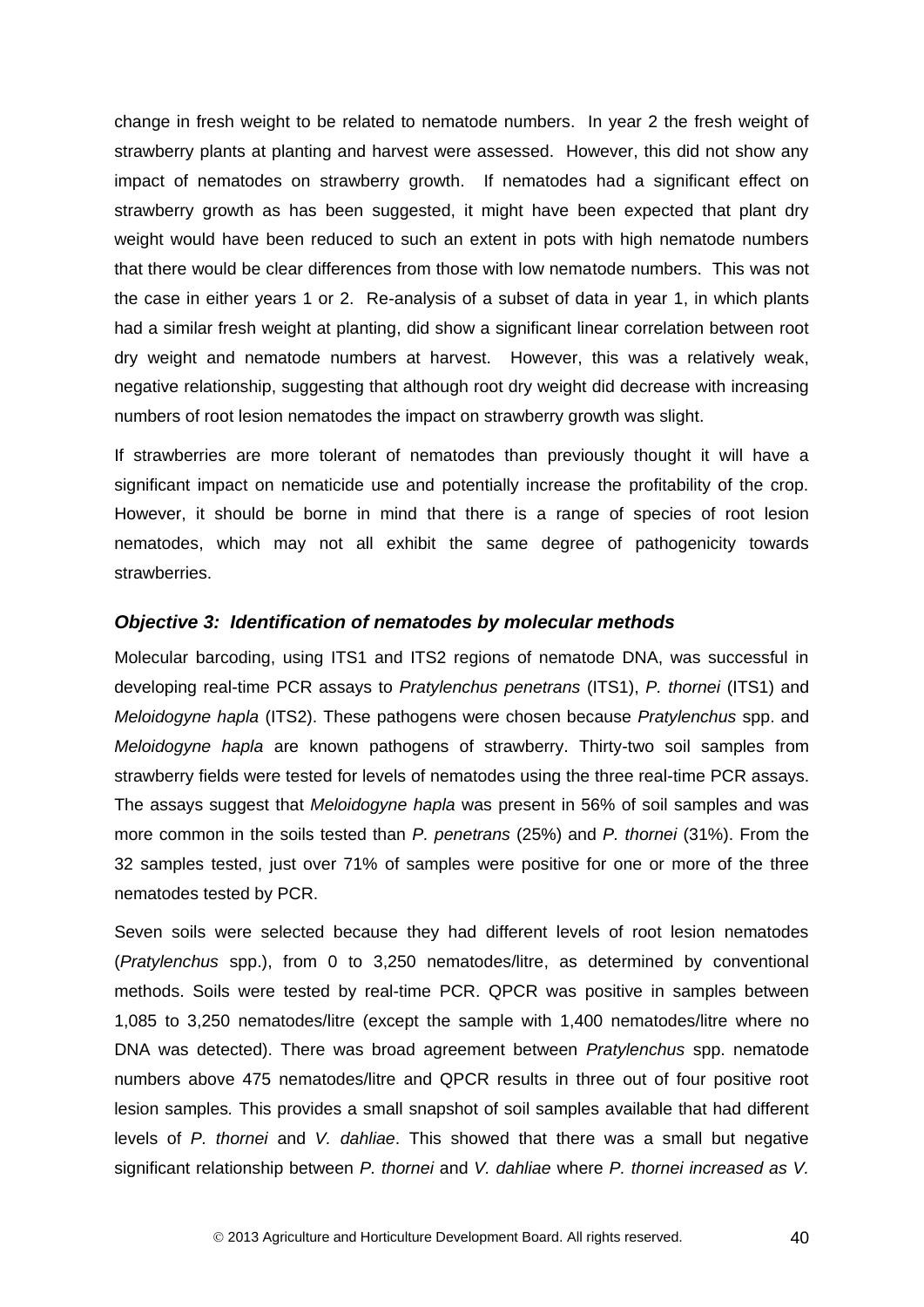*dahliae* decreased (Figure 14, *P*=0.013). This relationship is based on a limited set of samples and would need to be corroborated using more samples. The new nematode realtime PCR assays will be a useful tool for investigating the inter-relationships between nematodes and fungal pathogens.



**Figure 14**. Relationship between log *Verticillium dahliae* real-time PCR levels and root lesion nematode/Litre.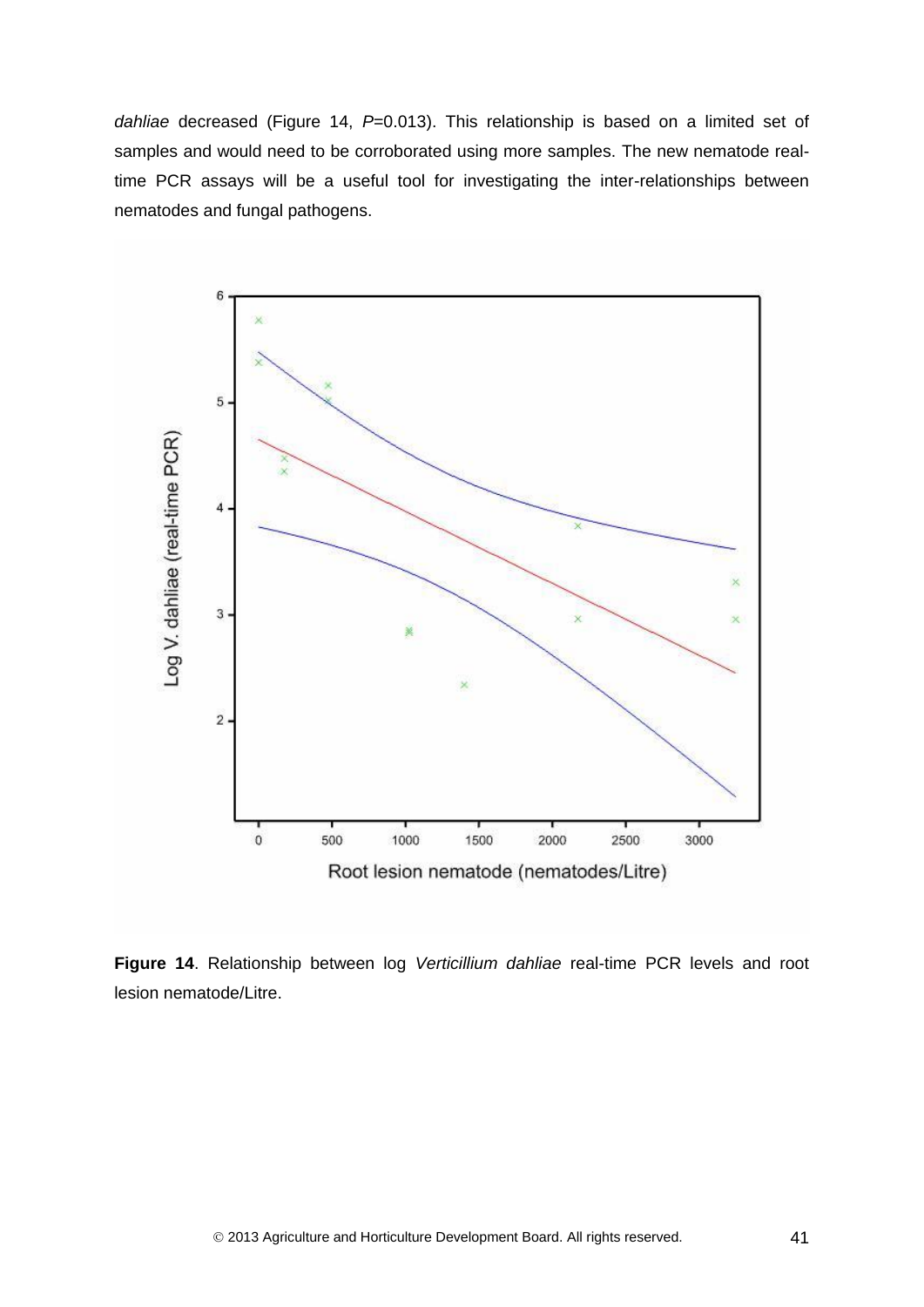# <span id="page-45-0"></span>*Objective 4: To determine whether increasing levels of a root lesion nematode species increases the risk of strawberry Verticillium wilt caused by V. dahliae*

There was no obvious evidence of any interaction between numbers of root lesion nematodes and levels of *V. dahliae* in strawberry plants and nothing to suggest that increasing numbers of root lesion nematodes increases the susceptibility to Verticillium wilt.

Also there was no evidence to suggest that *V. dahliae* or nematodes reduced the overwintering survival of strawberry plants. The proportion of surviving plants decreased between December and January, which would have been expected due to the long cold winter, but this was not affected by the level of *V. dahliae* infestation. However, as the lowest level of *V. dahliae* infestation recorded by wet sieving and culturing on selective nutrient agar was well above that in which strawberries would normally be grown, it is possible that all levels of fungal infestation were equally damaging. Although overwintering survival did vary between nematode infestation levels there was no clear trend in the data, with most plants surviving at the low level of nematode infestation and least at the medium level of infestation. This result is difficult to explain and should be treated with a degree of caution.

It was interesting that crop vigour in August, leaf number and number of live plants in September and root dry weight and total dry weight at harvest were highest in the presence of nematodes. This suggests a possible compensatory response from the crop to nematode feeding. However, there is a possible alternative explanation for the apparent reduced vigour and dry weight of plants in the absence of nematodes. This soil had been heat sterilised to kill any free-living nematodes. This procedure may have had a detrimental impact on the nutrient availability of the soil and consequently the growth of the strawberry plants. Irrespective of whether crop compensation or reduced nutrient availability can explain the growth of strawberries in the presence or absence of nematodes, there was no indication that increasing nematode numbers influenced susceptibility to Verticillium wilt. However, it should be borne in mind that in general, 2012 was not a good year for Verticillium wilt infection in strawberries (or raspberries). This was possibly due to the cool wet summer, which failed to stress plants and made them less susceptible to the fungal infection. Under more stressful conditions it is possible that feeding by increasing numbers of nematodes could have an impact on susceptibility to Verticillium wilt.

There was a clear difference in the precision of qPCR and wet sieving followed by selective nutrient agar for quantification of *V. dahliae* in soil. In general, qPCR was markedly less effective at detecting *V. dahliae* than wet sieving and culturing using selective nutrient agar.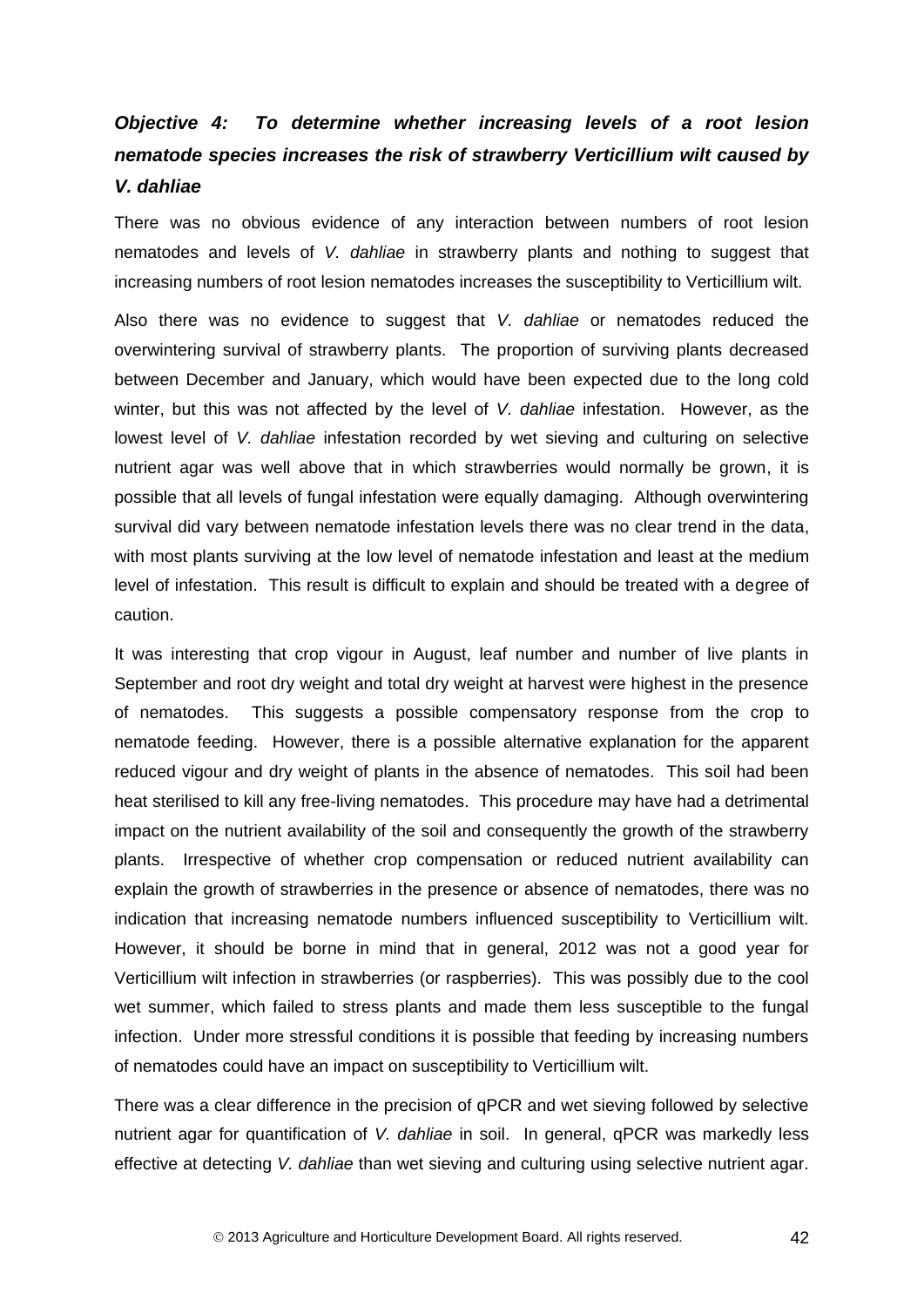Levels of *V. dahliae* as determined by wet sieving and nutrient agar for low, medium and high infestation levels were approximately 13, 6 and four times higher than the equivalent value determined by qPCR respectively. Also, a preliminary qPCR analysis of the soil collected for the experiment suggested that it was free of *V. dahlia,* whereas subsequent testing using wet sieving and selective nutrient agar showed there to be a mean of 7.3 propagules/g soil. This explains why it was not possible to achieve a nil level of *V. dahliae* in the experimental treatments as had been intended. Analysis using qPCR did indicate that inoculation achieved four clear levels of infestation of *V. dahliae* but the mean values at each infestation level were more variable than with wet sieving and selective agar. This difference in the precision of qPCR and wet sieving followed by culturing in selective nutrient agar has been recognised and is being addressed in HDC project SF 97a. A major objective of this work will be to increase the precision of qPCR analysis such that it is comparable with wet sieving and selective nutrient agar.

### <span id="page-46-0"></span>**Conclusions**

- Results suggest that a reduction can be made on nematicide use as there was no deleterious effect on strawberry plants by numbers in excess of the anecdotal threshold for a *Pratylenchus* species.
- Soil dilution was an effective method of creating a range of populations of root lesion nematodes which were assessed for their impact on strawberry growth.
- Populations of root lesion nematodes (*Pratylenchus thornei*) as high as 1,200/L soil did not appear to have a major impact on strawberry growth, although there was a slight negative relationship between root dry weight and nematode numbers at harvest. It is possible that nematodes could have an effect at lower levels of soil moisture which did not inhibit pest activity.
- Molecular barcoding technology using the SSU region of nematode DNA was successful in identifying four genera of pathogenic free-living nematodes.
- QPCR analysis for *Verticillium dahliae* was less sensitive than the wet sieving method but the molecular method was able to identify samples in the same order detected by the wet sieving method.
- There was broad agreement between *Pratylenchus* spp. nematode numbers above 475 nematodes/litre and QPCR results in three out of four positive root lesion samples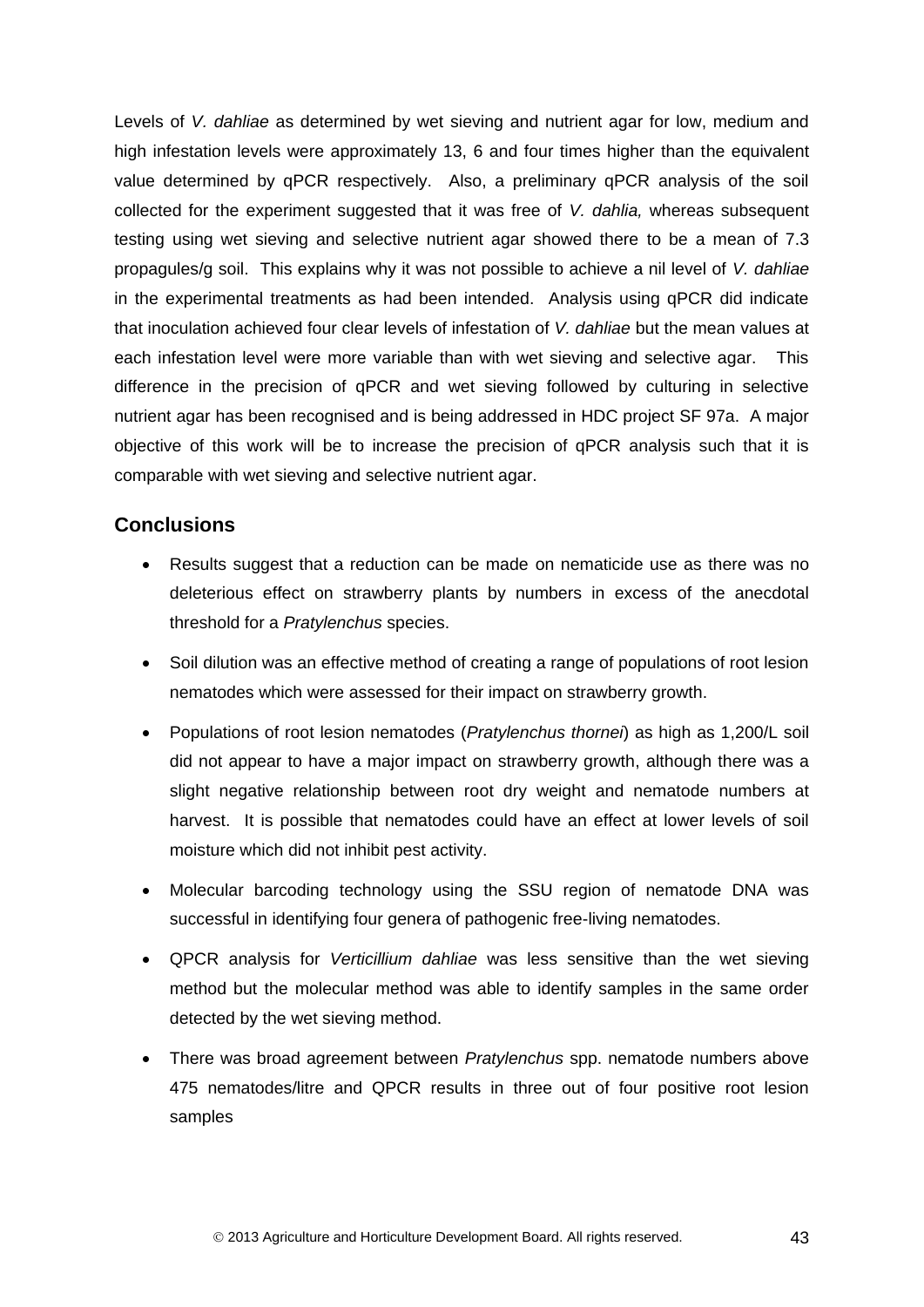- No evidence was found to support the hypothesis that *P. thornei*, one of several root lesion nematodes that can infect strawberries, increases the risk of Verticillium wilt.
- There was no evidence to suggest that *V. dahliae* affects the overwintering survival of strawberry plants. However, even the lowest level fungal infection in this experiment would be expected to have a significant effect on the growth of strawberries (cv. Elsanta), so it is possible that all levels of fungal infestation were equally damaging.
- Although overwintering survival of strawberries did differ between nematode infestation levels, there was no clear trend to the data and this result should be treated with caution.
- 2012 was a poor year for Verticillium wilt, probably because cool wet weather did not stress plants. Under more stressful conditions it is possible that feeding by root lesion nematodes would increase susceptibility to the disease.

## <span id="page-47-0"></span>**Knowledge and Technology Transfer**

Assessing nematode risk to soft fruit – Article for HDC News 2012

Linking nematodes to Verticillium wilt – Article for Soft Fruit Review Magazine December 2012.

Nematode thresholds revisted – Article for HDC News 2013

## <span id="page-47-1"></span>**Glossary**

**Barcoding** – Using sequences from specific DNA regions to identify organisms based on a nearest identification matches held on the NCBI database.

**Flegg modified Cobb method** (Flegg, 1967) – A method of extracting free-living nematodes from soil which is specifically recommended for large species (eg, dagger and needle nematodes).

<span id="page-47-2"></span>**Seinhorst 2-flask method** (Seinhorst, 1955) – A method of extracting free-living nematodes from soil, which is specifically recommended for small to medium sized species (e.g. stubby root nematode, root lesion nematodes, stunt/spiral nematodes).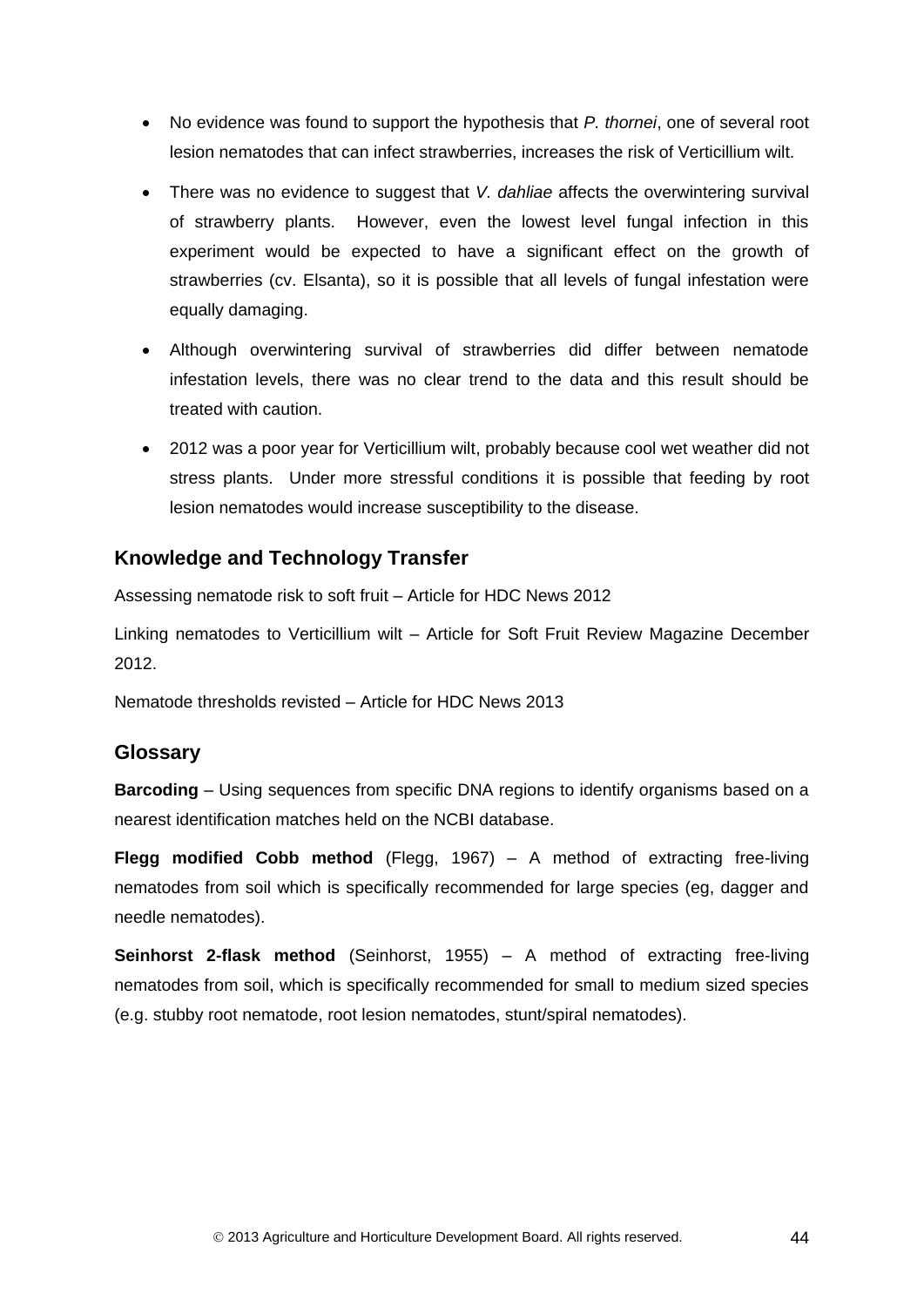### **References**

Daami-Remadi M, Sayes S, Horrigue-Raouani N, Hlaoua-Ben Hassine W (2009). Effect of *Verticillium dahliae*, *Fusarium oxysporum* and *Meloidogyne javanica* inoculated individually or in combination on potato growth, wilt severity and nematode development. *African Journal of Microbiological Research* 3, 595-604.

Flegg, JJM. (1967). Extraction of *Xiphinema* and *Longidorus* species from soil by a modification of Cobb's decanting and sieving technique*. Annals of Applied Biology* 60, 429- 437.

Holterman M, Van der Wurff A, Van den Elsen S, Van megan H, Bongers T, Holovachov O, Bakker J, Helder J (2006). Phylum-wide analysis of SSU rDNA reveals deep phylogenetic relationships among nematodes and accelerated evolution toward crown clades. *Molecular Biology and Evolution* 23, 1792-1800. (didn't see this cited)

Meagher JW, Jenkins PT (1970). Interaction of *Meloidogyne hapla* and *Verticillium dahliae*, and the chemical control of wilt in strawberry. *Australian Journal of Experimental agriculture and Animal Husbandry* 10, 493-496.

Nadler SA, Carreno RA, Adams BJ, Kinde H, Baldwin JG, Mundo-Ocampo M (2003). Molecular phylogenetics and diagnosis of soil and clinical isolates of Halicephalobus gingivalis (Nematoda: Cephalobina: Panagrolaimoidea), an opportunistic pathogen of horses. *International Journal of Parasitology* 33, 1115-1125. (didn't see this cited)

Rowe RC, Riedel RM & Martin MJ (1985). Synergistic interactions between *Verticillium dahliae* and *Pratylenchus penetrans* in potato early dying disease. *Phytopathology* 75, 412- 418.

Saeed IAM, Macguidwin AE, Rouse DJ (1998). Effect of initial nematode density on the interaction of *Pratylenchus penetrans* and *Verticillium dahliae* on Russet Burbank potato. *Journal of Nematology* 30, 100-107.

Seinhorst, J W. (1955). Een eenvoudige methode voor het afschieden van aaltjes uit grond. *Tijdschr. PIZiekt* 58, 103-108.

Woodhall JW, Webb KM, Giltrap PM, Adams IP, Peters JC, Budge GE, Boonham N, (2012). A new large scale soil DNA extraction procedure and real-time PCR assay for the detection of *Sclerotium cepivorum* in soil. *European Journal of Plant Pathology* 134, 467-473. [\[http://dx.doi.org/10.1007/s10658-012-0025-2\]](http://dx.doi.org/10.1007/s10658-012-0025-2)

Yan GP, Smiley RW, Okubara PA, 2012. Detection and quantification of *Pratylenchus thornei* in DNA extracted from soil using real-time PCR. *Phytopathology* 102, 14-22.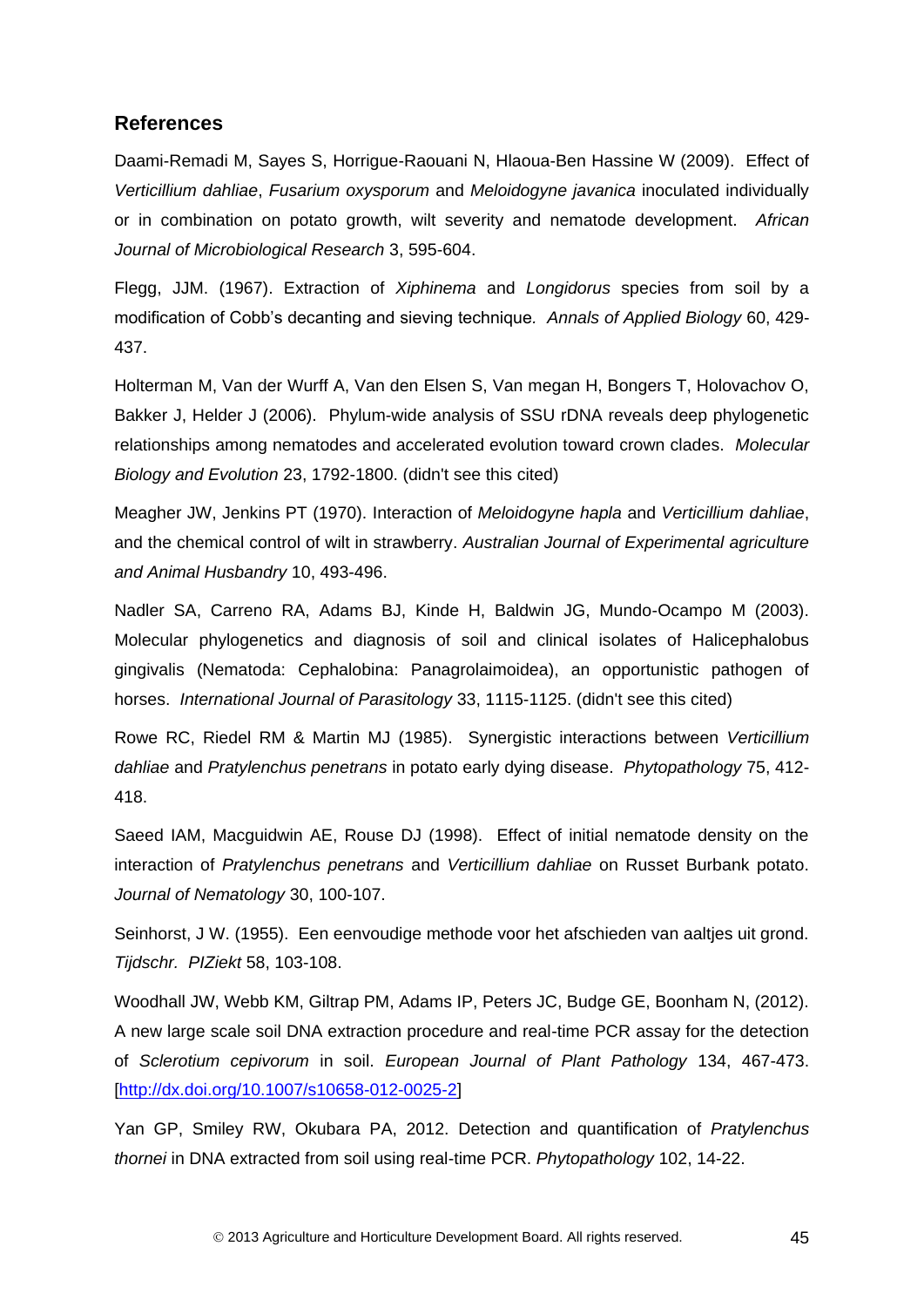# <span id="page-49-0"></span>*Appendix 1 – Crop diary*

| <b>Date</b> | <b>Task</b>                                                    | <b>Staff</b><br>responsible |
|-------------|----------------------------------------------------------------|-----------------------------|
| 4.6.2012    | Culture of V. dahliae prepared with which to inoculate<br>pots | <b>SB</b>                   |
| 21.6.2012   | Soil collected from field from site with high populations      | <b>SA</b>                   |
|             | of root lesion nematodes and stored in walk-in fridge          |                             |
| 2.7.2012    | Strawberry plants delivered, 300 Elsanta 15-18 mm              |                             |
|             | certified stock                                                |                             |
| 4.7.2012    | Nematode populations made up by diluting infested              | JS, DL, GM, SB              |
|             | soil with sterile soil. Strawberries planted and pots          |                             |
|             | inoculated with four populations of V. dahliae.                |                             |
|             | Additional strawberry plants potted up to provide four         |                             |
|             | three of each nematode population to be extracted at           |                             |
|             | regular intervals throughout the experiment to monitor         |                             |
|             | population development. All pots arranged in poly              |                             |
|             | tunnel. Soil samples infected with each V. dahliae             |                             |
|             | population assessed for level of fungal infection by           |                             |
|             | qPCR and plating out on selective nutrient agar                |                             |
| 4.7.2012-   | Plants maintained in a poly-tunnel and watered as              | <b>JS</b>                   |
| May 2013    | necessary                                                      |                             |
| 2.8.2012    | Crop vigour assessed                                           | <b>SAE</b>                  |
| 19.9.2012   | Twelve spare pots extracted using Seinhorst two-flask          | DL, LG, SB                  |
|             | technique to determine nematode numbers                        |                             |
| 10.10.2012  | Twelve spare pots extracted using Seinhorst two-flask          | DL, LG, SB                  |
|             | technique to determine nematode numbers                        |                             |
| 11.10.2012  | Visual assessment of disease levels on all pots.               | <b>SB</b>                   |
| 7.12.2012   | Visual assessment of vert wilt levels in each pot              | <b>SB</b>                   |
| 20.12.2012  | Pots from blocks 1 and 3 harvested. Plants assessed            | JS, SB                      |
|             | for disease levels.<br>Plant fresh and dry weight              |                             |
|             | determined. Soil analysed for levels of vert wilt and          |                             |

Experiment 1. Interaction of nematodes and Verticillium wilt